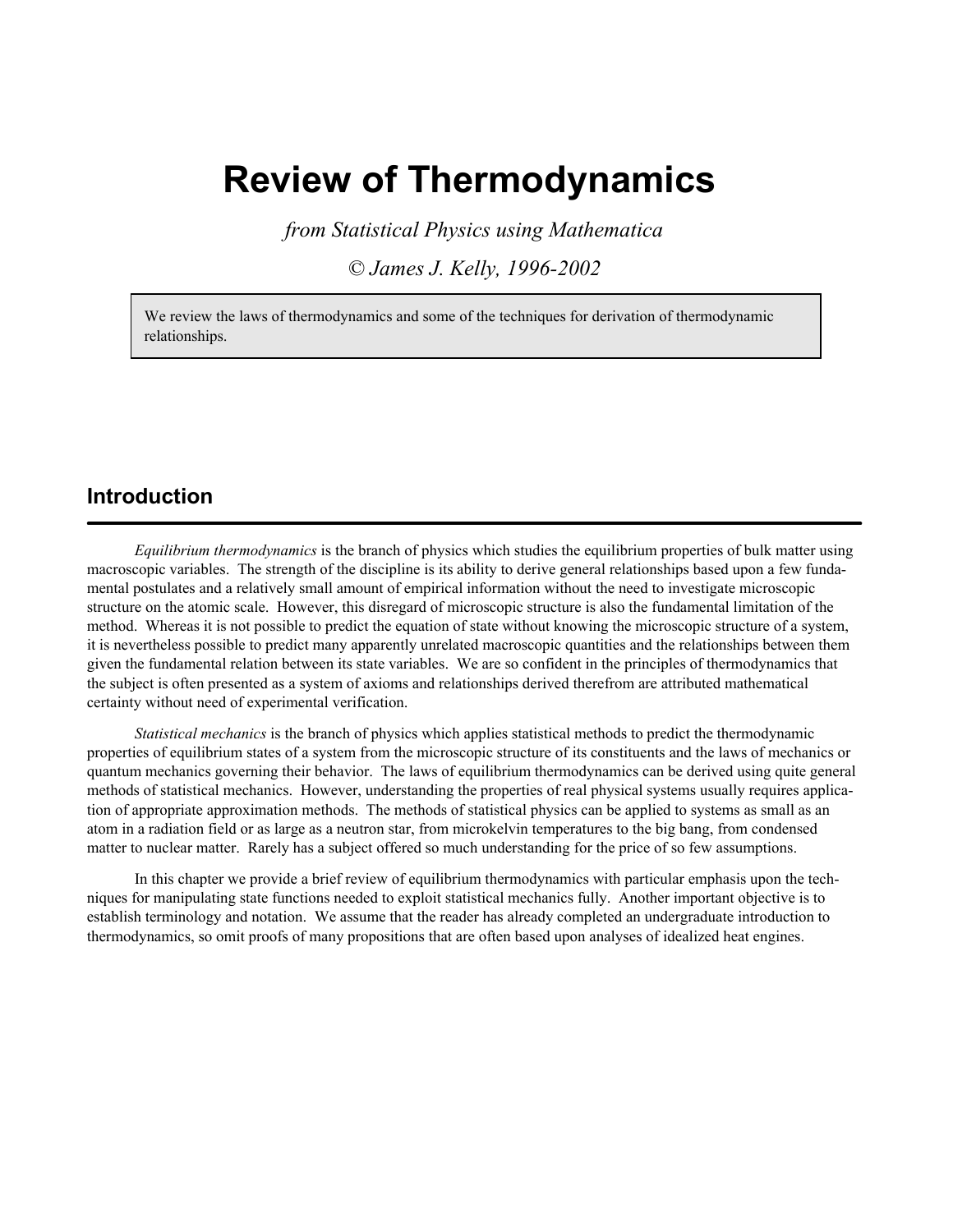# **Macroscopic description of thermodynamic systems**

A *thermodynamic system* is any body of matter or radiation large enough to be described by macroscopic parameters without reference to individual (atomic or subatomic) constituents. A complete specification of the system requires a description not only of its contents but also of its *boundary* and the interactions with its *environment* permitted by the properties of the boundary. Boundaries need not be impenetrable and may permit passage of matter or energy in either direction or to any degree. An *isolated* system exchanges neither energy nor mass with its environment. A *closed* system can exchange energy with its environment but not matter, while *open systems* also exchange matter. *Flexible* or *movable* walls permit transfer of energy in the form of mechanical work, while *rigid* walls do not. *Diathermal* walls permit the transfer of heat without work, while *adiathermal* walls do not transmit heat. Two systems separated by diathermal walls are said to be in *thermal contact* and as such can exchange energy in the form of either heat or radiation. Systems for which the primary mode of work is mechanical compression or expansion are considered *simple compressible systems*. *Permeable* walls permit the transfer of matter, perhaps selectively by chemical species, while *impermeable* walls do not permit matter to cross the boundary. Two systems separated by a permeable wall are said to be in *diffusive contact*. Also note that permeable walls usually permit energy transfer, but the traditional distinction between work and heat can become blurred under these circumstances.

*Thermodynamic parameters* are macroscopic variables which describe the *macrostate* of the system. The macrostates of systems in thermodynamic equilibrium can be described in terms of a relatively small number of *state variables*. For example, the macrostate of a simple compressible system can be specified completely by its mass, pressure, and volume. Quantities which are independent of the mass of the system are classified as *intensive*, whereas quantities which are proportional to mass are classified as *extensive*. For example, temperature  $(T)$  is intensive while internal energy  $(U)$  is extensive. Quantities which are expressed per unit mass are described as *specific*, whereas similar quantities expressed per mole are described as *molar*. For example, the specific (molar) heat capacities measure the amount of heat required to raise the temperature of a gram (mole) of material by one degree under specified conditions, such as constant volume or constant pressure.

A system is in *thermodynamic equilibrium* when its state variables are constant in the macroscopic sense. The condition of thermodynamic equilibrium does not require that all thermodynamic parameters be rigorously independent of time in a mathematical sense. Any thermodynamic system is composed of a vast number of microscopic constituents in constant motion. The thermodynamic parameters are macroscopic averages over microscopic motion and thus exhibit perpetual fluctuations. However, the relative magnitudes of these fluctuations is negligibly small for macroscopic systems (except possibly near phase transitions).

The intensive thermodynamic parameters of a *homogeneous* system are the same everywhere within the system, whereas an *inhomogeneous* system exhibits spatial variations in one or more of its parameters. Under some circumstances an inhomogeneous system may consist of several distinct phases of the same substance separated by phase boundaries such that each phase is homogeneous within its region. For example, at the *triple point* of water one finds in a gravitational field the liquid, solid, and vapor phases coexisting in equilibrium with the phases separated by density differences. Each phase can then be treated as an open system in diffusive and thermal contact with its neighbors. Neglecting small variations due to gravity, each subsystem is effectively homogeneous. Alternatively, consider a system in which the temperature or density has a slow spatial variation but is constant in time. Although such systems are not in true thermodynamic equilibrium, one can often apply equilibrium thermodynamics to analyze the local properties by subdividing the system into small parcels which are nearly uniform. Even though the boundaries for each such subsystem are imaginary, drawn somewhat arbitrarily for analytical purposes and not representing any significant physical boundary, thermodynamic reasoning can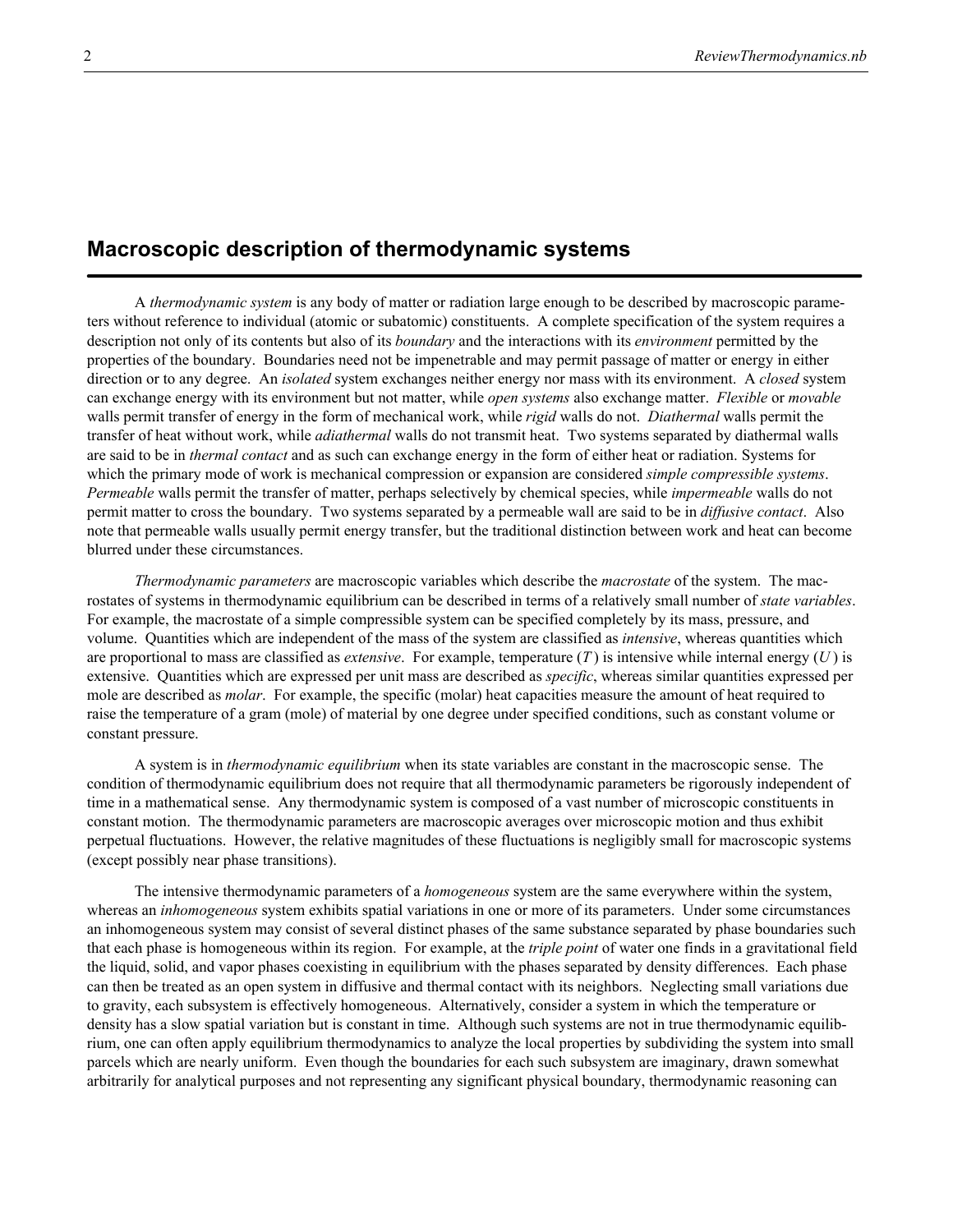still be applied to these open systems. The definition of a thermodynamic system is quite flexible and can be adjusted to meet the requirements of the problem at hand.

The central problem of thermodynamics is to ascertain the equilibrium condition reached when the external constraints upon a system are changed. The appropriate external variables are determined by the nature of the system and its boundary. To be specific, suppose that the system is contained within rigid, impermeable, adiathermal walls. These boundary conditions specify the volume *V* , particle number *N* , and internal energy *U* . Now suppose that the volume of the system is changed by moving a piston that might comprise one of the walls. The particle number remains fixed, but the change in internal energy depends upon how the volume changes and must be measured. The problem is then to determine the temperature and pressure for the final equilibrium state of the system. The dependence of internal variables upon the external (variable) constraints is represented by one or more equations of state.

An *equation of state* is a functional relationship between the parameters of a system in equilibrium. Suppose that the state of some particular system is completely described by the parameters *p*, *V* , and *T* . The equation of state then takes the form  $f[p, V, T] = 0$  and reduces the number of independent variables by one. An equilibrium state may be represented as a point on the surface described by the equation of state, called the *equilibrium surface*. A point not on this surface represents a nonequilibrium state of the system. A *state diagram* is a projection of some curve that lies on the equilibrium surface. For example, the *indicator diagram* represents the relationship between pressure and volume for equilibrium states of a simple compressible system.

The figure below illustrates the equilibrium surface  $U = \frac{3}{2} p V$  for an ideal gas with fixed particle number. The pressure and energy can be controlled using a piston and a heater, while the volume of the gas responds to changes in these variables in a manner determined by its internal dynamics. For example, if we heat the system while maintaining constant pressure, the volume will expand. Any equilibrium state is represented by a point on the equilibrium surface, whereas nonequilibrium states generally require more variables (such as the spatial dependence of density) and cannot be represented simply by a point on this surface. A sequence of equilibrium states obtained by infinitesimal changes of the macroscopic variables describes a curve on the equilibrium surface. Thus, much of the formal development of thermodynamics entails studying the relationships between the corresponding curves on surfaces constructed by changes of variables.

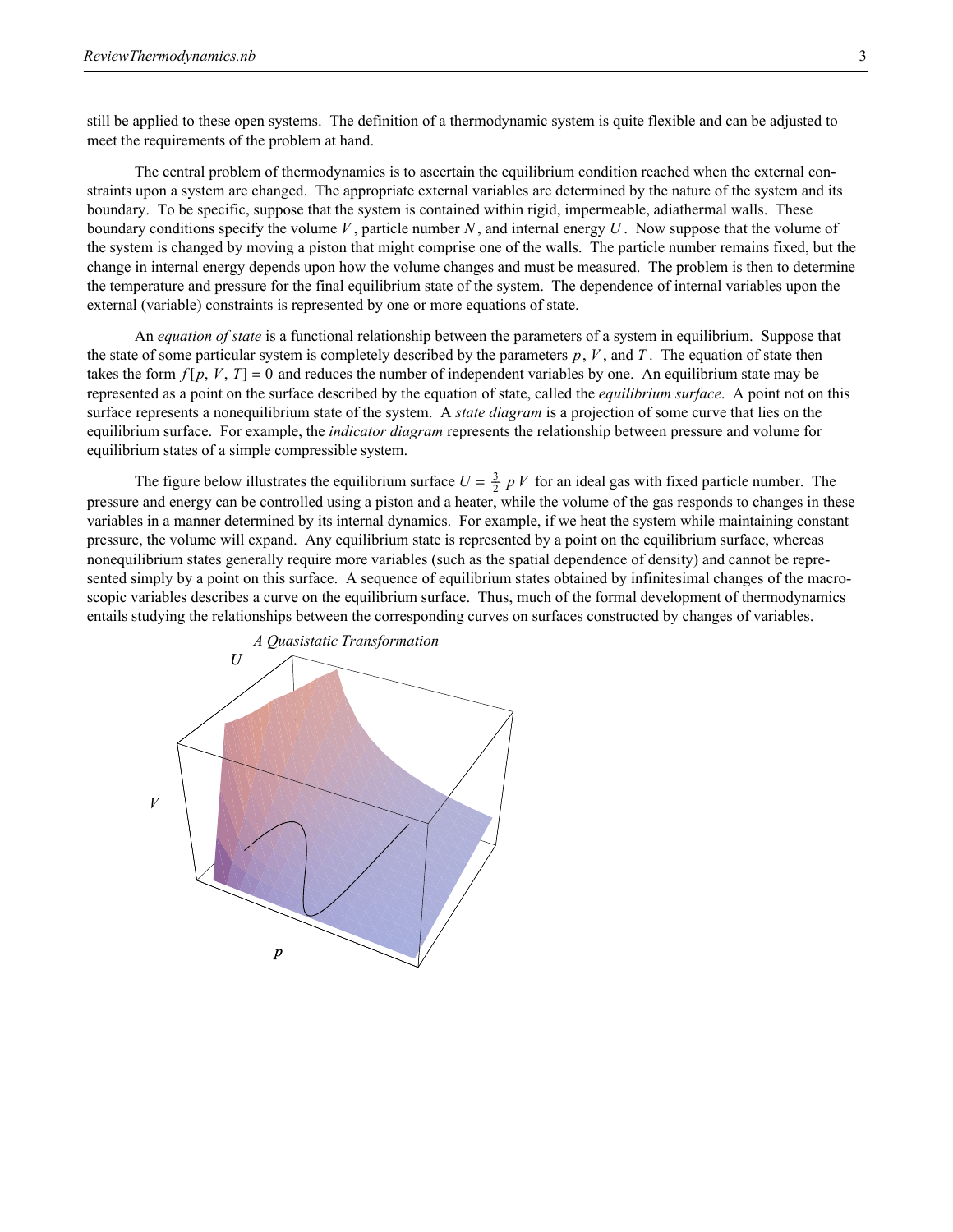# **Reversible and Irreversible Transformations**

A *thermodynamic transformation* is effected by changes in the constraints or external conditions which result in a change of macrostate. These transformations may be classified as *reversible* or *irreversible* according to the effect of reversing the changes made in these external conditions. Any transformation which cannot be undone by simply reversing the change in external conditions is classified as irreversible. If the system returns to its initial state, the transformation is considered reversible. Although irreversible transformations are the most common and general variety, reversible transformations play a central role in the development of thermodynamic theory. A necessary but not sufficient condition for reversibility is that the transformation be quasistatic. A *quasistatic* (or *adiabatic*) transformation is one which occurs so slowly that the system is always arbitrarily close to equilibrium. Hence, quasistatic transformations are represented by curves upon the equilibrium surface. More general transformations depart from the equilibrium surface and may even depart from the state space because nonequilibrium states generally require more variables than equilibrium states.

For example, consider two equal volumes separated by a rigid impenetrable wall. Initially one partition contains a gas of red molecules and the other a gas of blue molecules. The two subsystems are in thermal equilibrium with each other. If the partition is removed, the two species will mix throughout the combined volume as a new equilibrium condition is reached. However, the original state is not restored when the partition is replaced. Hence, this transformation is irreversible.

#### *An Irreversible Transformation*



Thermodynamic transformations often are irreversible because the constraints are changed too rapidly. Suppose that an isolated volume of gas is confined to an insulated vessel equipped with a movable piston. If the piston is suddenly moved outwards more rapidly than the gas can expand, the gas does no work on the piston. Because the insulating walls allow no heat to enter the vessel, the internal energy of the system is unchanged by such a rapid expansion of the volume, but the pressure and temperature will change. If the piston is now returned to its original position, it must perform work upon the gas. Therefore, the internal energy of the final state is different from that of the initial state even though the constraints have been returned to their initial conditions. Such a transformation is again irreversible. On the other hand, if the piston were to be moved slowly enough to allow the gas pressure to equalize throughout the volume during the entire process, the gas will return to its initial state when returned to its initial volume. For this system, reversibility can be achieved by varying the volume sufficiently slowly to ensure quasistatic conditions.

The necessity of the requirement that a reversible transformation be quasistatic follows from the requirement that the state of the system be uniquely described by the thermodynamic parameters that describe its equilibrium state. Nonequilibrium states are not fully described by this restricted set of variables. We must be able to represent the history of the system by a trajectory upon its equilibrium surface. However, the insufficiency of quasistatis can be illustrated by a familiar example: the magnetization *M* of a ferromagnetic material subject to a magnetizing field *H* exhibits the phenomenon of *hysteresis*.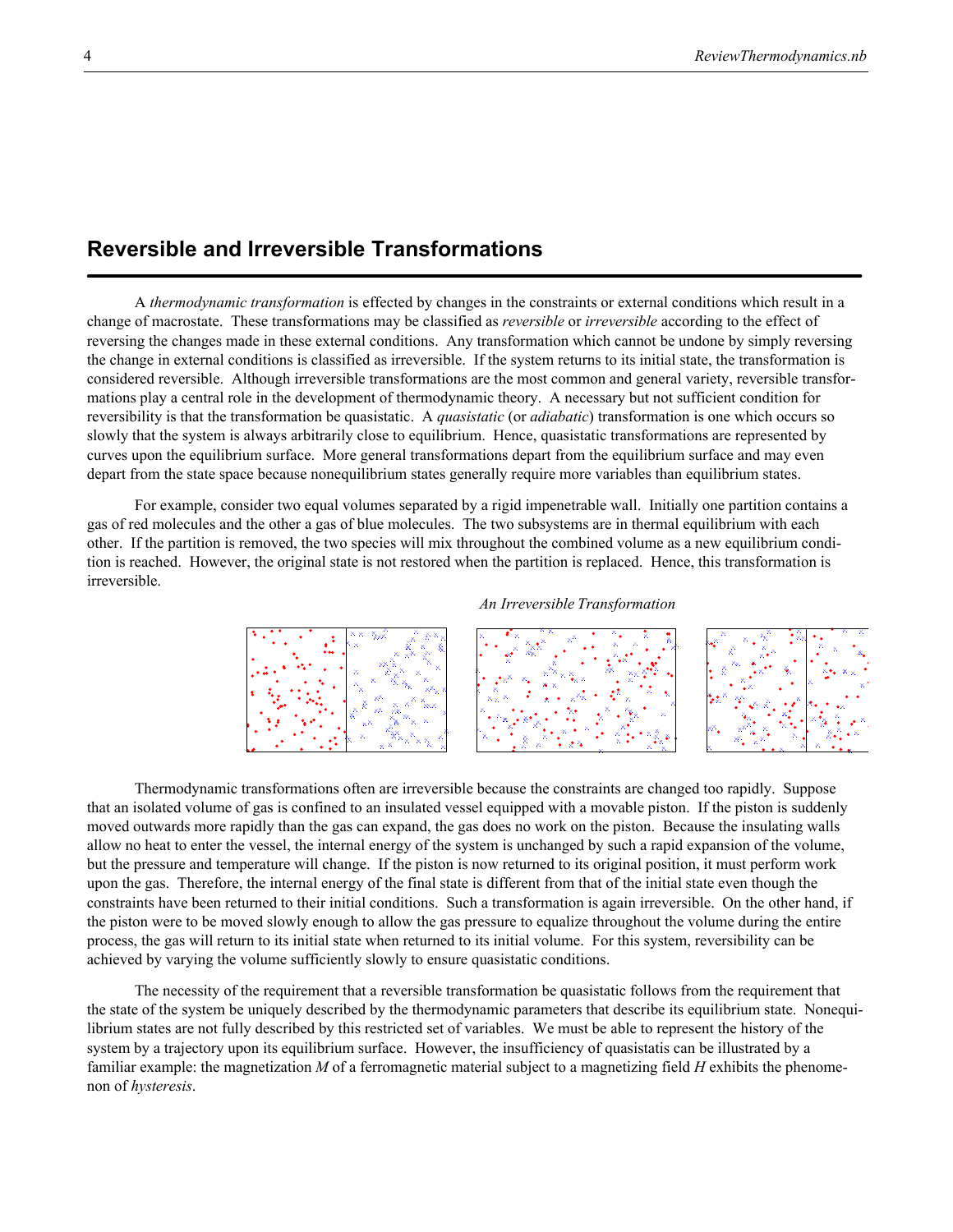It is generally observed that a system not in equilibrium will eventually reach equilibrium if the external conditions remain constant long enough. The time required to reach equilibrium is call the *relaxation time*. Relaxation times are extremely variable and can be quite difficult to estimate. For some systems, it might be as short as  $10^{-6}$  s, while for other systems it might be a century or longer. In the examples above, the relaxation time for the gas and piston system is probably milliseconds, while the relaxation time for the ferromagnet might be many years. In this sense, hysteresis occurs when the relaxation time is much longer than our patience, such that "slow" fails to coincide with "quasistatic".

### **Laws of Thermodynamics**

### ■ 0<sup>th</sup> Law of Thermodynamics

Consider two isolated systems, *A* and *B*, which have been allowed to reach equilibrium separately. Now bring these systems into thermal contact with each other. Initially, they need not be in equilibrium with each other. Eventually, the combined system, *A+B*, will reach a new equilibrium state. Some changes in both *A* and *B* will generally have occurred, usually including a transfer of energy. In the final equilibrium state of the combined system we say that the subsystems are in equilibrium with each other. If a third system, *C*, can now be brought into thermal contact with *A* without any changes occurring in either *A* or *C*, then *C* is in equilibrium with not only with *A* but with *B* also. This postulate may be expressed as:

0<sup>th</sup> Law of Thermodynamics:

*If two systems are separately in equilibrium with a third, then they must also be in equilibrium with each other.*

The zeroth law may be paraphrased to say the equilibrium relationship is transitive. The transitivity of equilibrium conditions does not depend upon the nature of the systems involved and can obviously be extended to an arbitrary number of systems.

The converse of the  $0<sup>th</sup>$  law Converse of 0<sup>th</sup> Law of Thermodynamics:

> *If three or more systems are in thermal contact with each other and all are in equilibrium together, then any pair is separately in equilibrium*.

is easily demonstrated. If the state of the combined system is in equilibrium, its properties are constant; but if a pair of subsystems is not in equilibrium with each other and are allowed to interact, their states will change. This result contradicts the initial hypothesis, thereby proving the equivalence between the  $0<sup>th</sup>$  law and its converse.

The concept of temperature is based upon the  $0<sup>th</sup>$  law of thermodynamics. For simplicity, consider three systems  $(A, B, C)$  each described by the variables  $\{p_i, V_i, i \in \{A, B, C\}\}\.$  The condition of equilibrium between systems *A* and *C* may be expressed as an equation of the form

 $F_1[p_4, V_4, p_C, V_C] = 0$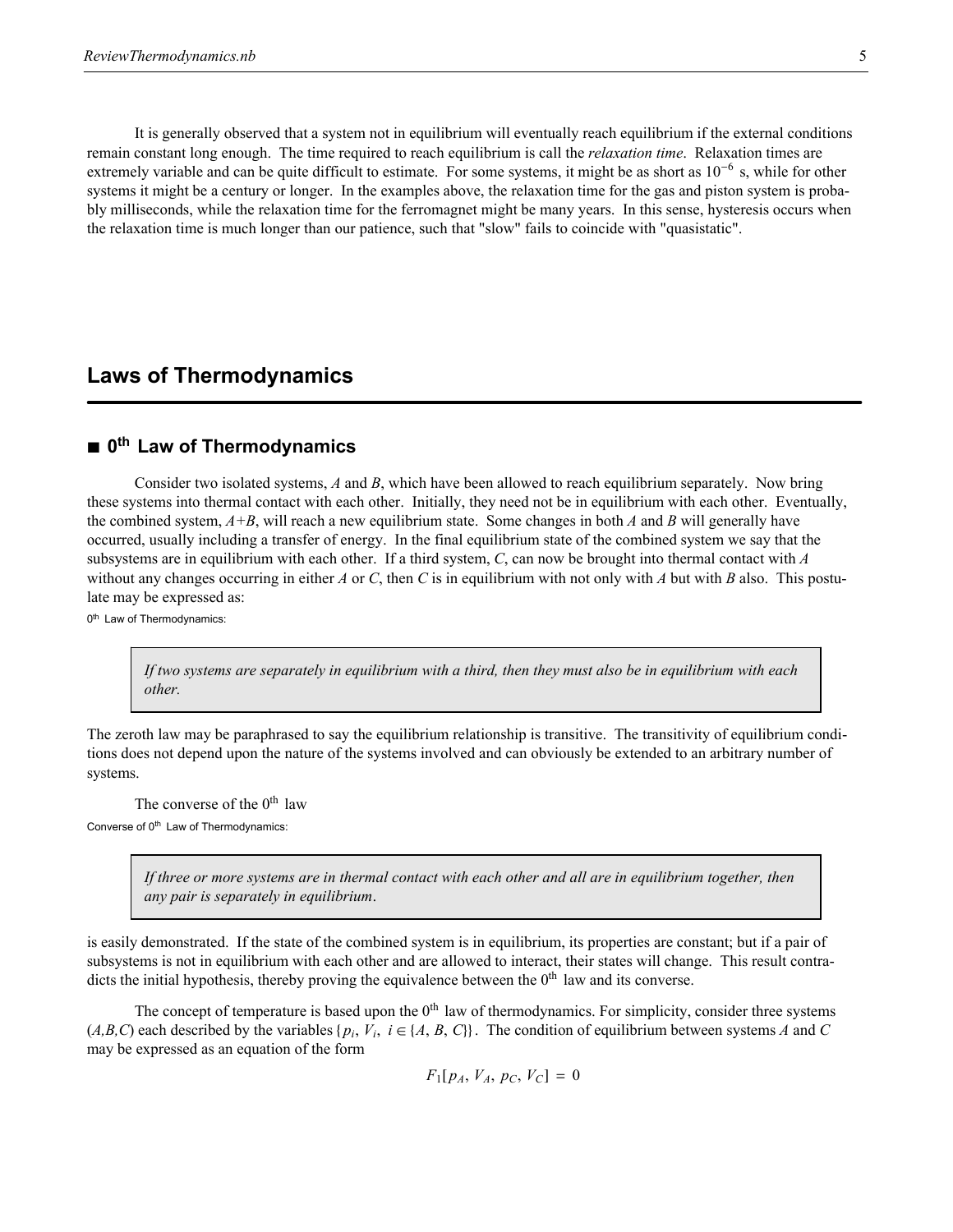which may be solved for  $p<sub>C</sub>$  as

$$
p_C = f_1[p_A, V_A, V_C] = 0
$$

Similarly, the equilibrium between systems *B* and *C* yields

$$
p_C = f_2[p_B, V_B, V_C] = 0
$$

so that

$$
f_1[p_A, V_A, V_C] = f_2[p_B, V_B, V_C]
$$

Finally, the equilibrium between *A* and *B* can be expressed as

$$
F_3[p_A, V_A, p_B, V_B] = 0
$$

If these last two equations are to express the same equilibrium condition, we must be able to eliminate  $V_C$  from the former equation to obtain

$$
\phi_A[p_A, V_A] = \phi_B[p_B, V_B]
$$

where  $\phi_A$  or  $\phi_B$  depend only upon the state variables of systems *A* or *B* independently. The democracy amongst the three systems can then be used to extend the argument to  $\phi_C$ , such that

$$
\phi_A[p_A, V_A] = \phi_B[p_B, V_B] = \phi_C[p_C, V_C]
$$

for three systems in mutual equilibrium.

Therefore, there must exist a state function that has the same value for all systems in thermal equilibrium with each other. For each system, this state function depends only upon the thermodynamic parameters of that system and is independent of the process by which equilibrium was achieved and is also independent of the environment. This function will, of course, be different for dissimilar systems.

An *empirical temperature* scale can now be established by selecting a convenient thermometric property of a standard system, *S*, and correlating its equilibrium states with an empirical temperature  $\theta$  in the form  $\phi[\{x_S\}] = \theta$ , where  $\{x_{S}\}\$  represents a complete set of thermodynamic parameters (other than temperature) for the standard system. The equation of state of any test system, *A*, can now be determined. Maintaining the standard system in a constant state, we vary the parameters of the test system in such a way as to maintain equilibrium between *S* and *A*. This set of variations then determines  $\phi[\{x_A\}] = \theta$  as an equilibrium surface of *A*. The locus of all points  $(p_A, V_A)$  which remain in equilibrium with *S* at an empirical temperature  $\theta$  describes a curve in the  $pV$  diagram called an *isotherm*. Several such isotherms for an ideal gas are sketched and labelled by their empirical temperatures in the indicator diagram below.



*volume* (arb. units)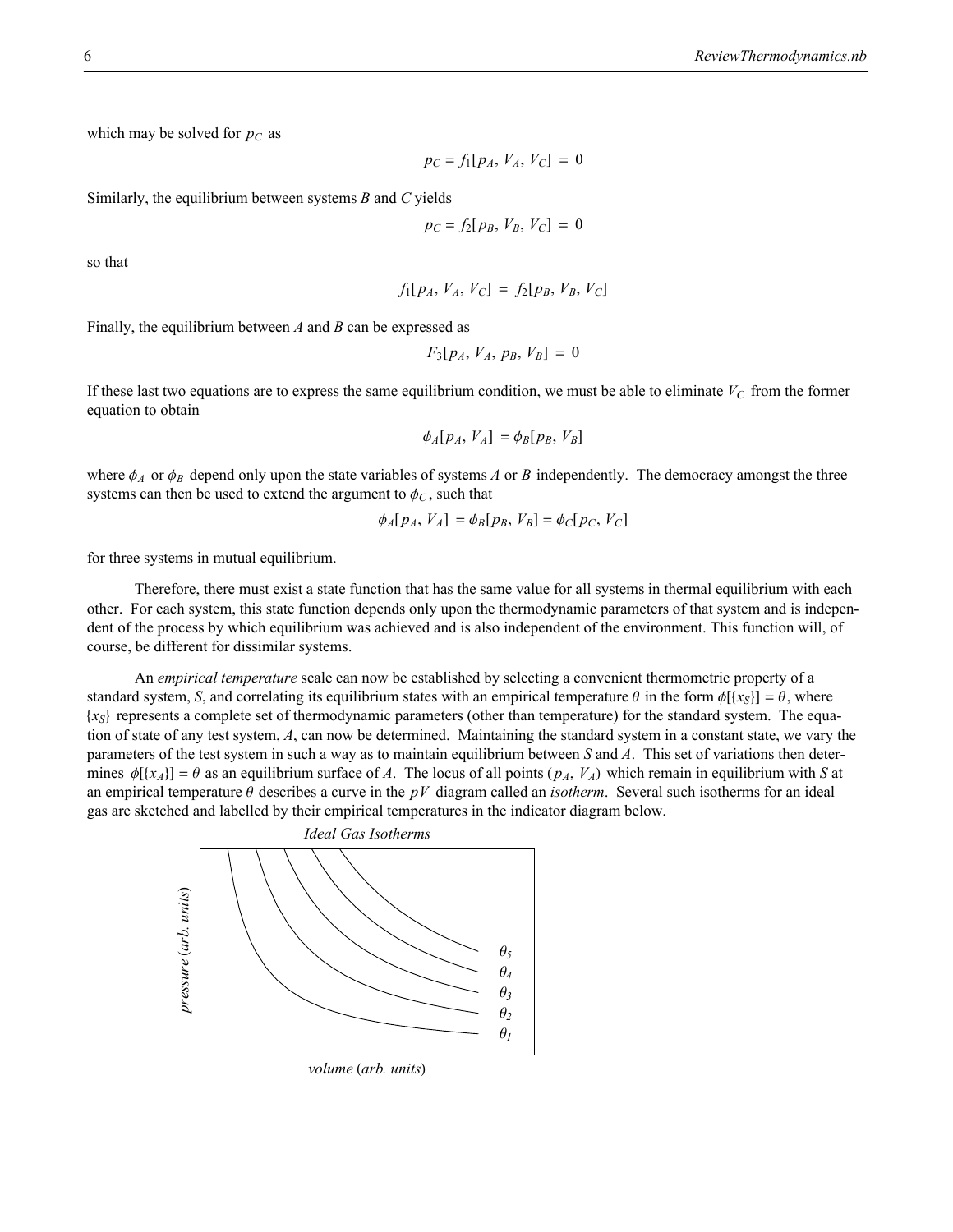The 0<sup>th</sup> law of thermodynamics requires that the form of the isotherms be independent of the nature of the standard system *S*. If we had chosen a different standard system, *S'*, at the same empirical temperature as determined by equilibrium between *S* and *S'*, it would also have to be in equilibrium with *A* for all states along the isotherm. Therefore, the isotherms describe a property of the system of interest and are independent of subsidiary systems.

Several examples of suitable thermometric properties come readily to mind. First, consider the height of a mercury column in an evacuated tube, a common household thermometer. The mercury expands when heated and contracts when cooled. We may define an empirical temperature scale as a linear function of the height of the column. Second, Boyle's law states that the isotherms of a dilute gas may be described by  $pV/n = \text{constant}$ , where *n* is the number of moles. Therefore, a suitable temperature scale can be defined by any function  $f[\theta]$  associated with these isotherms by  $pV = nf[\theta]$ . The simplest and most convenient choice,  $pV = nR\theta$ , is known as the ideal gas law. With a suitable choice of the gas constant, *R*, this empirical temperature scale is identical, in the limit  $p \to 0$ , with the absolute temperature scale to be discussed shortly.

It is important to realize that an empirical temperature scale bears no necessary relationship to any scale of hotness. A rigorous macroscopic concept of heat depends upon the first law of thermodynamics while the relationship between the direction of heat flow and temperature depends upon the second law.

### ■ 1<sup>st</sup> Law of Thermodynamics

The first law of thermodynamics represents an adaptation of the law of conservation of energy to thermodynamics, where energy can be stored in internal degrees of freedom. For thermodynamic purposes, it is convenient to define the internal energy, *U*, as the energy of the system in the rest frame of its center-of-mass. The kinetic energy of the center-ofmass is a problem in mechanics that we will generally ignore.

Ordinarily, one states energy conservation in the form of some variant of the statement: *The energy of any isolated system is constant*. However, applications of this law must include the concept of heat, which has not yet been developed. Therefore, it is conceptually clearer to proceed by a more circuitous route. Taking the concept of mechanical work as the foundation, we state the first law as

First Law of Thermodynamics:

*The work required to change the state of an otherwise isolated system depends solely upon the initial and final states involved and is independent of the method used to accomplish this change.*

The stipulation that the system interacts with the environment only through a measurable source of work is crucial — no other source of energy, such as heat or radiation, is permitted by the thermodynamic transformation described.

An immediate consequence of the first law is the existence of a state function we identify as the internal energy, *U*. It is customary to denote the work performed upon the system as *W*. The first law states that the work performed upon the system during any adiathermal transformation depends only upon the change of states effected and is independent of the intermediate states through which the system passes. Equilibrium conditions are not required. Therefore, the internal energy is a state function whose change during an adiathermal transformation is given by  $\Delta U = W$ .

We now consider a more general transformation during which the system may exchange energy with its environment without the performance of work. Although  $\Delta U$  is then no longer equal to *W*, the internal energy is still a state function. The ability to change the energy of a system without performing mechanical work does not represent a defect in the law of conservation of energy. Rather, it demonstrates that energy may be transferred in more than one form. This observation leads to the definition of heat as:

Definition of heat: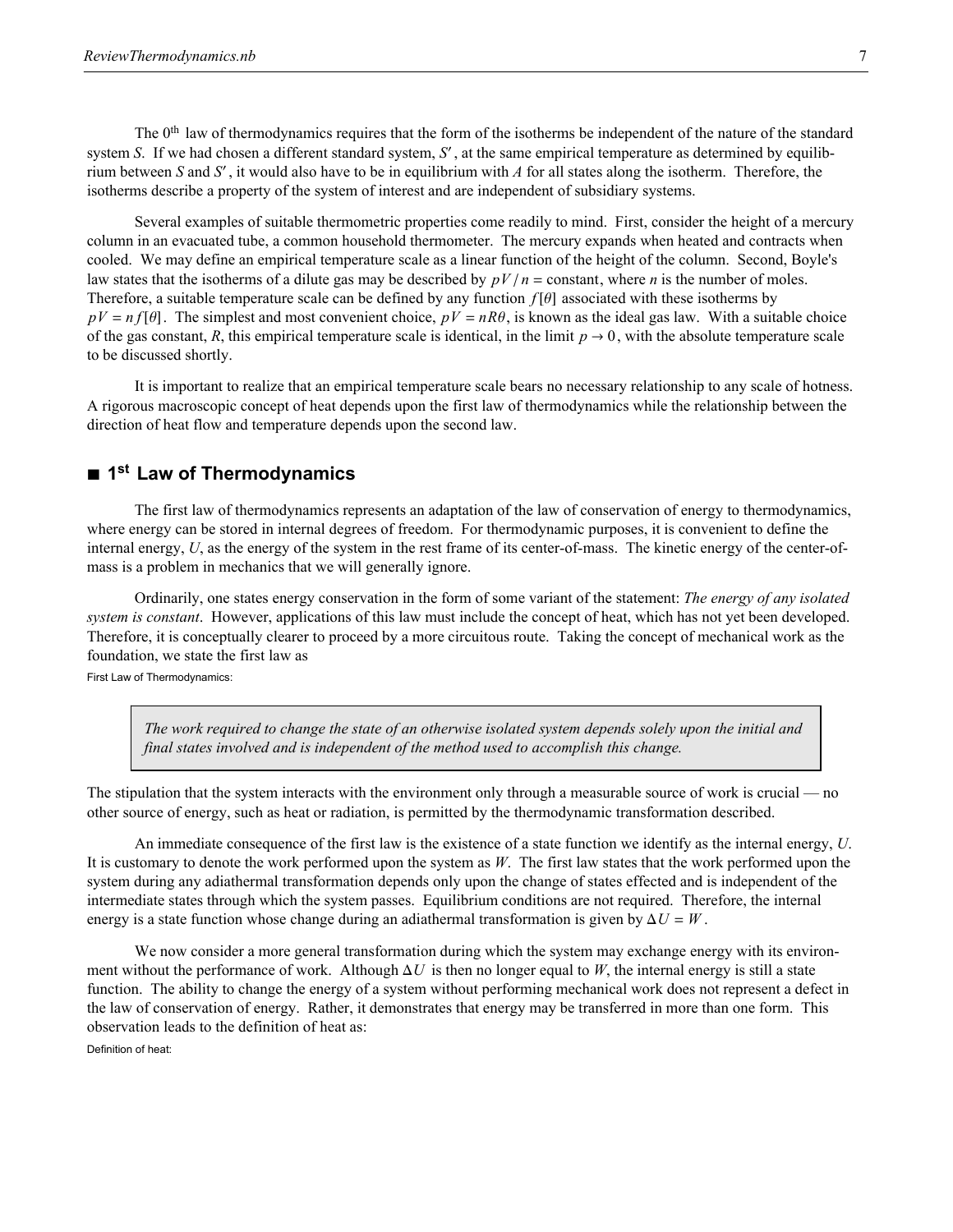*The quantity of heat Q absorbed by a system is the change in its internal energy not due to work.*

With this definition, energy conservation can be expressed in the form

$$
\Delta U = Q + W
$$

These considerations have thus produced a quantitative concept of heat that is similar to our commonplace notions.

At first glance, the argument presented above may appear circular. We stated that energy is conserved, but then defined heat in a manner that guarantees that this is true. However, this circularity is illusory. The crux of the matter is that internal energy is postulated to be a state function. This is a physical statement subject to experimental verification, rather than merely a definition. Suppose that the state of some system is changed in an arbitrary manner from state *A* to state *B*. In principle, we can now insulate the system and return to state *A* by performing a measurable quantity of work. The first stage of this cycle can now be repeated in some other arbitrary fashion. However, the quantity of work required to repeat the insulated return portion of the cycle must be the same if the first law is valid.

Often it is important to distinguish between proper and improper differentials. Consider a fixed quantity of gas contained within a piston. If the gas is expanded or compressed by moving the piston sufficiently slowly so that the pressure equalizes throughout the volume, the differential work done on the gas by a infinitesimal quasistatic displacement of the piston can be expressed as

quasistatic  $\implies \delta W = -p dV$ 

On the other hand, if the piston is withdrawn so rapidly that there is no gas in contact with the piston during its motion, then the gas performs no work on the piston, such that  $\delta W \to 0$  even though the volume changes. Therefore, we use d to indicate a *proper* differential that depends only upon the change of state or  $\delta$  to indicate an *improper* differential that also depends upon the process used to change the state. The change in internal energy

$$
dU = \delta Q + \delta W
$$

is a proper differential because *U* is a state function even though both the heat absorbed by and work done on the system are improper or process-dependent differentials.

### ■ 2<sup>nd</sup> Law of Thermodynamics

Although the first law greatly restricts the thermodynamic transformations that are possible, it is a fact of common experience that many processes consistent with energy conservation never occur in nature. For example, suppose that an ice cube is placed in a glass of warm water. Although the first law permits the ice cube to surrender some of its internal energy so that the water is warmed while the ice cools, such an event in fact never occurs. Similarly, if we mix equal parts of two gases we never find the two gases to have separated spontaneously at some later time. Nor do we expect scrambled eggs to reintegrate themselves. The fact that these types of transformations are never observed to occur spontaneously is the basis of the second law of thermodynamics.

The second law can be formulated in many equivalent ways. The two statements generally considered to be the most clear are those due to Clausius and to Kelvin. Clausius statement:

*There exists no thermodynamic transformation whose sole effect is to transfer heat from a colder reservoir to a warmer reservoir.*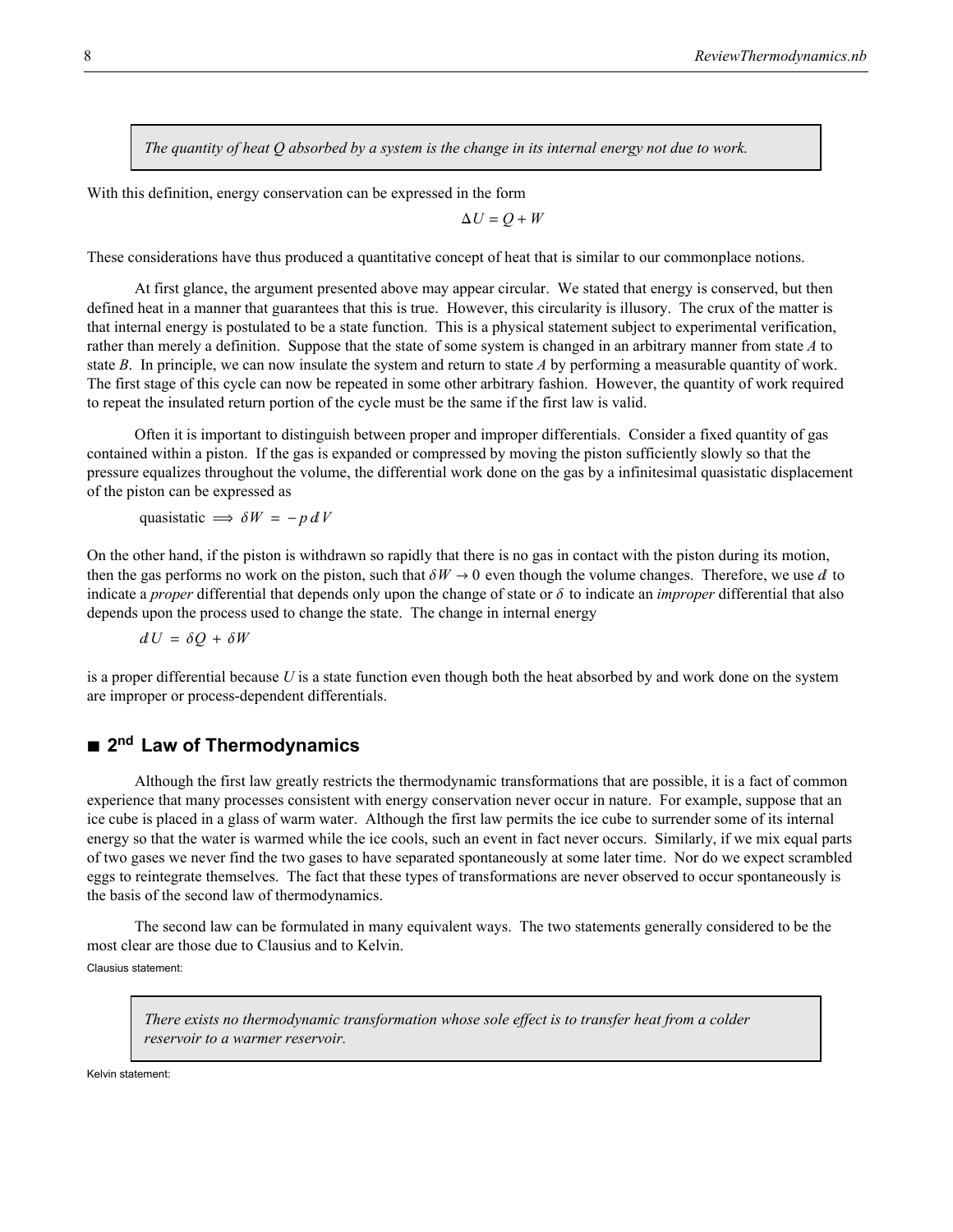*There exists no thermodynamic transformation whose sole effect is to extract heat from a reservoir and to convert that heat entirely into work.*

Paraphrasing, the Clausius statement expresses the common experience that heat naturally flows downhill from hot to cold, whereas the Kelvin statement says that no heat engine can be perfectly efficient. Both statements merely express facts of common experience in thermodynamic language. It is relatively easy to demonstrate that these alternative statements are, in fact, equivalent to each other. Although these postulates may appear somewhat mundane, their consequences are quite profound; most notably, the second law provides the basis for the thermodynamic concept of entropy.

One might be inclined to regard the Kelvin statement as more fundamental because it does not require that an empirical temperature scale be related directly to direction of heat flow or to the notion of hotness. However, such a relationship is easily established in practice and is so basic to our intuitive notions of heat and temperature that such a criticism is regarded as merely pedantic. There are also more abstract formulations of the second law, notably that of Caratheodory, that can be used to establish the existence and properties of entropy with fewer assumptions, but less obvious connection to physical phenomena.

Perhaps the most common derivation of entropy is based upon an analysis of heat engines, which are also used to demonstrate that the Kelvin and Clausius statements are equivalent. This approach can be found in any undergraduate thermodynamics text. We prefer to employ a somewhat different argument that is closer to our main topic of statistical mechanics. This approach is based upon an alternative statement of the second law.

Maximum entropy principle:

*There exists a state function of the extensive parameters of any thermodynamic system, called entropy S, with the following properties:*

*1. the values assumed by the extensive variables are those which maximize S consistent with the external constraints; and*

*2. the entropy of a composite system is the sum of the entropies of its constituent subsystems.*

Using similar arguments based upon heat engines, one can show that the *maximum entropy principle* is equivalent to the Kelvin and Clausius statements, but we shall not digress to provide that demonstration. Instead, we take the maximum entropy principle as our primary statement of the second law.

Consider two systems separated by a rigid diathermal wall; in other words, the two systems are in thermal contact and can exchange heat but cannot perform work on each other. Further, suppose that the combined system is isolated, so that  $U_1 + U_2$  = constant. Suppose that the two systems exchange an infinitesimally small quantity of heat, such that  $dU_2 = -dU_1$ . Since no work is done, this energy exchange must be in the form of heat,  $dU_i = \delta Q_i$ , where we use  $dx$  to represent a proper differential and d*x* to represent an improper differential that is infinitesimally small but depends upon the nature of the process. The net change in entropy during this process is

$$
dS = dS_1 + dS_2 = \left(\frac{\partial S_1}{\partial U_1}\right)_{V_1, V_1} dU_1 + \left(\frac{\partial S_2}{\partial U_2}\right)_{V_2, V_2} dU_2 = \left(\frac{1}{\tau_1} - \frac{1}{\tau_2}\right) \delta Q_1
$$

where we have defined

$$
\frac{1}{\tau} = \left(\frac{\partial S}{\partial U}\right)_{V,N}
$$

for each system in terms of the partial derivative of entropy with respect to energy holding all other extensive variables (volume, particle numbers, etc.) constant. Maximization of entropy at equilibrium then requires

$$
dS = 0 \implies \tau_1 = \tau_2
$$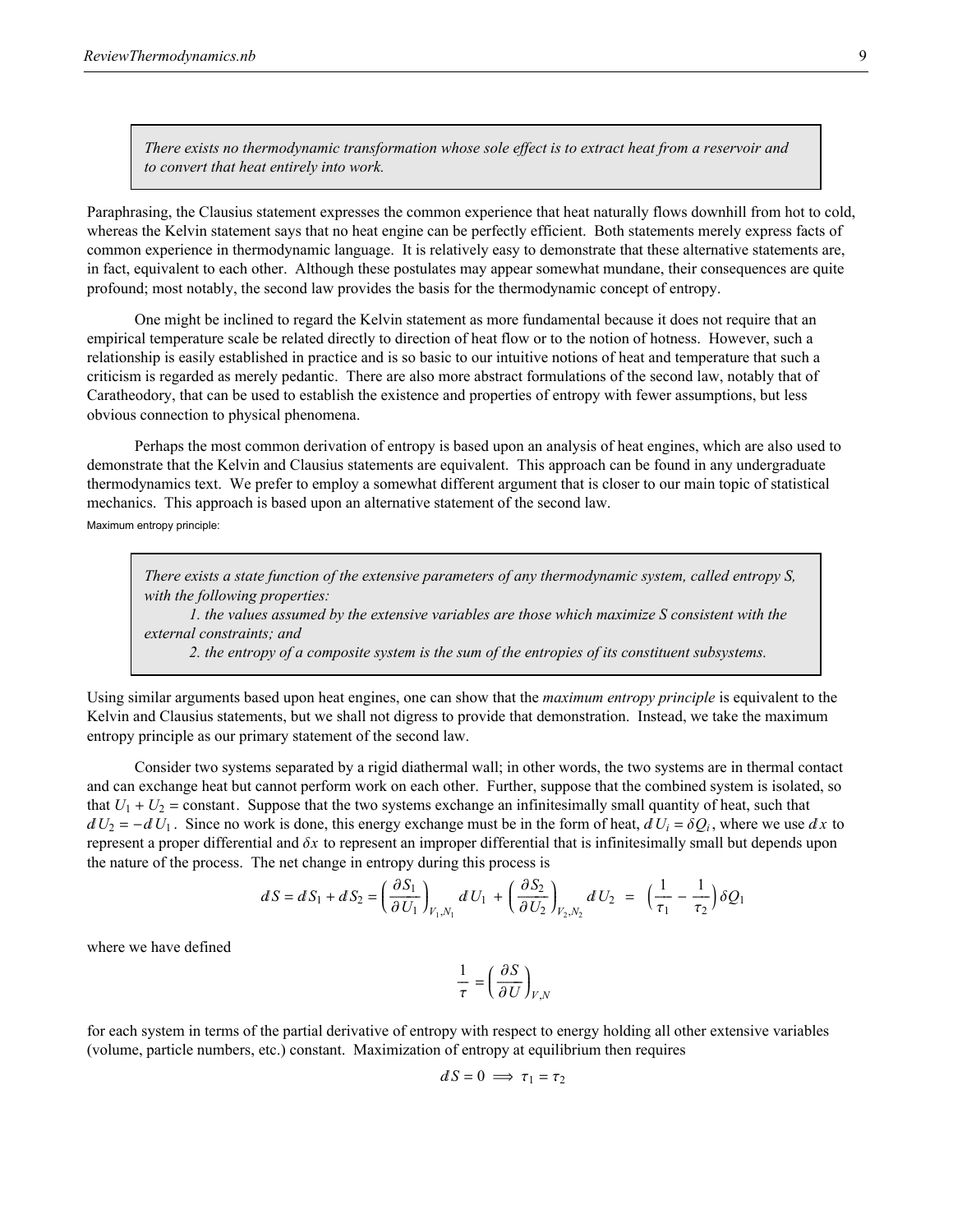for arbitrary (nonzero) values of  $dU_1$ . However, equilibrium also requires that the temperatures of the two systems be equal. Therefore, we are inclined to identify  $\tau$  with temperature *T*; after all, we have the existence of empirical temperature scales but have not yet made a definition of absolute temperature. To demonstrate that this identification is consistent with more primitive notions of temperature, suppose that  $\tau_1 > \tau_2$ . We then expect that heat will flow spontaneously from the hotter to the cooler system, such that  $\delta Q_1 < 0$ . We then find that

$$
\tau_1 > \tau_2, \ \delta Q_1 < 0 \implies dS > 0
$$

demonstrates that the net entropy increases when heat flows in its natural direction from hot to cold. Heat continues to flow until the temperatures become equal, equilibrium is reached, and entropy is maximized. Therefore, this relationship between temperature and entropy is consistent with the second law of thermodynamics.

Now suppose that system 1 is the working substance of a heat engine while system 2 consists of a collection of heat reservoirs that can be used to supply or accept heat at constant temperature. Imagine a cycle in which system 1 starts in a well-defined initial state in equilibrium with a reservoir at temperature  $T_i$  and is then manipulated such that at the end of the cycle it once again returns to the same initial state at final temperature  $T_f = T_i$ . Hence, the internal energy and entropy return to their initial values when the system is returned to its initial state. Intermediate states of system 1 need not be in equilibrium and may require a larger set of variables for complete characterization. Although such states do not have a unique temperature, we imagine that any exchange of heat with the external environment is made by thermal contact with a reservoir that does have a well-defined temperature at every stage of the cycle and that the reservoirs are large enough to make the necessary exchange with negligible change of temperature. If necessary, we could imagine that a large collection of reservoirs is used for this purpose. According to the maximum entropy principle, the change in entropy is nonnegative, such that

$$
\Delta S = \Delta S_1 + \Delta S_2 \ge 0
$$

Thus, having stipulated a closed cycle for system 1, requiring its initial and final entropies to be identical, we conclude that the entropy of the environment cannot decrease when system 1 executes a closed cycle, such that

$$
\Delta S_1 = 0 \implies \Delta S_2 \ge 0
$$

The entropy change for the environment is related to the heat absorbed by the system according to

$$
dS_2 = -\frac{\delta Q_1}{T_2} \implies \int \frac{\delta Q_1}{T_2} \leq 0
$$

Focussing upon the system of interest, which undergoes a closed cycle, we can express this result in the form

$$
\oint \frac{\delta Q}{T} \leq 0
$$

where we interpret  $\delta Q$  as the heat absorbed by the system and  $T$  as the temperature of the reservoir that supplies that heat; the temperature of the system need not be the same as that of the reservoir and is often not even unique. In the special case that the reservoir also undergoes a closed cycle, such that  $\Delta S_2 = 0$ , we find

$$
\oint \frac{\delta Q}{T} = 0
$$
 if and only if the cycle is reversible

where, according to the preceding analysis, reversible heat exchange requires the temperatures of both bodies must be the same.

These results are summarized by *Clausius' theorem*

Clausius' theorem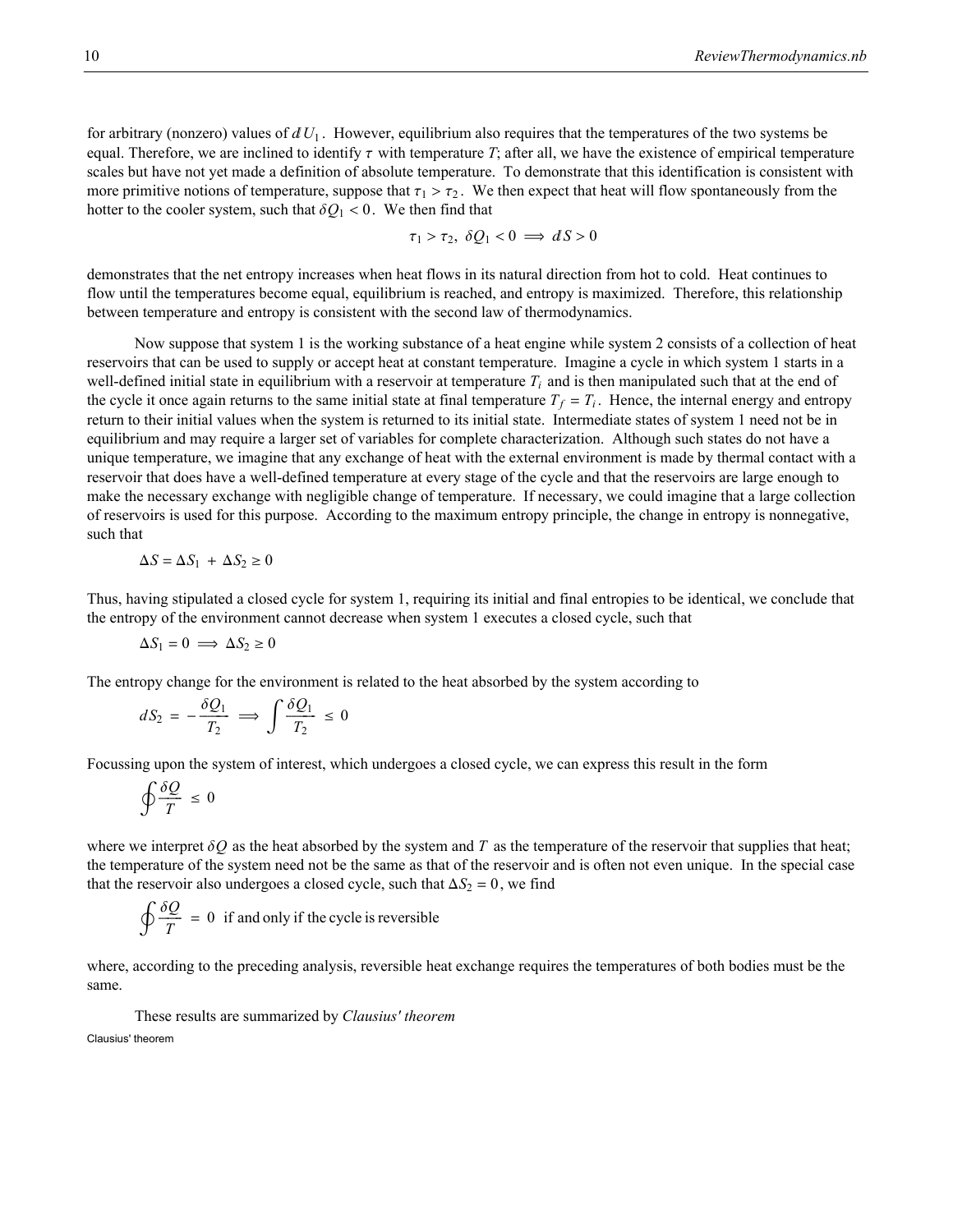*For any closed cycle,*  $\oint \frac{\delta Q}{T} \leq 0$ , where  $\delta Q$  is the heat absorbed at temperature T. Equality holds if and *only if the cycle is reversible.*

If a closed cycle consists only of reversible transformations, we can use

$$
\oint \frac{\delta Q_{\text{rev}}}{T} = 0
$$

to associate changes  $dS$  in the state function *S* to reversible heat exchange according to

$$
dS = \frac{\delta Q_{\text{rev}}}{T} \implies T dS = \delta Q_{\text{rev}}
$$

This identification does not apply to irreversible heat exchange. Suppose that a reversible transformation between states *A* and *B* is followed by an irreversible return from *B* to *A*, such that

$$
\oint \frac{\delta Q}{T} \le 0 \implies \int_A^B \frac{\delta Q_{\text{rev}}}{T} + \int_B^A dS \le 0 \implies \int_A^B dS \ge \int_A^B \frac{\delta Q_{\text{rev}}}{T}
$$

Thus, a reversible transformation entails the smallest possible change in entropy. If the states *A* and *are* taken as infinitesimally close together, then the differentials satisfy the same relationship, such that

$$
dS \geq \frac{\delta Q_{\text{rev}}}{T}
$$

where equality applies only to reversible transformations. This relationship can now be used to provide an experimental definition for the change in entropy of a system. The entropy of state *A* can be related to that of a standard or reference state *R* by measuring reversible heat exchanges according to

$$
S_A = S_R + \int_R^A \frac{\delta Q_{\text{rev}}}{T}
$$

The *heat capacity* subject to specified constraints can now defined by

$$
C_x = \left(\frac{\delta Q_{\text{rev}}}{\delta T}\right)_x
$$

where *x* describes the process and  $\delta Q_{\text{rev}} = T dS$  is the heat absorbed during a reversible process in which the temperature change is  $\delta T$ . However, because the second law postulates that *S* is a state function that is independent of process, be it reversible or irreversible, the form

$$
C_x = T \left(\frac{\partial S}{\partial T}\right)_x
$$

is more fundamental — it does not depend upon the details of process, just the change in state that is actually accomplished. Therefore changes in the entropy of a system can be deduced from heat capacity measurements using

$$
\Delta S = \int \frac{C[T]}{T} \, dT
$$

where the heat capacity generally depends upon temperature.

Changes in the internal energy of a simple compressible system can be expressed in the form  $dU = \delta Q + \delta W$ where we identify  $\delta Q_{\text{rev}} = T dS$  as the heat absorbed and  $\delta W = -p dV$  as the work performed upon the system during an infinitesimal reversible process. Therefore, we can express the energy differential as

$$
dU = T dS - p dV
$$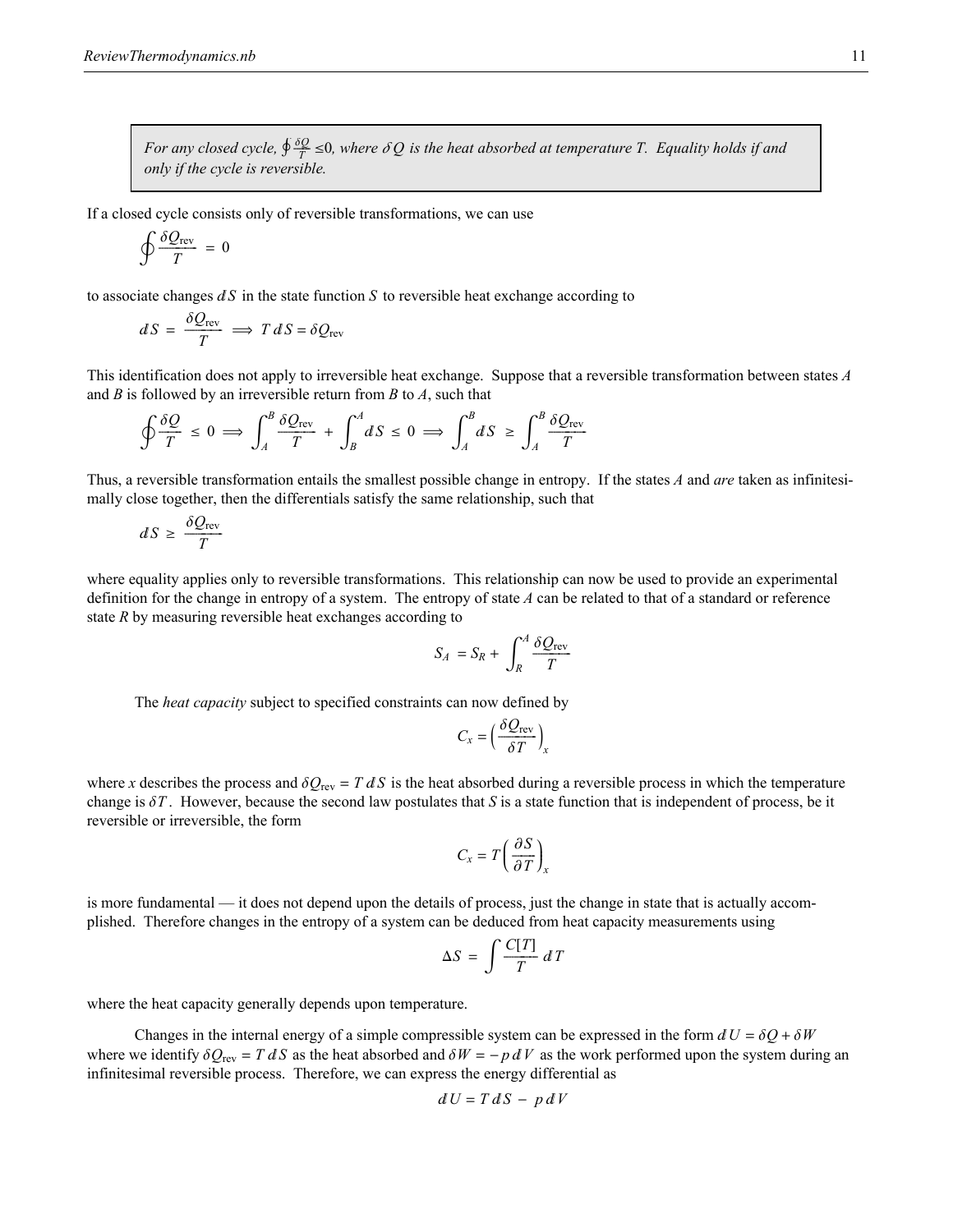where the use of state functions liberates us from the restriction to reversible process; in other words, by expressing the energy differential in terms of state function, it becomes a perfect differential that applies to any process, reversible or not. We can now define the *isochoric heat capacity* as the heat absorbed for an infinitesimal temperature change under conditions of constant volume as

$$
dV = 0 \implies T dS = dU \implies C_V = T \left(\frac{\partial S}{\partial T}\right)_V = \left(\frac{\partial U}{\partial T}\right)_V
$$

where the final expression in terms of state functions is considered the fundamental definition. Similarly, the *isobaric heat capacity* under conditions of constant pressure is easily obtained by defining enthalpy

$$
H = U + pV \implies dH = T dS + V d p
$$

such that

$$
d p = 0 \implies T dS = dH \implies C_p = T \left(\frac{\partial S}{\partial T}\right)_p = \left(\frac{\partial H}{\partial T}\right)_p
$$

### ■ 3<sup>rd</sup> Law of Thermodynamics

For most applications of thermodynamics it is sufficient to analyze changes in entropy rather than entropy itself, but determination of absolute entropy requires an integration constant or, equivalently, knowledge of the absolute entropy for a standard or reference state of the system. Historically, attempts to formulate a general principle for determination of absolute entropy were motivated to a large extent by the need of chemists to calculate equilibrium constants for chemical reactions from thermal data alone. Several similar, but not quite equivalent, statements of the third law have been proposed.

The *Nernst heat theorem* states: *a chemical reaction between pure crystalline phases that occurs at absolute zero produces no entropy change*. This formulation was later generalized in the form of the *Nernst-Simon statement* of the third law.

Nernst-Simon statement of third law:

*The change in entropy that results from any isothermal reversible transformation of a condensed system approaches zero as the temperature approaches zero.*

The Nernst-Simon statement can be represented mathematically by the limit

$$
\lim_{T\to 0} (\Delta S)_T\,=\,0
$$

An immediate consequence of the Nernst-Simon statement is that the entropy of any system in thermal equilibrium must approach a unique constant at absolute zero because isothermal transformations are assumed not to affect entropy at absolute zero. This observation forms the basis of the *Planck statement* of the third law. Planck statement of third law:

*As T*→0, the entropy of any system in equilibrium approaches a constant that is independent of all other *thermodynamic variables.*

Planck actually generalized this statement even further by hypothesizing that  $\lim_{T\to 0} S = 0$ . However, this strong form of the Planck statement requires that the quantum mechanical degeneracy of the ground state of any system must be unity. Thus, the strong form implicitly assumes that there always exist interactions that split the degeneracy of the ground state,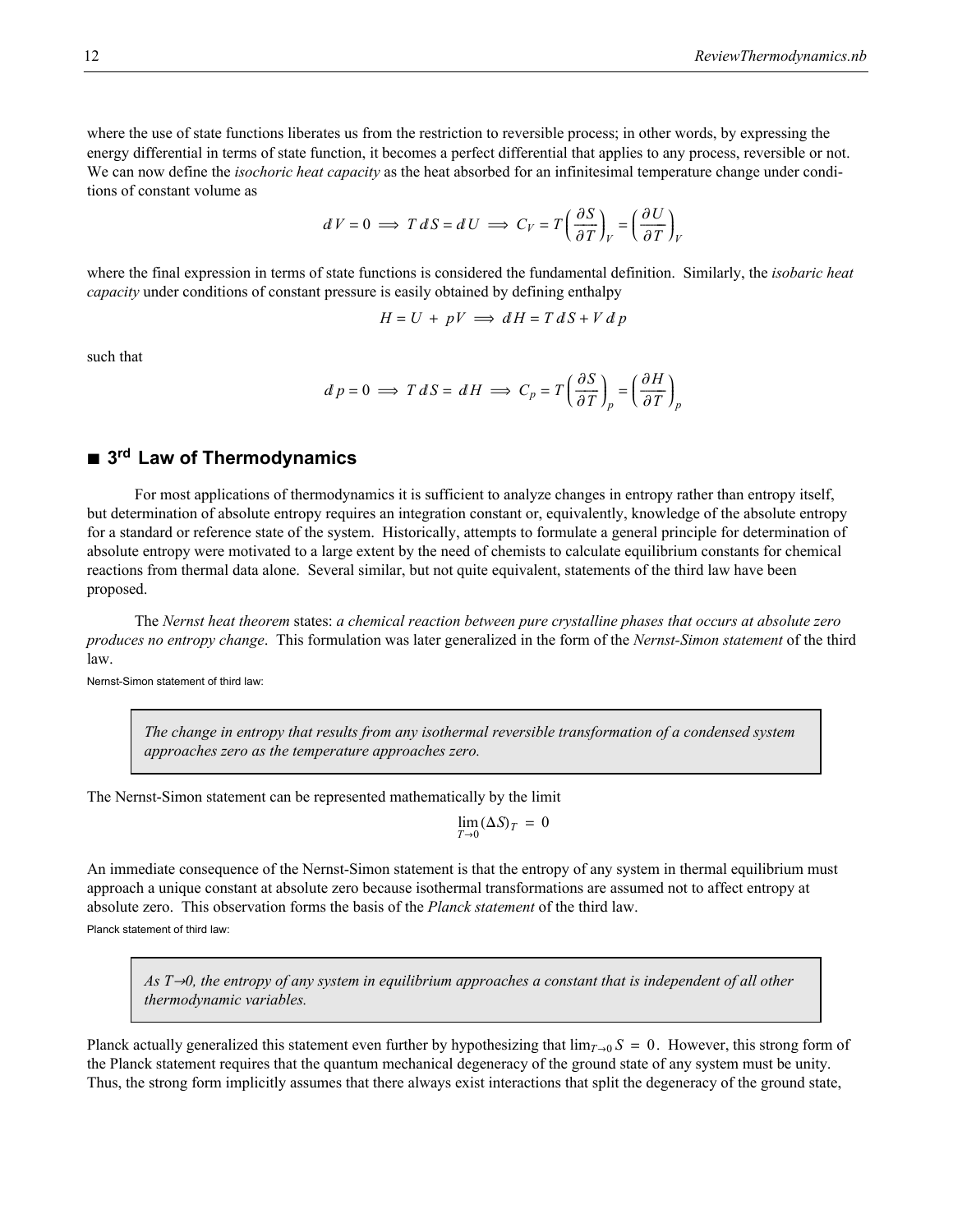but the energy splitting might be so small as to be irrelevant at any attainable temperature. Therefore, we will not require the strong form and will content to apply the weaker form stated above.

Finally, the third law is often presented in the form of the *unattainability theorem.* Unattainability theorem:

> *There exists no process, no matter how idealized, capable of reducing the temperature of any system to absolute zero in a finite number of steps.*

For the purposes of this theorem, a step is interpreted as either an isentropic or an isothermal transformation. The following figure illustrates the meaning of the unattainability theorem (the temperature and entropy units are arbitrary). Suppose that entropy  $S[T, x]$  depends upon temperature and an external variable x, with the upper curve corresponding to  $x = 0$  and the lower curve to a large value of *x*. For example, increasing the external magnetic field applied to a paramagnetic material increases the alignment of atomic magnetic moments and reduces the entropy of the material. Suppose that the sample is initially in thermal equilibrium at  $x = 0$  with a reservoir at temperature  $T_0$ . We slowly increase x while maintaining thermal equilibrium at constant temperature. Next we adiabatically reduce *x* back to zero, thereby cooling the sample. Consider the right side of the figure, in which the entropy at  $T \to 0$  depends upon x. In this case an idealized sequence of alternating isothermal and isentropic steps appears to be capable of reaching zero temperature, but the dependence  $\frac{\partial S[0,x]}{\partial x^2} \neq 0$  violates the third law. Therefore, the third law asserts that the entropy for physical systems must approach a constant as  $T \to 0$  that is independent of any external variable. In the figure on left, an infinite number of steps would be needed to reach absolute zero because the entropy at zero temperature is independent of external variables, such that  $rac{\partial S[0,x]}{\partial x} = 0$ , and is consistent with the third law.





*Adiabatic demagnetization* is an important technique for reaching low temperatures that relies on a process similar to that sketched above. A paramagnetic salt is a crystalline solid in which some of the ions possess permanent magnetic dipole moments. In a typical sample the magnetic ions constitute a small fraction of the material and are well separated so that the spin-spin interactions are very weak and the Curie temperature very low. (The Curie temperature marks the phase transition at which spontaneous magnetization is obtained as a paramagnetic material is cooled.) For the purposes of thermodynamic analysis, we can consider the magnetic dipoles to constitute one subsystem while the nonmagnetic degrees of freedom constitute a second subsystem, even though both subsystems are composed of the same atoms. These interpenetrating systems are in thermal contact with each other, but the interaction between magnetic and nonmagnetic degrees of freedom is generally quite weak so that equilibration can take a relatively long time. The first step is to cool the sample with  $B = 0$  by conventional thermal contact. In a typical demagnetization cell the sample is surrounded by helium gas. Around that is a dewar containing liquid helium boiling under reduced pressure at a temperature of about 1 kelvin. The gas serves to exchange heat between the sample and the liquid, maintaining the system at constant temperature. Next, the external magnetic field is increased, aligning the magnetic dipoles and reducing the entropy of the sample under isothermal conditions. The helium gas is then removed and the system is thermally isolated. The field is then reduced under essentially adiabatic conditions, reducing the temperature of the magnetic subsystem while the coupling between magnetic and nonmagnetic subsystems cools the lattice. This step must be slow enough for heat to be transferred reversibly between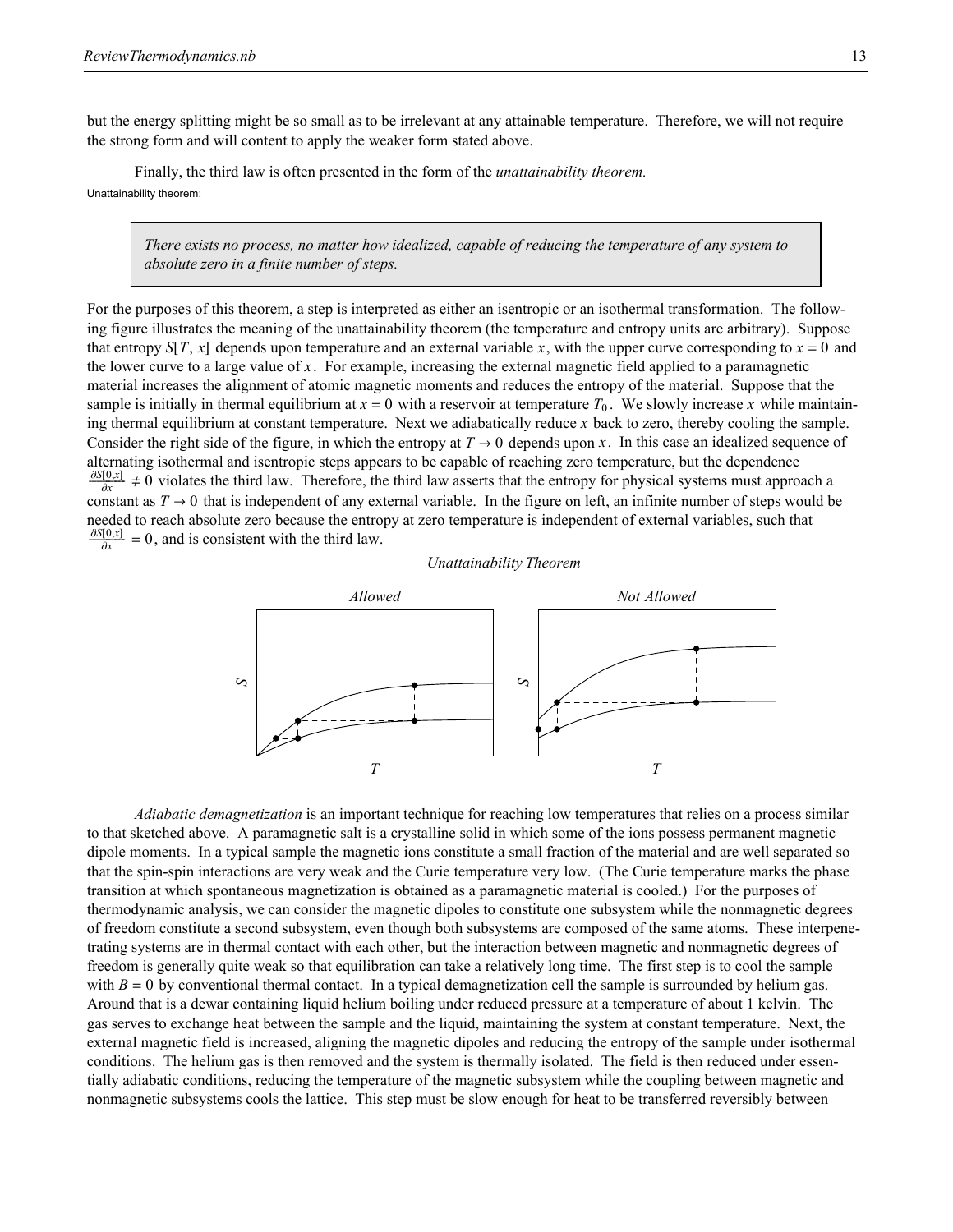nonmagnetic and magnetic subsystems. Nevertheless, it is possible to reach temperatures in the millikelvin range using adiabatic demagnetization that exploits ionic magnetic moments, limited by the atomic Curie temperature  $T_c$ . Even lower temperature, in the microkelvin range, can be reached by adding a nuclear demagnetization step; the Curie temperature is lower by the ratio of nuclear and atomic magnetic moments, which is approximately the ratio  $m_e / m_p$  between electron and proton masses.

### **Thermodynamic Potentials**

Suppose that the macrostates of a thermodynamic system depend upon *r* extensive variables  $\{X_i, i = 1, r\}$ . There are then  $r + 1$  independent extensive variables consisting of the set  $\{X_i\}$  supplemented by either *S* or *U*, such that the *fundamental relation* for the system can be expressed in either entropic form,

$$
S = S[U, X_1, \cdots, X_r]
$$

or energetic form

$$
U = U[S, X_1, \cdots, X_r]
$$

These relationships describe all possible equilibrium states of the system. Changes in these state functions can then be expressed in terms of total differentials

$$
dU = T dS + \sum_{i} P_i dX_i
$$

$$
dS = \frac{1}{T} dU + \sum_{i} Q_i dX_i
$$

where for reversible transformations variations of the external constraints via  $dX_i$  perform work  $P_i dX_i$  upon the system (which may be negative, of course) while  $T dS$  represents energy supplied to hidden internal degrees of freedom in the form of heat. However, by expressing the total differential solely in terms of state variables, the fundamental relation applies to any change of state, reversible or not, independent of the path by which that change was made. Therefore, we can identify the coefficients with partial derivatives, whereby

$$
T = \left(\frac{\partial U}{\partial S}\right)_{X_i} = \left(\frac{\partial S}{\partial U}\right)_{X_i}^{-1}
$$

$$
P_i = \left(\frac{\partial U}{\partial X_i}\right)_{S, X_j \neq X_i} Q_i = \left(\frac{\partial S}{\partial X_i}\right)_{U, X_j \neq X_i}
$$

are intensive parameters which satisfy equations of state of the form

$$
T = T[S, X_1, \cdots, X_r]
$$
  
\n
$$
P_i = P_i[S, X_1, \cdots, X_r]
$$
  
\n
$$
Q_i = Q_i[U, X_1, \cdots, X_r]
$$

The equation for *T* is called the *thermal equation of state* while the equations for  $P_i$  or  $Q_i$  are *mechanical* and/or *chemical equations of state* depending upon the physical meaning of the conjugate variable  $X_i$ . Note that the sets of  $P_i$  and  $Q_i$  are not independent because there are only *r* + 1 independent equations of state which completely determine the fundamental relation. If we choose to employ the energy representation,  $U = U[S, \{X_i\}]$ , the appropriate choice of intensive parameters would be  $(T, {P_i})$  and any  $Q_i$  can be expressed in terms of  $(T, {P_i})$ .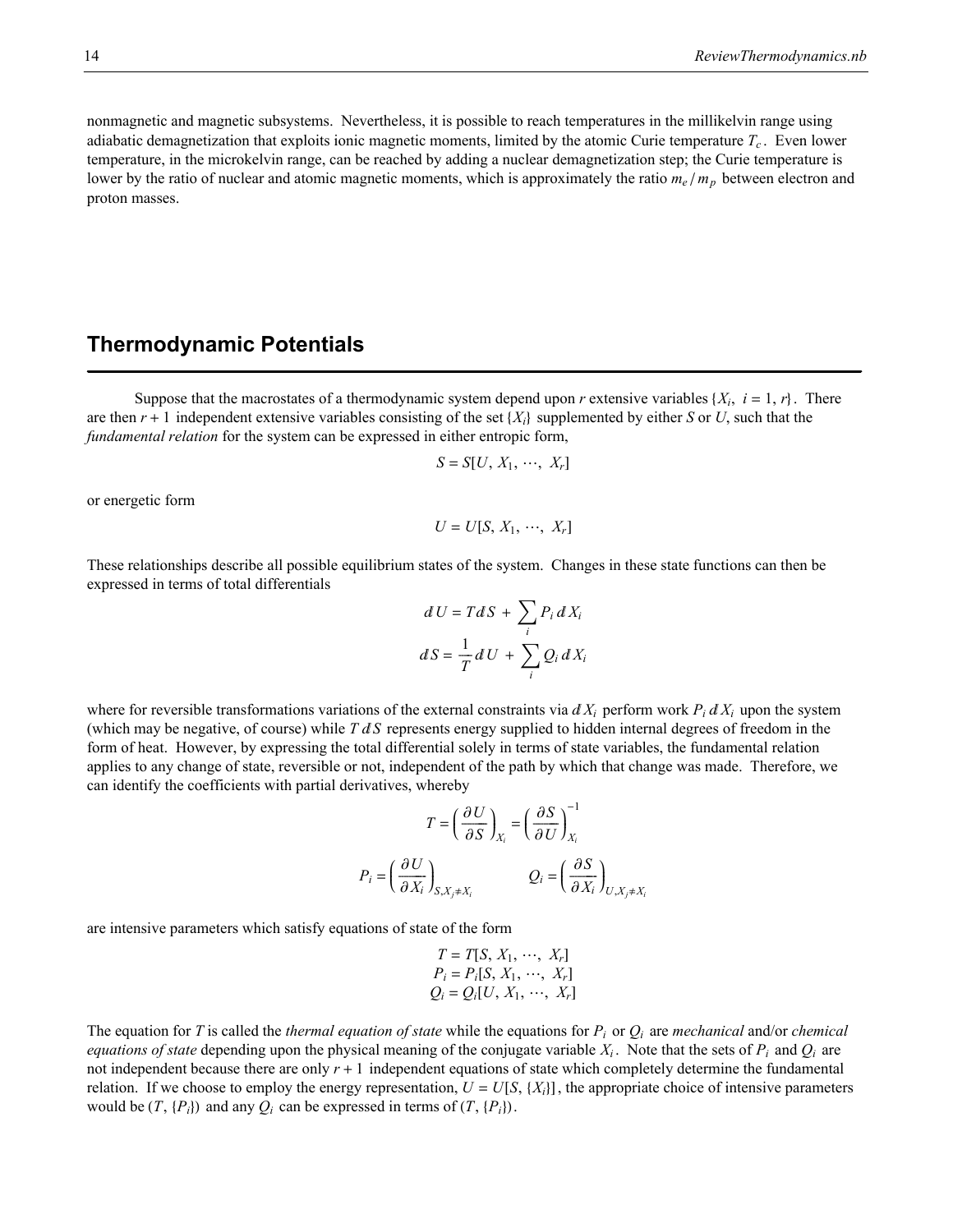For example, a simple compressible system is characterized completely by its energy (or entropy), volume, and particle number for a single species. The fundamental relation in the energy representation then takes the form

$$
U = U[S, V, N] \implies dU = T dS - pdV + \mu dN
$$

where the intensive parameter conjugate to  $-V$  is clearly the pressure and the intensive parameter conjugate to *N* is identified as the chemical potential  $\mu$ , such that

$$
T = \left(\frac{\partial U}{\partial S}\right)_{V,N} \qquad p = -\left(\frac{\partial U}{\partial V}\right)_{S,N} \qquad \mu = \left(\frac{\partial U}{\partial N}\right)_{S,V}
$$

Alternatively, in the entropy representation we write

$$
S = S[U, V, N] \implies T dS = dU + pdV - \mu dN
$$

such that

$$
\frac{1}{T} = \left(\frac{\partial S}{\partial U}\right)_{V,N} \qquad \frac{p}{T} = \left(\frac{\partial S}{\partial V}\right)_{U,N} \qquad \frac{\mu}{T} = -\left(\frac{\partial S}{\partial N}\right)_{U,V}
$$

where we have employed the customary definitions for the energetic and entropic intensive parameters. More complex systems require a greater number of extensive variables and associated intensive parameters. A pair of variables, *xi* and  $X_i$ , are said to be conjugate when  $X_i$  is extensive,  $x_i$  intensive, and the product  $x_i dX_i$  has dimensions of energy and appears in the fundamental relation for  $dU$  or  $dS$ .

It is straightforward to generalize these developments for systems with different or additional modes of mechanical work. For example, the conjugate pair  $(-p, V)$  for a compressible system might be replaced by  $(\gamma, A)$  for a membrane with area *A* subject to surface tension  $\gamma$ . A change  $dX_i$  in one of the extensive variables requires work  $P_i dX_i$  where  $P_i = \frac{\partial U}{\partial X_i}$  can be interpreted as a *thermodynamic force*. [Note that the absence of a negative sign is related to the convention that positive work is performed upon the system, increasing its internal energy.] Thus, the fundamental relation for an elastic membrane is written in the form  $dU = T dS + \gamma dA$ , where the surface tension  $\gamma = \frac{\partial U}{\partial A}$  plays the role of a thermodynamic force acting through generalized displacement  $dA$  to perform work  $\gamma dA$  upon the membrane.

The fundamental relation must be expressed in terms of its *proper variables* to be complete. Thus, the energy features entropy, rather than temperature, as one of its proper variables. However, entropy is not a convenient variable experimentally — there exists no meter to measure nor knob to vary entropy directly. Therefore, it is often more convenient to construct other related quantities in which entropy is a dependent instead of an independent variable. This goal can be accomplished by means of the *Legendre transformation* in which a quantity of the form  $\pm x_i X_i$  is added to the fundamental relationship in order to interchange the roles of a pair of conjugate variables. For example, we define the *Helmholtz free energy* as  $F = U - TS$  so that for a simple compressible system we obtain a complete differential of the form

$$
F = U - TS \implies dF = -S dT - p dV + \mu dN
$$

in which *T* is now the independent variable and *S* the dependent variable. The fundamental relation now assumes the form  $F = F[T, V, N]$  where

$$
S = -\left(\frac{\partial F}{\partial T}\right)_{V,N} \qquad p = -\left(\frac{\partial F}{\partial V}\right)_{T,N} \qquad \mu = \left(\frac{\partial F}{\partial N}\right)_{T,V}
$$

This state function is clearly much more amenable to experimental manipulation than the internal energy even if *U* occupies a more central role in our thinking. On the other hand, a simple intuitive interpretation of *F* is available also. Consider a simple compressible system enclosed by impermeable walls equipped with a movable piston and suppose that the system is in thermal contact with a heat reservoir that maintains constant temperature. The change in Helmholtz free energy when the volume is adjusted isothermally is then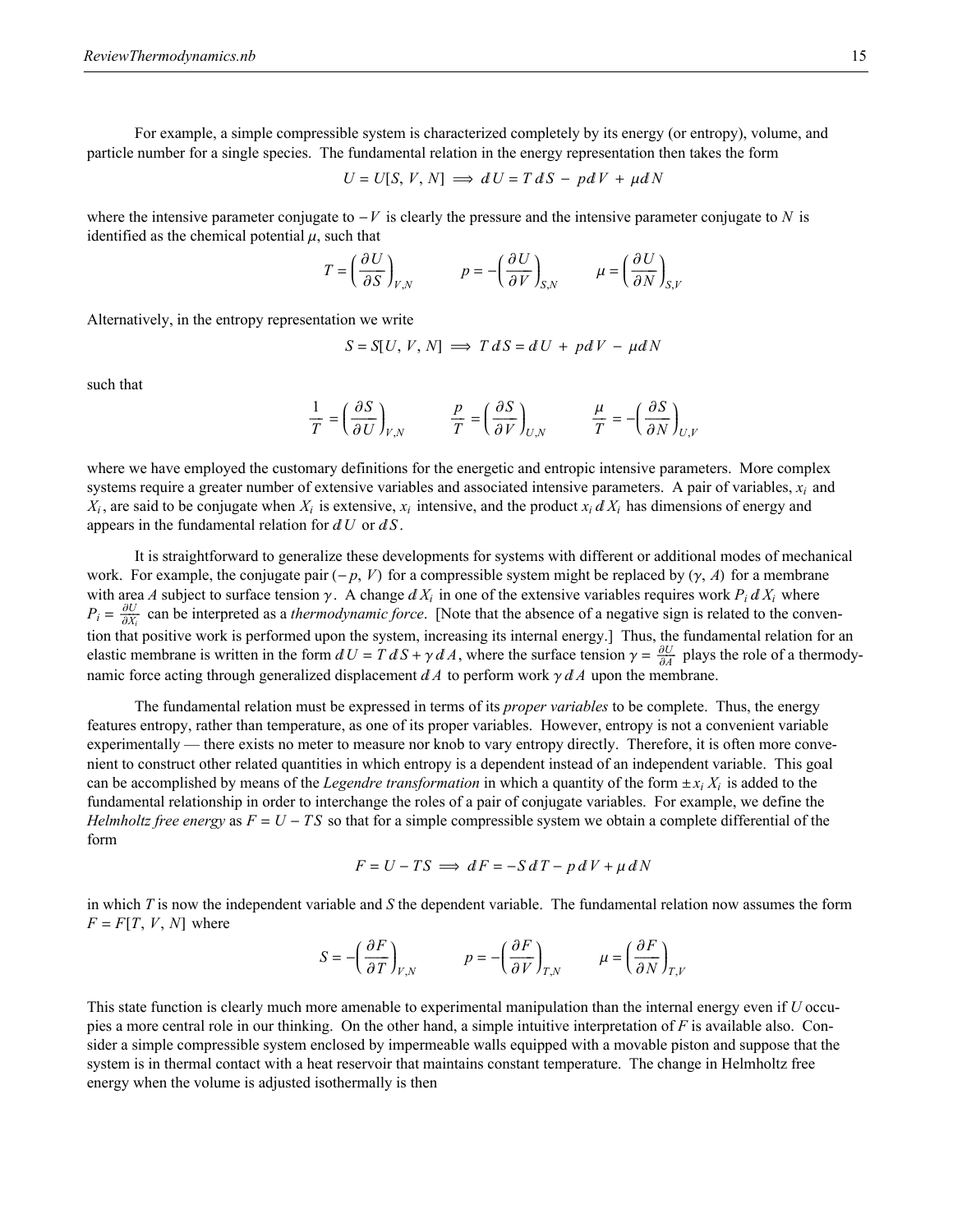$$
dT = 0, dN = 0 \implies dF = -p dV
$$

If the change of state is performed reversibly and quasistatically, the change in free energy is equal to the work performed upon the system, such that  $dF = \delta W$ . Therefore, the Helmholtz free energy can be interpreted as the capacity of the system to perform work under isothermal conditions. The free energy is less than the internal energy because some of the internal energy must be used to maintain constant temperature and is not available for external work. Hence, the free energy is often more relevant experimentally than the internal energy.

State functions obtained by means of Legendre transformation of a fundamental relation are called *thermodynamic potentials* because the roles they play in thermodynamics are analogous to the role of the potential energy in mechanics. Each of these potentials provides a complete and equivalent description of the equilibrium states of the system because they are all derived from a fundamental relation that contains all there is to know about those states. However, the function that provides the most convenient packaging of this information depends upon the selection of independent variables that is most appropriate to a particular application. For example, it is often easier to control the pressure upon a system that its volume, especially if it is nearly incompressible. Under those conditions it might be more convenient to employ *enthalpy*

$$
H = U + pV \implies dH = T dS + V dP + \mu dN
$$

or the *Gibbs free enthalpy*

$$
G = F + pV \implies dG = -S dT + V d p + \mu dN
$$

than the corresponding internal or free energies. The dependent variables are then identified in terms of the coefficients that appear in the differential forms of the fundamental relation chosen. Thus, for the Gibbs representation we identify entropy, volume, and chemical potential as

$$
S = -\left(\frac{\partial G}{\partial T}\right)_{p,N} \qquad V = \left(\frac{\partial G}{\partial p}\right)_{T,N} \qquad \mu = \left(\frac{\partial G}{\partial N}\right)_{T,p}
$$

Note that the Helmholtz free energy or Gibbs free enthalpy are often referred to as Helmholtz or Gibbs potentials, somewhat more palatable appellations. More complicated systems with additional work modes require additional terms in the fundamental relation and give rise to a correspondingly greater number of thermodynamic potentials. Similarly, if it is more natural in some application to control the chemical potential than the particle number, a related set of thermodynamic potentials can be constructed by subtracting  $\mu_i N_i$  from any of the potentials which employ  $N_i$  as one of its independent variables.

If any of the thermodynamic potentials is known as a function of its proper variables, then complete knowledge of the equilibrium properties of the system is available because any thermodynamic parameter can be computed from the fundamental relation. For example, suppose we have  $G[T, p]$ . The internal energy  $U = G + TS - pV$  can then be expressed in terms of temperature and pressure as

$$
U = G[T, p] - T \left(\frac{\partial G}{\partial T}\right)_p - p \left(\frac{\partial G}{\partial p}\right)_T
$$

where *S* and *V* are obtained as appropriate partial derivatives of *G*. An almost limitless variety of similar relationships can be developed easily using these techniques. In fact, much of the formal development of thermodynamics is devoted to finding relationships between the quantities desired and those that are most accessible experimentally. Thus, the skilled thermodynamicist must be able to manipulate related rates of change subject to various constraints. Several useful techniques are developed in the next section.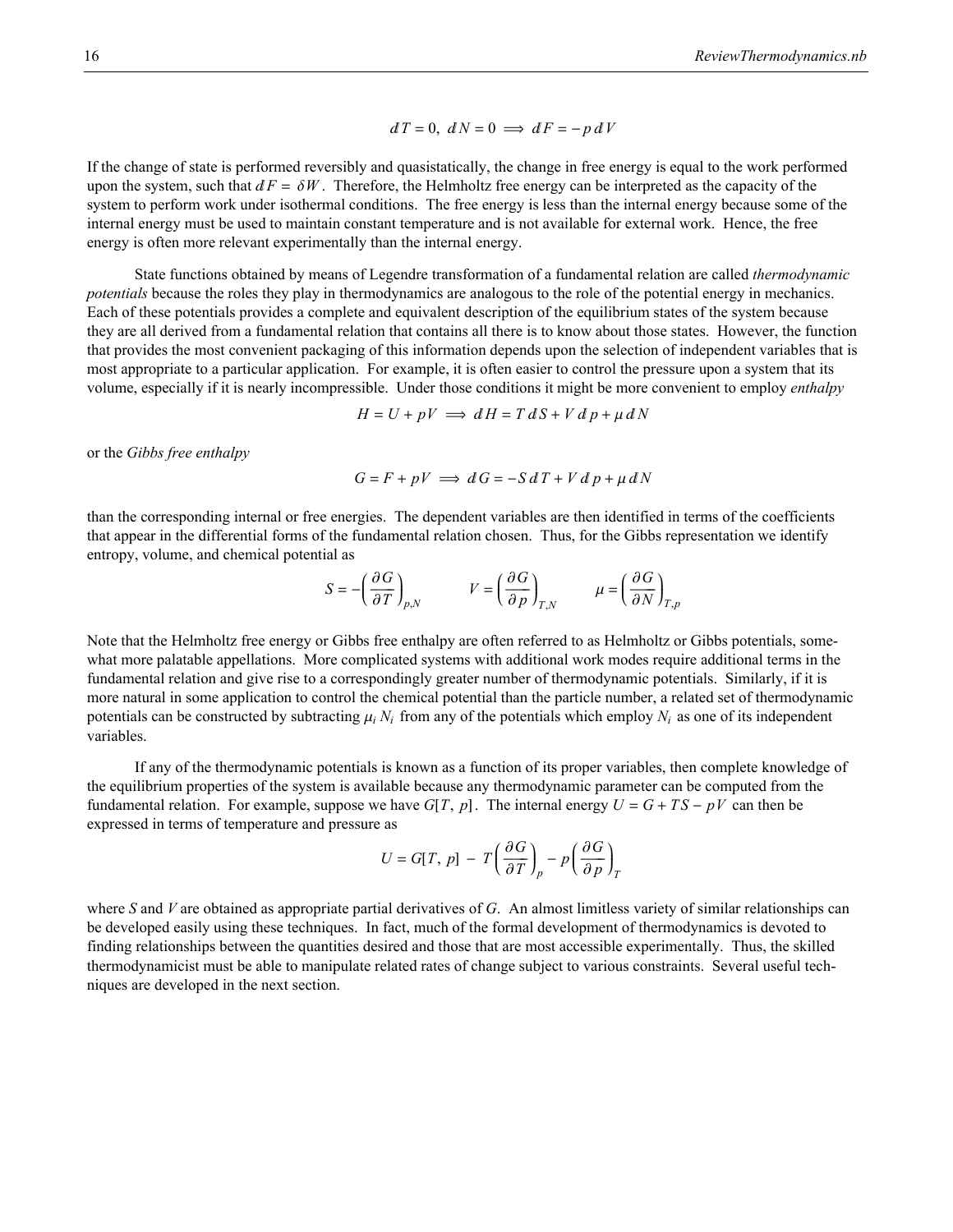# **Thermodynamic Relationships**

### **à Maxwell relations**

An important class of thermodynamic relationships, known as *Maxwell relations*, can be developed using the completeness of fundamental relations to examine the derivatives of one member of a conjugate pair with respect to a member of another pair. Consider a simple compressible system with fundamental relation

$$
dU = \left(\frac{\partial U}{\partial S}\right)_V dS + \left(\frac{\partial U}{\partial V}\right)_S dV = T dS - p dV
$$

The completeness of the total differential  $dU$  requires the two mixed second partial derivatives to be equal, such that

$$
\frac{\partial^2 U}{\partial V \partial S} = \frac{\partial^2 U}{\partial S \partial V} \implies \left(\frac{\partial}{\partial V}\right)_S \left(\frac{\partial U}{\partial S}\right)_V = \left(\frac{\partial}{\partial S}\right)_V \left(\frac{\partial U}{\partial V}\right)_S
$$

Therefore, upon identification of the temperature and pressure with appropriate first derivatives, we obtain the Maxwell relation

$$
\left(\frac{\partial T}{\partial V}\right)_S = -\left(\frac{\partial p}{\partial S}\right)_V
$$

The power of this relationship stems from the fact that it depends only upon the statement that the internal energy is a function solely of *S* and *V*; hence, its validity is independent of any other specific properties of the system.

Similar Maxwell relations can be developed from each of the thermodynamic potentials expressed as functions of a different pair of independent variables. The four Maxwell relations below are easily derived (verify!) for simple compressible systems.

$$
U = U[S, V] \implies \left(\frac{\partial T}{\partial V}\right)_S = -\left(\frac{\partial p}{\partial S}\right)_V
$$

$$
H = H[S, p] \implies \left(\frac{\partial T}{\partial p}\right)_S = \left(\frac{\partial V}{\partial S}\right)_p
$$

$$
F = F[T, V] \implies \left(\frac{\partial S}{\partial V}\right)_T = \left(\frac{\partial p}{\partial T}\right)_V
$$

$$
G = G[T, p] \implies \left(\frac{\partial S}{\partial p}\right)_T = -\left(\frac{\partial V}{\partial T}\right)_p
$$

Each of these relationships is an essential consequence of the completeness of the fundamental relation and several of these relationships impose constraints upon the behavior of quantities of practical, experimental significance. In each relationship two independent variables appear in the denominators, one as for differentiation and the other as a constraint, while in each derivative the dependent variable from the opposite conjugate pair appears in the numerator. The sign is determined by the relative sign that appears in the fundamental relation for the thermodynamic potential appropriate to the chosen pair of independent variables. Any remaining independent variables (such as particle number, *N*) should appear in the constraints for both sides, but are often left implicit.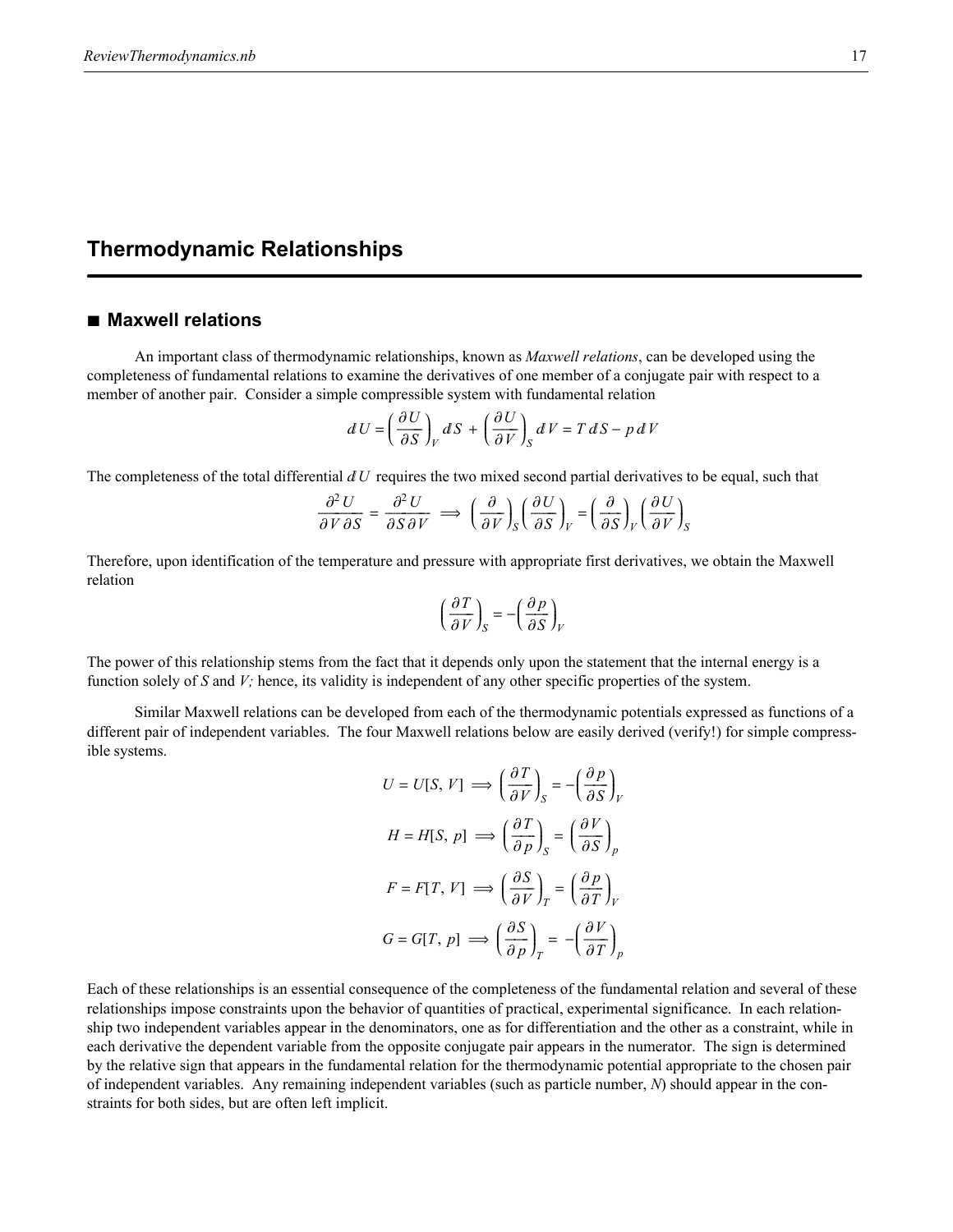To illustrate the usefulness of Maxwell relations, consider the derivative of the isobaric heat capacity,  $C_p$ , with respect to pressure for constant temperature. This quantity is directly accessible to measurement. Expressing  $C_p$  in terms of *S* and using the commutative property of partial derivatives, we find

$$
\left(\frac{\partial C_p}{\partial p}\right)_T = \left(\frac{\partial}{\partial p}\right)_T \left(T \frac{\partial S}{\partial T}\right)_p = T \left(\frac{\partial}{\partial T}\right)_p \left(\frac{\partial S}{\partial p}\right)_T
$$

Use of Maxwell relation now yields

$$
\left(\frac{\partial S}{\partial p}\right)_T = -\left(\frac{\partial V}{\partial T}\right)_p \Longrightarrow \left(\frac{\partial C_p}{\partial p}\right)_T = -T\left(\frac{\partial^2 V}{\partial T^2}\right)_p
$$

Similarly, with the aid of another Maxwell relation, the volume dependence of the isochoric heat capacity becomes

$$
\left(\frac{\partial S}{\partial V}\right)_T = \left(\frac{\partial p}{\partial T}\right)_V \Longrightarrow \left(\frac{\partial C_V}{\partial V}\right)_T = T\left(\frac{\partial^2 p}{\partial T^2}\right)_V
$$

Note that both of these derivatives vanish for an ideal gas but in general will be finite for real gases. Hence, the principal heat capacities for an ideal gas depend only upon temperature and are independent of pressure and volume, whereas for real gases one can use the empirical equation of state to evaluate the pressure and volume dependencies of these quantities. The beauty of thermodynamics is that many useful relationships between apparently unrelated properties of a system can be developed from general principles without detailed knowledge of the dynamics of the system on a microscopic level.

Similar, but more complicated, relationships can also be developed by treating one of the thermodynamic potentials as an independent variable. For example, we can use the completeness of

$$
dS = \frac{1}{T} dU + \frac{p}{T} dV
$$

to identify

$$
\frac{1}{T} = \left(\frac{\partial S}{\partial U}\right)_V \qquad \frac{p}{T} = \left(\frac{\partial S}{\partial V}\right)_U
$$

and thereby obtain the Maxwell relation

$$
S = S[U, V] \implies \left(\frac{\partial}{\partial V} \frac{1}{T}\right)_U = \left(\frac{\partial}{\partial U} \frac{p}{T}\right)_V
$$

#### **à Chain and cyclic rules for partial derivatives**

Consider the set of state variables  $\{x, y, z\}$ , of which any two may be considered independent. The differentials  $dx$ and  $dy$  then become

$$
dx = \left(\frac{\partial x}{\partial y}\right)_z dy + \left(\frac{\partial x}{\partial z}\right)_y dz
$$

$$
dy = \left(\frac{\partial y}{\partial x}\right)_z dx + \left(\frac{\partial y}{\partial z}\right)_x dz
$$

so that

$$
dx = \left(\frac{\partial x}{\partial y}\right)_{z} \left(\frac{\partial y}{\partial x}\right)_{z} dx + \left[\left(\frac{\partial x}{\partial z}\right)_{y} + \left(\frac{\partial x}{\partial y}\right)_{z} \left(\frac{\partial y}{\partial z}\right)_{x}\right] dz
$$

This relationship applies to any  $\{dx, dy\}$ . In particular, if we choose to make  $dz = 0$ , then the coefficients of  $dx$  must be equal. Hence, we obtain the familiar *chain rule*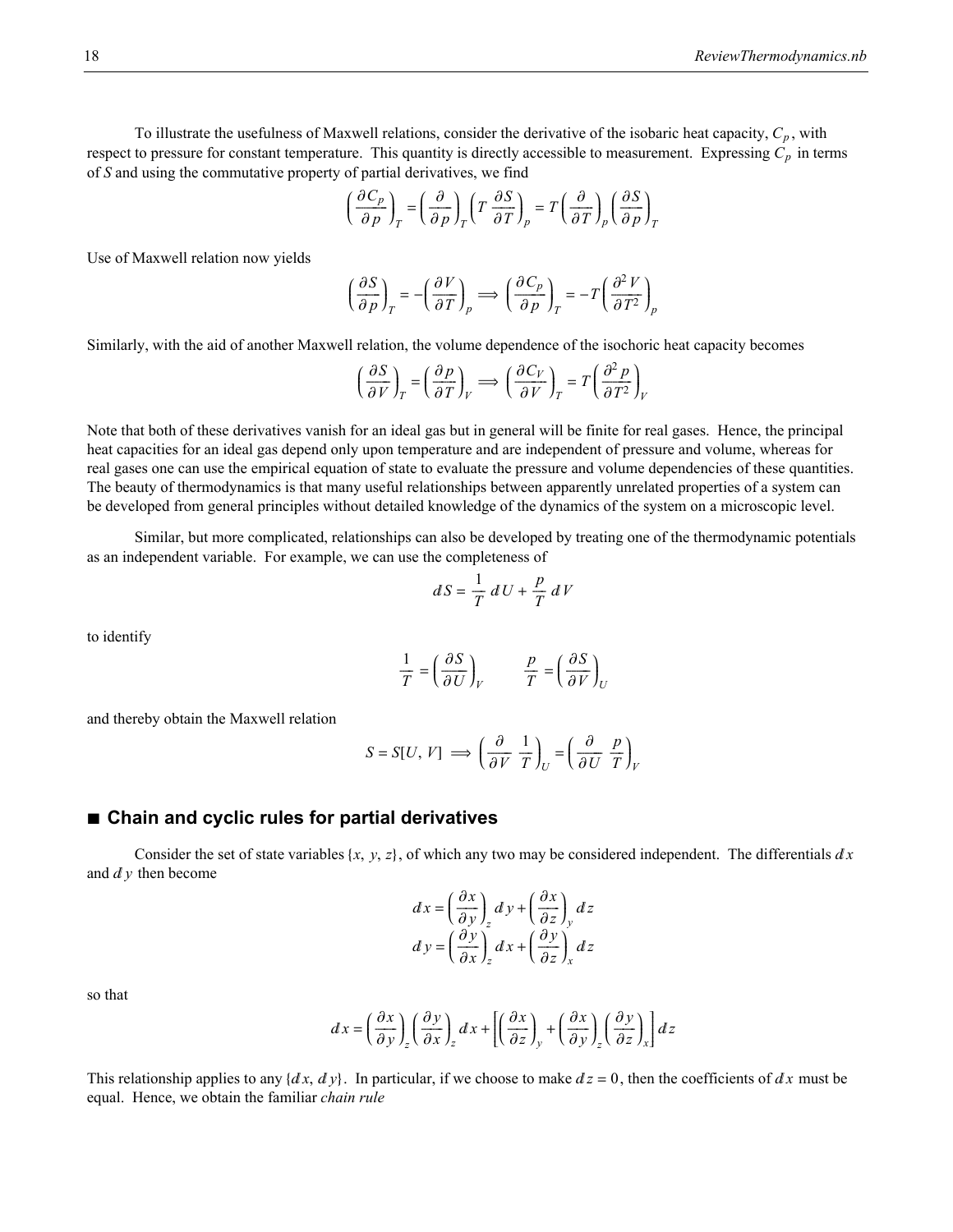$$
\left(\frac{\partial x}{\partial y}\right)_z \left(\frac{\partial y}{\partial x}\right)_z = 1
$$

which can be extended to an arbitrary number of derivatives, all evaluated with the same constraints, simply by linking each denominator with the next numerator until the chain is closed upon itself; *e.g.*

$$
\left(\frac{\partial w}{\partial x}\right)_y \left(\frac{\partial x}{\partial z}\right)_y \left(\frac{\partial z}{\partial s}\right)_y \left(\frac{\partial s}{\partial t}\right)_y \left(\frac{\partial t}{\partial w}\right)_y = 1
$$

Alternatively, if we choose  $dx = 0$ , then the coefficient of  $dz$  must vanish, so that

$$
\left(\frac{\partial x}{\partial y}\right)_z \left(\frac{\partial y}{\partial z}\right)_x \left(\frac{\partial z}{\partial x}\right)_y = -1
$$

This less familiar relationship is called the *cyclic rule* and can neither be shortened nor extended, but additional spectator variables common to all three partial derivatives may be appear in the constraints. These two rules often come in handy when we need to connect dependencies with respect to different variables.

More generally, if one set of variables  $\{y_i, i = 1, n\}$  is expressed in terms of an alternative set  $\{x_i, i = 1, n\}$ , the transformation Jacobian is given by the determinant

|                  |                                                | $\frac{\partial y_1}{\partial x_1}$                       | $\frac{\partial y_1}{\partial x_2}$         | $\frac{\partial y_1}{\partial x_n}$         |
|------------------|------------------------------------------------|-----------------------------------------------------------|---------------------------------------------|---------------------------------------------|
| $\partial \{y\}$ | $\partial \{y_1, y_2, \cdots, y_n\}$           | $\frac{\partial y_2}{\partial x_1}$                       | $\partial y_2$<br>$\overline{\partial x_2}$ | $\partial y_2$<br>$\overline{\partial x_n}$ |
| $\partial\{x\}$  | $\overline{\partial\{x_1, x_2, \cdots, x_n\}}$ | $\left  \begin{array}{ccc} 1 & 1 & 1 \end{array} \right $ |                                             | $\frac{1}{2}$                               |
|                  |                                                | $\overline{\partial x_1}$                                 | $\partial y_n$<br>$\overline{\partial x}$   | $\frac{\partial y_n}{\partial x_n}$         |

where each variable in one set is a function of the variables in the other, such that  $y_i = y_i[\{x\}]$ . The generalized chain rule takes the form

$$
\frac{\partial \{z\}}{\partial \{y\}} = \frac{\partial \{z\}}{\partial \{x\}} \frac{\partial \{x\}}{\partial \{y\}} = \frac{\partial \{z\}}{\partial \{x\}} / \frac{\partial \{y\}}{\partial \{x\}}
$$

Familiar partial derivatives may be expressed in terms of Jacobians by

$$
\frac{\partial \{u, y, z, \ldots\}}{\partial \{x, y, z, \ldots\}} = \left(\frac{\partial u}{\partial x}\right)_{y, z, \ldots}
$$

where the numerator and denominator differ in just one term at the same position within both lists. Note that the determinant is antisymmetric with respect to odd permutations of its rows or columns, such that

$$
\frac{\partial \{u, v, \cdots\}}{\partial \{x, y, \cdots\}} = -\frac{\partial \{v, u, \cdots\}}{\partial \{x, y, \cdots\}} = -\frac{\partial \{v, u, \cdots\}}{\partial \{y, x, \cdots\}}
$$

where the ellipses are maintained with constant ordering. Thus, a more compact derivation of the cyclic rule uses

$$
\frac{\partial \{x, z\}}{\partial \{y, z\}} \frac{\partial \{y, z\}}{\partial \{y, x\}} = \frac{\partial \{x, z\}}{\partial \{y, x\}} \implies \left(\frac{\partial x}{\partial y}\right)_{z} \left(\frac{\partial z}{\partial x}\right)_{y} = -\left(\frac{\partial z}{\partial y}\right)_{x} \implies \left(\frac{\partial x}{\partial y}\right)_{z} \left(\frac{\partial y}{\partial z}\right)_{x} \left(\frac{\partial z}{\partial x}\right)_{y} = -1
$$

More importantly, the Jacobian method can be applied to larger sets of variables than the elementary chain and cyclic rules.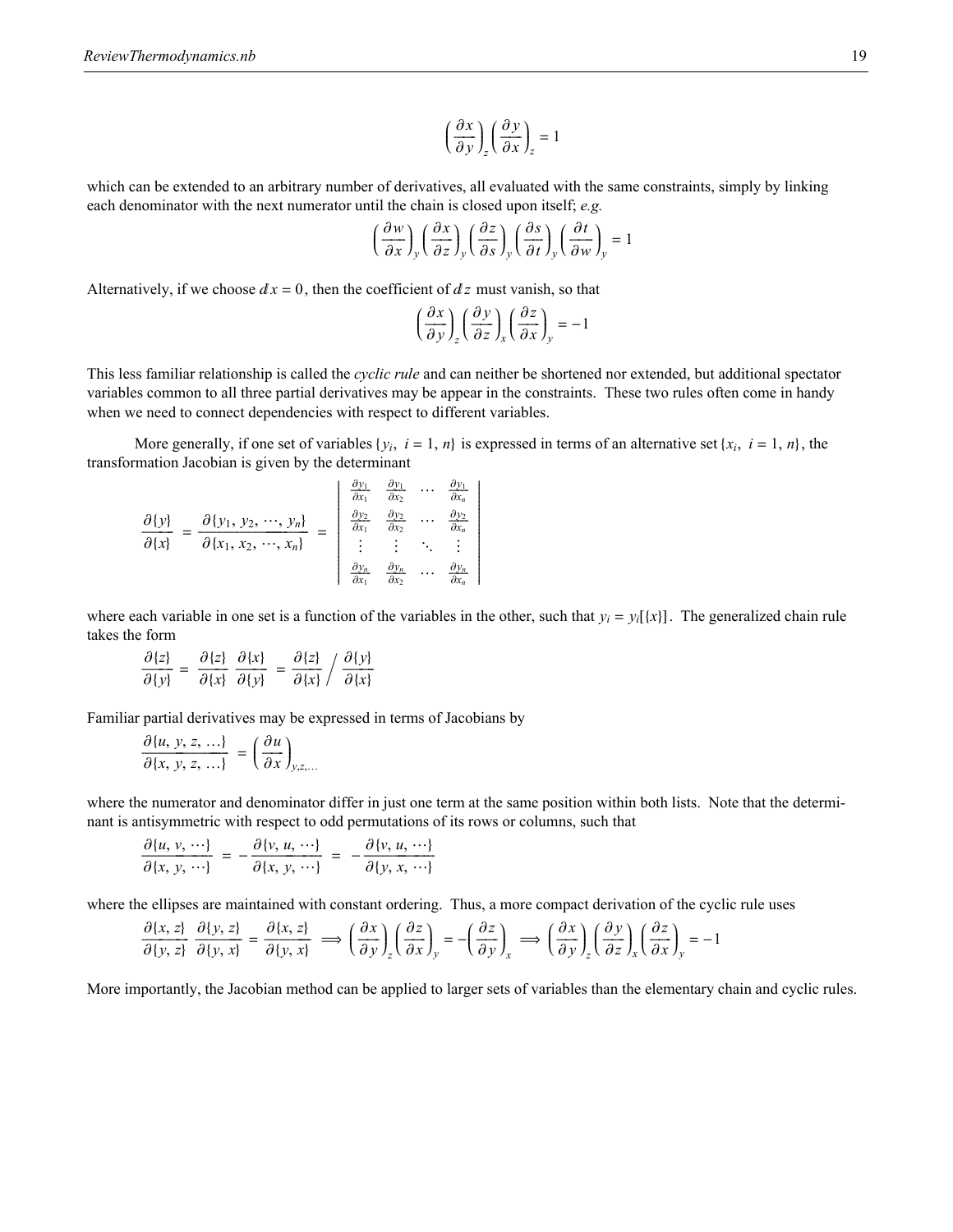### **à Euler relations**

In the absence of long-range interactions between distant parts of a system, a postulate of thermodynamics stipulates that energy and entropy are extensive functions of the extensive parameters of the system. Hence, *U* and *S* must be homogeneous first-order functions of the extensive variables, such that

$$
U[\lambda S, \lambda X_1, \cdots, \lambda X_r] = \lambda U
$$
  

$$
S[\lambda U, \lambda X_1, \cdots, \lambda X_r] = \lambda S
$$

for any positive value of  $\lambda$ . However, the extensivity postulate may fail for very small systems ( $\lambda \rightarrow 0$ ) or for very large systems ( $\lambda \rightarrow \infty$ ) in danger of gravitational collapse or subject to other significant long-range interactions. Considerable care must be exercised when applying thermodynamic reasoning under such circumstances; we will neglect those situations and assume that the extensivity postulate pertains.

An important consequence of the extensivity postulate is based upon the observation that for a first-order homogeneous function

$$
U[S, X_1, \cdots, X_r] = \frac{\partial U[\lambda S, \lambda X_1, \cdots, \lambda X_r]}{\partial(\lambda S)} S + \sum_{i=1}^r \frac{\partial U[\lambda S, \lambda X_1, \cdots, \lambda X_r]}{\partial(\lambda X_i)} X_i
$$

for any  $\lambda$ , including  $\lambda=1$ . Hence, we obtain the *Euler relation* 

$$
U[S, X_1, \cdots, X_r] = TS + \sum_{i=1}^r P_i X_i
$$

where

$$
P_i = \left(\frac{\partial U}{\partial X_i}\right)_{S, X_j \neq X_i}
$$

are the intensive variables conjugate to  $X_i$ . Furthermore, comparing the differential

$$
dU = T dS + \sum_{i} P_i dX_i + S dT + \sum_{i} X_i dP_i
$$

with the fundamental relation

$$
dU = TdS + \sum_i P_i dX_i
$$

we conclude that the intensive parameters are not independent, but are constrained by the *Gibbs-Duhem relation*

$$
S dT + \sum_i X_i dP_i = 0
$$

Actually, the existence of a relationship of this type could have been anticipated from the zeroth law which establishes temperature as an arbiter of equilibrium, whereby all systems at a common temperature are in thermal equilibrium with each other. Hence, there must exist isothermal surfaces which relate variations among the  $\{X_i, i = 1, r\}$  that are compatible with equilibrium at a common temperature.

For a simple compressible system, the Euler relation takes the form

$$
U = TS - pV + \mu N
$$

such that the Gibbs free enthalpy reduces to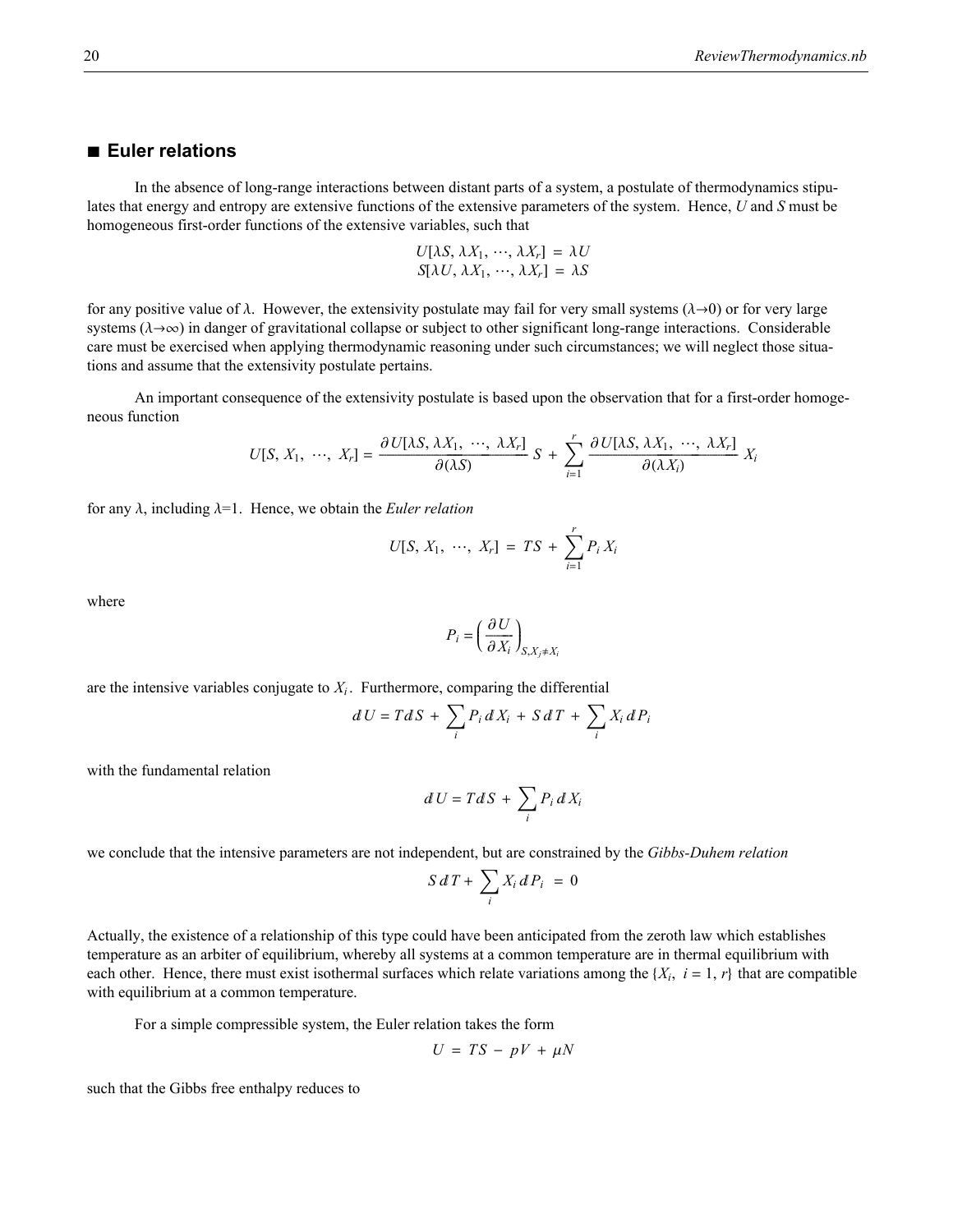$$
G = U - TS + pV = \mu N
$$

Thus, we find that the chemical potential for a single-component system can be interpreted as the free enthalpy per particle or per mole, depending upon the choice of *N* . Notice that *G* must be extensive and is proportional to *N*, but that its natural variables are  $\{T, p, N\}$ . Therefore, the chemical potential  $\mu = \mu[T, p]$  is an intensive function of two intensive variables that depends upon concentration or density implicitly through its dependence upon *T* and  $p$ , but  $\mu$  has no explicit dependence upon the size of the system or *N*. It is also instructive to express

$$
\mu = \left(\frac{\partial F}{\partial N}\right)_{T,V} = \left(\frac{\partial U}{\partial N}\right)_{T,V} - T\left(\frac{\partial S}{\partial N}\right)_{T,V}
$$

in terms of the competition between the energy needed to add a particle and the associated change in entropy under conditions of constant temperature and volume. At low temperature one might obtain either a positive or negative change in energy depending upon the interparticle interaction, but at sufficiently large temperature the increase in entropy that results from an increase in the complexity of the system will tend to dominate. Thus, one expects large negative  $\mu$  in the hightemperature limit.

# **Simple Compressible Systems**

### ■ **Construction of the equation of state**

The mechanical equation of state for a simple compressible system can be expressed in the form  $V = V[T, p]$ where the particle number is treated here as a constant parameter. Experimental exploration of the equation of state involves measuring the changes in volume (or density) produced by variation of the temperature and pressure, whereby

$$
dV = \left(\frac{\partial V}{\partial T}\right)_p dT + \left(\frac{\partial V}{\partial p}\right)_T d p
$$

It is useful to define *response functions* which measure relative changes in volume due to changes in either temperature or pressure. Thus, the *isobaric expansivity* is defined as

$$
\alpha = \frac{1}{V} \left( \frac{\partial V}{\partial T} \right)_p
$$

and the *isothermal compressibility* as

$$
\kappa_T = -\frac{1}{V} \left( \frac{\partial V}{\partial p} \right)_T
$$

where the negative sign is included to ensure that this thermodynamic coefficient will generally be positive. Thus, the mechanical equation of state can be constructed from

$$
\frac{dV}{V} = \alpha \, d\,T - \kappa_T \, d\,p
$$

while construction of the fundamental relation  $dU = T dS - p dV$  also requires measurement of one of the principal heat capacities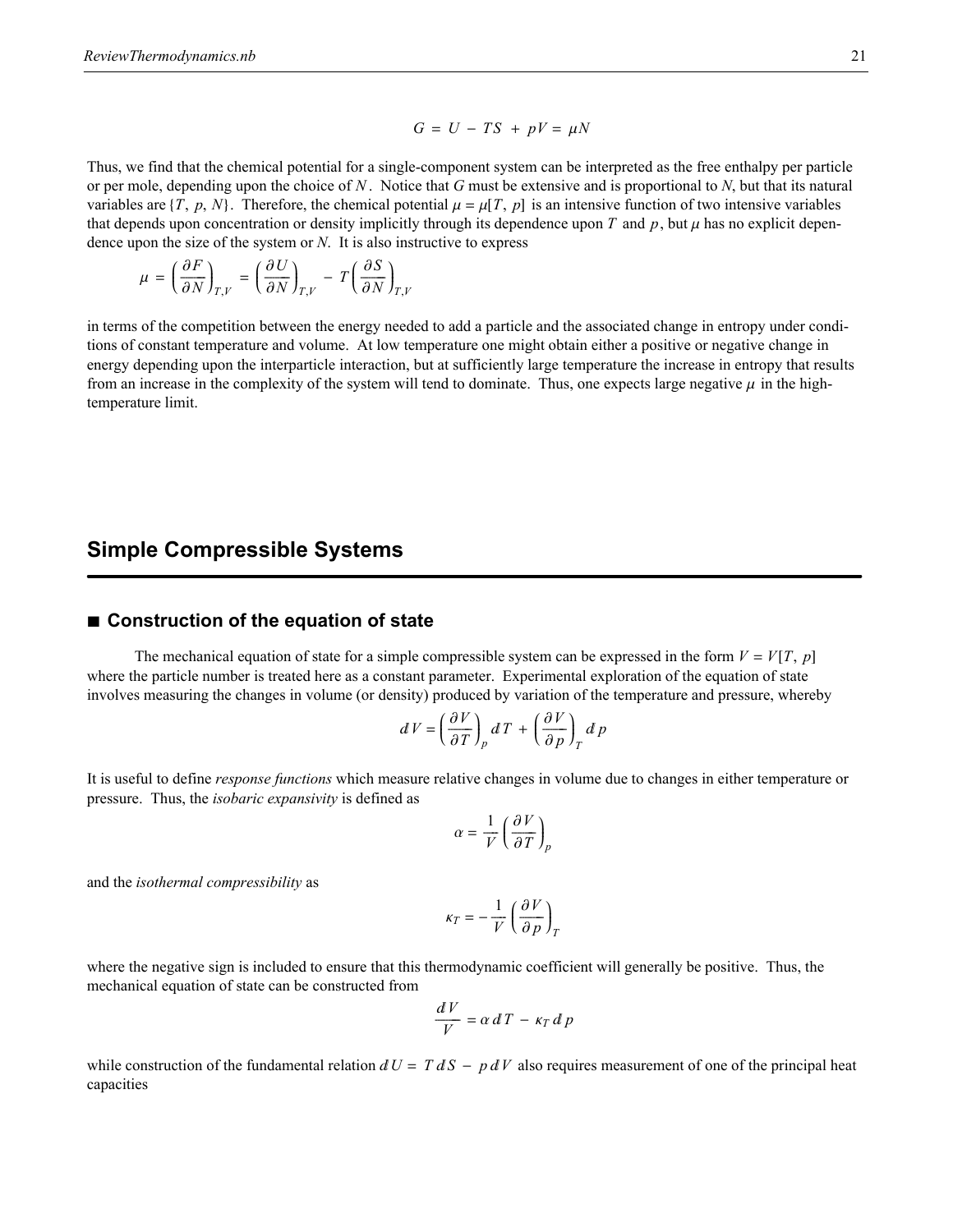$$
C_V = \left(\frac{\partial U}{\partial T}\right)_V = T\left(\frac{\partial S}{\partial T}\right)_V
$$

$$
C_p = \left(\frac{\partial H}{\partial T}\right)_p = T\left(\frac{\partial S}{\partial T}\right)_p
$$

It is important to recognize that  $C_p$  and  $C_V$  are not independent, but are related through the mechanical equation of state.

The completeness of  $dS$  allows us to express  $T dS$  in the two alternative forms

$$
T dS = T \left(\frac{\partial S}{\partial T}\right)_V dT + T \left(\frac{\partial S}{\partial V}\right)_T dV = T \left(\frac{\partial S}{\partial T}\right)_p dT + T \left(\frac{\partial S}{\partial p}\right)_T d p
$$

Thus, the difference between the two heat capacities becomes

$$
(C_p - C_V) dT = T \left(\frac{\partial S}{\partial V}\right)_T dV - T \left(\frac{\partial S}{\partial p}\right)_T d p
$$

The derivative of entropy with respect to pressure can now be eliminated in favor of quantities which are more directly accessible experimentally through the use of a Maxwell relation

$$
\left(\frac{\partial S}{\partial p}\right)_T = -\left(\frac{\partial V}{\partial T}\right)_p = -\alpha V
$$

Similarly, the derivative of entropy with respect to pressure can be expressed as

$$
\left(\frac{\partial S}{\partial V}\right)_T = \left(\frac{\partial p}{\partial T}\right)_V
$$

and then related to more accessible quantities with the aid of the cyclic rule

$$
\left(\frac{\partial p}{\partial T}\right)_V \left(\frac{\partial T}{\partial V}\right)_p \left(\frac{\partial V}{\partial p}\right)_T = -1 \implies \left(\frac{\partial p}{\partial T}\right)_V = \frac{\alpha}{\kappa_T}
$$

Substituting these quantities, we obtain

$$
(C_p - C_V) dT = T \frac{\alpha}{\kappa_T} dV + TV \alpha dP
$$

Finally, we relate  $dV$  and  $dp$  to  $dT$  using

$$
dV = \left(\frac{\partial V}{\partial T}\right)_p dT + \left(\frac{\partial V}{\partial p}\right)_T d p = V(\alpha dT - \kappa_T d p)
$$

to finally obtain

$$
C_p - C_V = VT \frac{\alpha^2}{\kappa_T}
$$

Note that the right-hand side can be evaluated from the mechanical equation of state without reference to the internal energy or entropy of the system. This is an excellent example of the kind of relationship between quantities with no obvious connection that can be derived using thermodynamic reasoning based upon the fact that state functions are completely specified by a limited number of variables.

Although it is often quite difficult to measure  $C_V$  directly, particularly for nearly incompressible condensed phases such as liquids or solids, it can nevertheless be obtained indirectly from  $C_p$  and measurements of  $\alpha$  and  $\kappa_T$ , which are usually much easier. No ambiguities are encountered because the relationship between these quantities is a general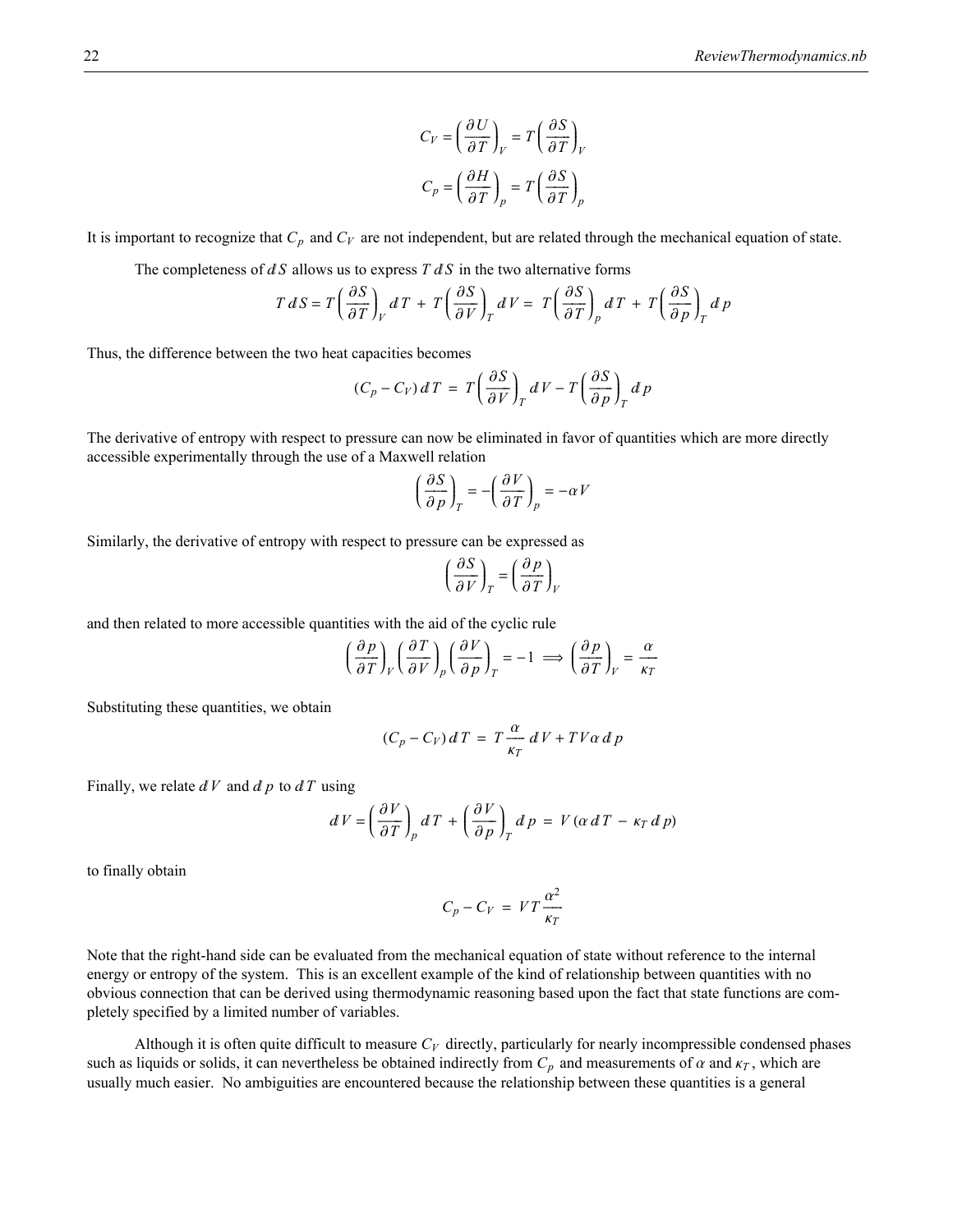thermodynamic theorem that is independent of the properties of the particular material at hand. Also note that the fact that the isothermal compressibility is virtually always positive implies that  $C_p$  is greater than  $C_V$ :

$$
\kappa_T \geq 0 \implies C_p \geq C_V
$$

Finally, the fact that most solids and liquids are almost incompressible suggests that  $C_p$  is usually only a little larger than  $C_V$  for condensed phases. However, the difference generally increases with temperature and the dependence upon  $\alpha^2/\kappa_T$ can provide a fairly wide range of variation.

### **à Example: ideal gas**

#### **Isentropic transformations**

The mechanical equation of state for an ideal gas is

$$
pV = nRT \Longrightarrow \qquad \alpha = \frac{nR}{pV} = \frac{1}{T} \qquad \qquad \kappa_T = \frac{nRT}{p^2V} = \frac{1}{p}
$$

such that

$$
VT\frac{\alpha^2}{\kappa_T} = \frac{pV}{T} \implies C_p - C_V = nR
$$

The thermal equation of state then gives

$$
U = \frac{3}{2} nRT \implies C_V = \frac{3}{2} nR \qquad C_p = \frac{5}{2} nR
$$

Note that the same result for  $C_p$  is obtained from

$$
H = U + pV = \frac{5}{2} nRT \implies C_p = \left(\frac{\partial H}{\partial T}\right)_p = \frac{5}{2} nR
$$

It is also useful to develop an equation which describes *isentropes*, lines of constant entropy in the *pV* diagram. Returning to the completeness relationships

$$
T dS = T \left(\frac{\partial S}{\partial T}\right)_V dT + T \left(\frac{\partial S}{\partial V}\right)_T dV = T \left(\frac{\partial S}{\partial T}\right)_p dT + T \left(\frac{\partial S}{\partial p}\right)_T d p
$$

and using Maxwell relations

$$
dS = 0 \implies \frac{C_V}{T} dT = -\left(\frac{\partial p}{\partial T}\right)_V dV \qquad \frac{C_p}{T} dT = \left(\frac{\partial V}{\partial T}\right)_p dP
$$

we recognize that

$$
\gamma = \frac{C_p}{C_V} = -\frac{(\partial V/\partial T)_p}{(\partial p/\partial T)_V} \frac{dp}{dV} \implies \frac{dp}{dV} = -\gamma \frac{p}{V}
$$

Therefore, if  $\gamma$  is constant, lines of constant entropy satisfy

$$
dS = 0 \implies pV^{\gamma} = \text{constant}
$$

where  $\gamma = C_p / C_V$  is the ratio between the principal heat capacities. For a simple ideal gas with no internal molecular degrees of freedom,  $U = \frac{3}{2} nRT \implies \gamma = \frac{5}{2}$ , but the isentropic relation is more general and applies whenever  $C_V$  is constant. For example, at high temperatures  $C_V \rightarrow \frac{7}{2} nR \implies C_p \rightarrow \frac{9}{2} nR$  for a gas of diatomic molecules, such that  $\gamma = \frac{9}{7}$ .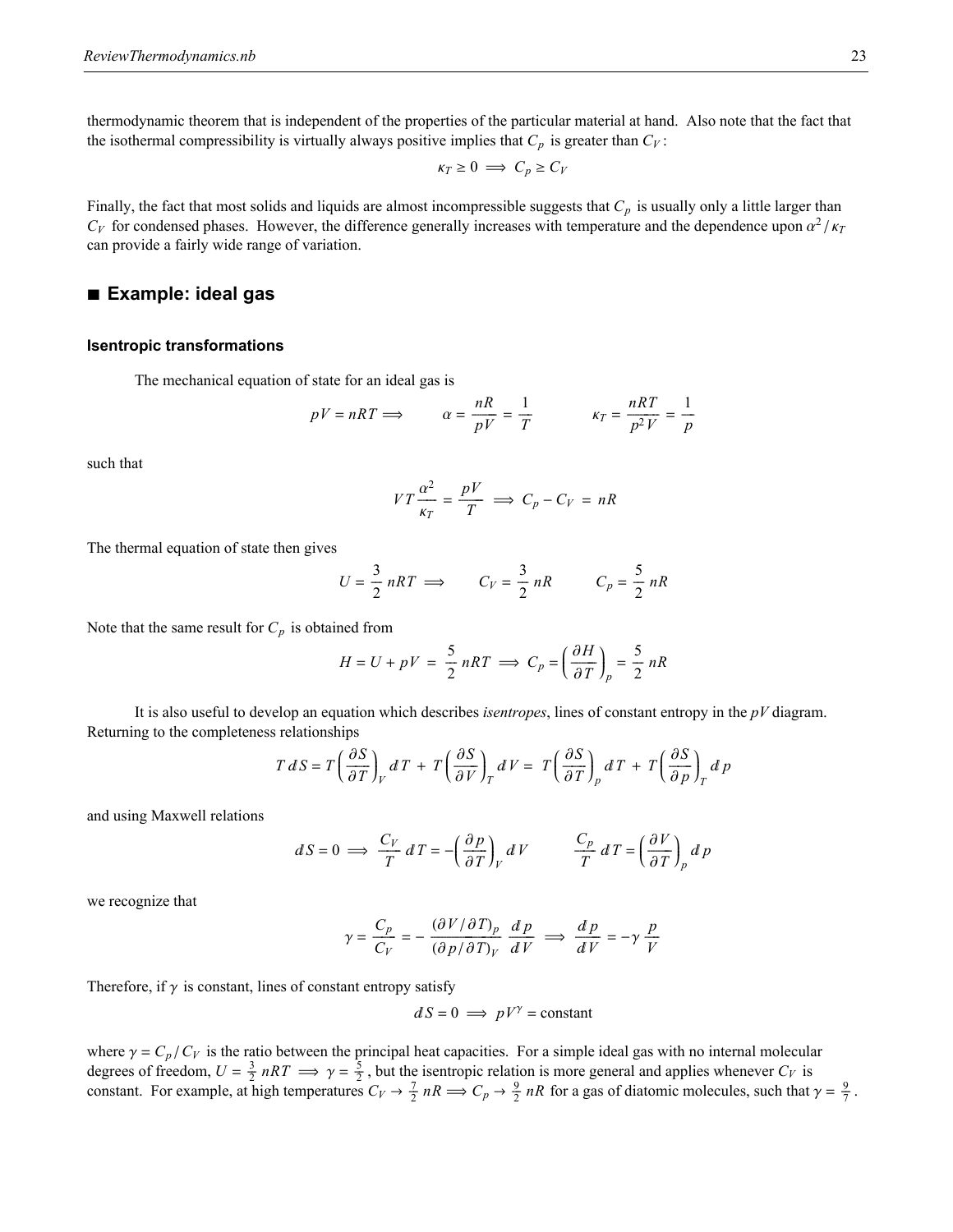### **Fundamental relation**

Next we construct the fundamental relation for an ideal gas using the completeness relation

$$
dS = \left(\frac{\partial S}{\partial T}\right)_p dT + \left(\frac{\partial S}{\partial p}\right)_T d p = \frac{C_p}{T} dT - \left(\frac{\partial V}{\partial T}\right)_p d p
$$

If we assume that the heat capacity is independent of temperature and write  $C_p = \frac{\gamma}{\gamma - 1} nR$  where  $\gamma = C_p / C_V$ , then

$$
dS = \frac{\gamma nR}{\gamma - 1} \frac{dT}{T} - \frac{dp}{p}
$$

We can now integrate the change in entropy relative to a standard state with temperature  $T_0$  and pressure  $p_0$  to obtain

$$
S[T, p, n] = ns_0 + nR \log \left[ \left( \frac{T}{T_0} \right)^{\frac{\gamma}{\gamma - 1}} \left( \frac{p_0}{p} \right) \right]
$$

where, using the extensivity of entropy, the constant of integration  $S[T_0, p_0, n] = n s_0$  must be proportional to the standard molar entropy  $s_0 = s_0[T_0, p_0]$ . The chemical potential is now obtained from the Euler relation

$$
n\mu = U - TS + pV \implies \mu = T\left(\frac{\gamma R}{\gamma - 1} - s_0\right) - RT\text{Log}\left[\left(\frac{T}{T_0}\right)^{\frac{\gamma}{\gamma - 1}}\left(\frac{p_0}{p}\right)\right]
$$

Identifying  $\mu_0 = T_0(\frac{\gamma R}{\gamma - 1} - s_0)$  as the chemical potential for the standard state, the molar Gibbs potential becomes

$$
\mu[T, p] = \frac{T}{T_0} \mu_0 - RT \text{Log}\left[\left(\frac{T}{T_0}\right)^{\frac{\gamma}{\gamma-1}} \left(\frac{p_0}{p}\right)\right]
$$

We can now express entropy in terms of its natural variables as

$$
S[U, V, n] = ns_0 + nR \log \left[ \left( \frac{U}{U_0} \right)^{\frac{1}{\gamma - 1}} \left( \frac{V}{V_0} \right) \left( \frac{n}{n_0} \right)^{-\frac{\gamma}{\gamma - 1}} \right]
$$

Notice that the entropy satisfies the extensivity postulate

$$
\{U = \lambda U_0, V = \lambda V_0, n = \lambda n_0\} \implies S = \lambda n_0 s_0
$$

but that the standard molar entropy  $s_0[T_0, p_0]$  remains an undetermined function of temperature and pressure that is related to the chemical potential

$$
s_0 = \frac{\gamma R}{\gamma - 1} - \frac{\mu_0}{T_0}
$$

for the standard state. Now that we have *S* or *G* in terms of their natural variables, it is a simple exercise to verify that the mechanical and thermal equations of state are recovered from suitable partial derivatives or to evaluate any of the other thermodynamic potentials in terms of their natural variables, up to the additive constant of integration describing the standard state.

It is interesting to observe that as the temperature approaches zero, the entropy of an ideal gas approaches  $-\infty$ .

$$
T \to 0
$$
 or  $p \to \infty \implies S \to -\infty$ 

Evidently the ideal gas law cannot be applied to very low temperature or very high pressure. Classical physics fails in these circumstances and we must employ quantum statistical mechanics to calculate entropy for cold dense systems.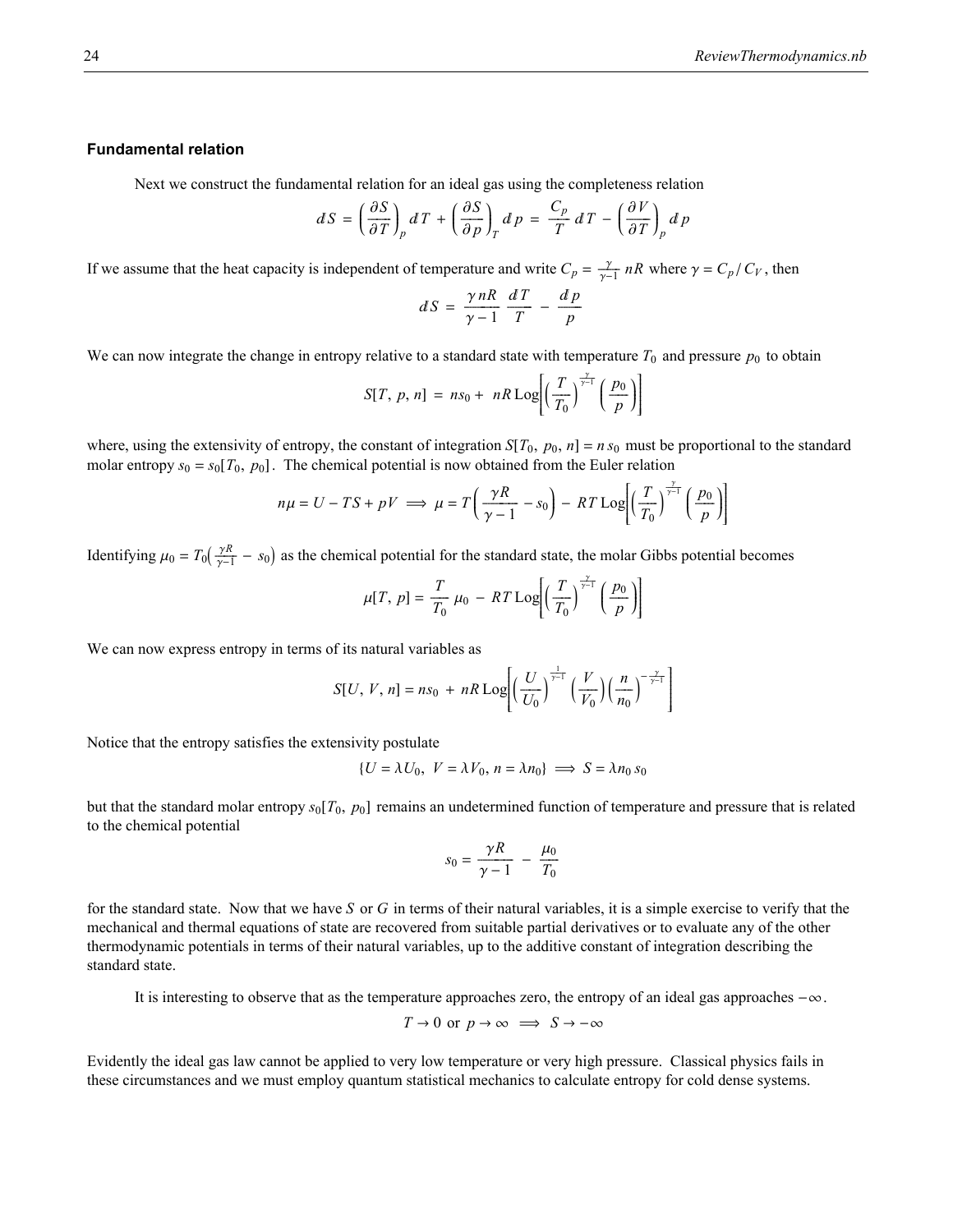#### **Fugacity**

The temperature and pressure dependencies of the chemical potential

$$
\mu[T, p] = \frac{T}{T_0} \mu_0 - RT \text{Log}\left[\left(\frac{T}{T_0}\right)^{\frac{\gamma}{\gamma-1}} \left(\frac{p_0}{p}\right)\right]
$$

merit a second look. Note that for a dilute gas

$$
T \gg T_0
$$
 or  $p \ll p_0 \implies \mu \to -\infty$ 

becomes large and negative, whereas if the ideal gas equation of state remains valid the chemical potential becomes large and positive for a dense gas

$$
T \ll T_0
$$
 or  $p \gg p_0 \implies \mu \to +\infty$ 

However, at high density intermolecular interactions become important and the system might condense. Furthermore, at low temperature quantum mechanical effects limit the validity of the classical equations of state. Therefore, the chemical potential tends to be limited at low temperature and/or high density, but the dilute limit of large negative chemical potential still applies to quantum systems. At sufficiently large temperature the gain in entropy dominates over the increase energy, resulting in a large negative chemical potential.

For applications to chemistry and other multicomponent systems, it is useful to express the chemical potential in terms of *fugacity*, *f* , using

$$
\mu = RT \text{Log}[f] + B[T]
$$

where  $B[T]$  is an unknown function of temperature. The term *fugacity* is derived from the same Latin root as fugitive because it provides a measure of the volatility of a substance, or its tendency to flee. For an ideal gas we find that fugacity reduces to the ratio between the pressure of the system and that of the arbitrarily chosen standard state. Since one normally chooses the standard pressure to be 1 atm, the fugacity reduces to pressure in units of atmospheres. Fugitive tendencies are clearly larger at higher pressure. Notice that for fixed *N* and *T* , pressure provides a measure of the concentration the gas. In general, one finds that fugacity depends upon the concentration of a substance but does not depend explicitly upon temperature. For small (large) fugacity we find large negative (positive) chemical potential.

### **Magnetic Systems**

### **à Magnetic work**

The response of materials to magnetic fields offers a rich menu of phenomena for which relatively simple models can be used to demonstrate applications of the methods of statistical physics. Unfortunately, different conventions are sometimes used for thermodynamics and statistical mechanics. The thermodynamic definition of magnetic susceptibility is also different from that normally used in electrodynamics. Therefore, in this section we present the terminology and notation used in this course in the hope that some confusion can be avoided.

When analyzing electromagnetic systems we must be particularly careful to distinguish clearly between the system and its environment because electromagnetic fields can couple charges and currents separated by large distances. Thus, it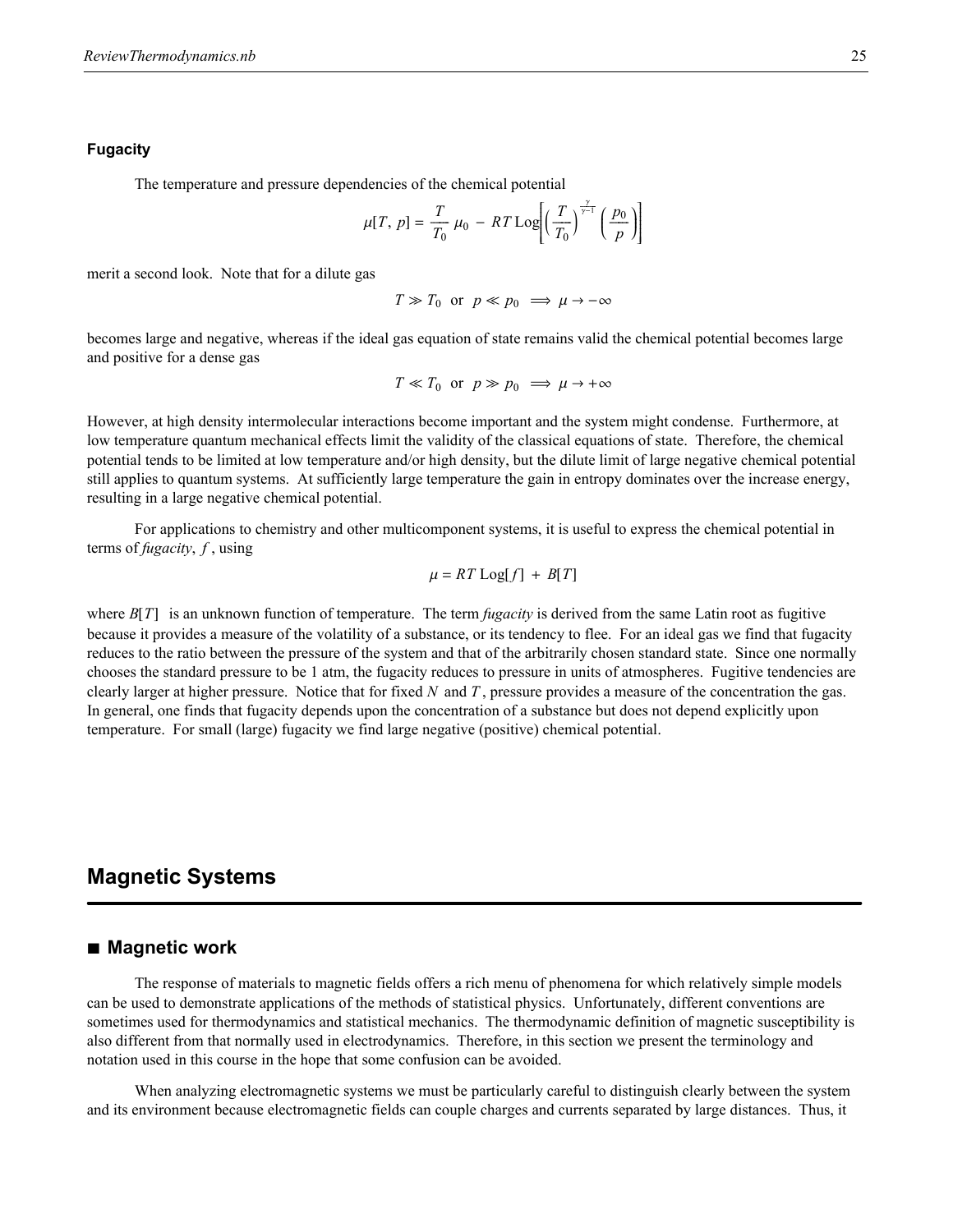is frequently difficult to define the physical borders of an electromagnetic system. Furthermore, the work performed in establishing a system of charges and currents resides in fields distributed throughout space. Therefore, the energy that would have been carried by electromagnetic fields in the absence of polarizable media should be associated with the batteries or other external devices used to establish the field. The thermodynamic energy associated with a finite sample of some material is identified with the difference between the electromagnetic fields within the volume of the material that are produced by a specified configuration of external charges and currents with and without the presence of the sample. The analysis of the general case is quite difficult, but for our purposes it will suffice to motivate the thermodynamic definition of magnetic work using two simple systems.

First, consider a cylindrical sample that fills a long solenoid or a sample that fills a toroidal solenoid. In either case the magnetizing field has uniform strength throughout the volume of the material. Assume for simplicity that the magnetization of the sample is also uniform and is parallel to  $\vec{\mathcal{H}}$  so that vectors can be replaced by scalars. A simple model for magnetization postulates a dense array of tiny current loops whose sum can be represented by a surface current density,  $K = \mathcal{M}c$ . Faraday's law tells us that variation of the magnetic flux  $\Phi$  produces an electromotive force

$$
\mathcal{E} = -\frac{1}{c} \frac{\partial \Phi}{\partial t} = -\frac{A}{c} \frac{\partial \mathcal{H}}{\partial t}
$$

so that the work performed upon the surface current becomes

$$
\delta W = \ell K \mathcal{E} dt = -\frac{K}{c} \ell d\Phi = -V \mathcal{M} d\mathcal{H}
$$

where the factor  $\ell$  accounts for the length of the cylindrical current sheet. This model describes the diamagnetic response of a nonpolar material, for which Lenz's law suggests that the induced current opposes the applied field. Although we represented the magnetization of the sample using a surface current, this surface current is not subject to resistive dissipation because it is actually composed of changes to atomic structure rather than to macroscopic motion of charges.

Next, suppose that we assemble a thermally isolated collection of permanent magnetic dipoles in the absence of an external magnetic field. We now ask how much the energy of this arrangement changes when an external magnetic field is applied. The interaction between a collection of magnetic dipoles  $\vec{\mu}_i$  and an external magnetic field  $\vec{\mathcal{H}}$  takes the form

$$
U = -\sum_i \vec{\mu}_i \cdot \overrightarrow{\mathcal{H}}
$$

such that there are two contributions

$$
dU = -\sum_{i} (\overrightarrow{H} \cdot d\overrightarrow{\mu}_{i} + \overrightarrow{\mu}_{i} \cdot d\overrightarrow{H}) = -V(\overrightarrow{H} \cdot d\overrightarrow{M} + \overrightarrow{M} \cdot d\overrightarrow{H})
$$

to variation of the magnetic energy that we must classify either as heat or work. From a microscopic point of view, changes in the orientation of the elementary dipoles are considered to be changes in the population of quantum states and the resultant energy change is classified as heat whereas changes to the energy of a quantum state with constant orientation due to variation of the external field is classified as work. Thus, the work done on a system of fixed magnetic dipoles becomes

$$
\delta W = -\sum_{i} \vec{\mu}_i \cdot d\vec{\mathcal{H}} = -V \,\vec{\mathcal{M}} \cdot d\vec{\mathcal{H}}
$$

We will soon find that this allocation of energy changes is consistent with the statistical interpretation of heat altering the distribution of energy among quantum states and work changing the energy of quantum states.

For both models we find that magnetic work is represented by  $\delta W = -V \overrightarrow{M} \cdot d \overrightarrow{H}$  where  $\overrightarrow{M}$  is the magnetization density and  $\vec{\mathcal{H}}$  is the external or applied magnetic field. Defining a simple magnetic system as one in which magnetization is the only work mode, we can now *define* the internal energy density of the sample using

$$
dU = \delta Q + \delta W = T dS - \overrightarrow{M} \cdot d\overrightarrow{H}
$$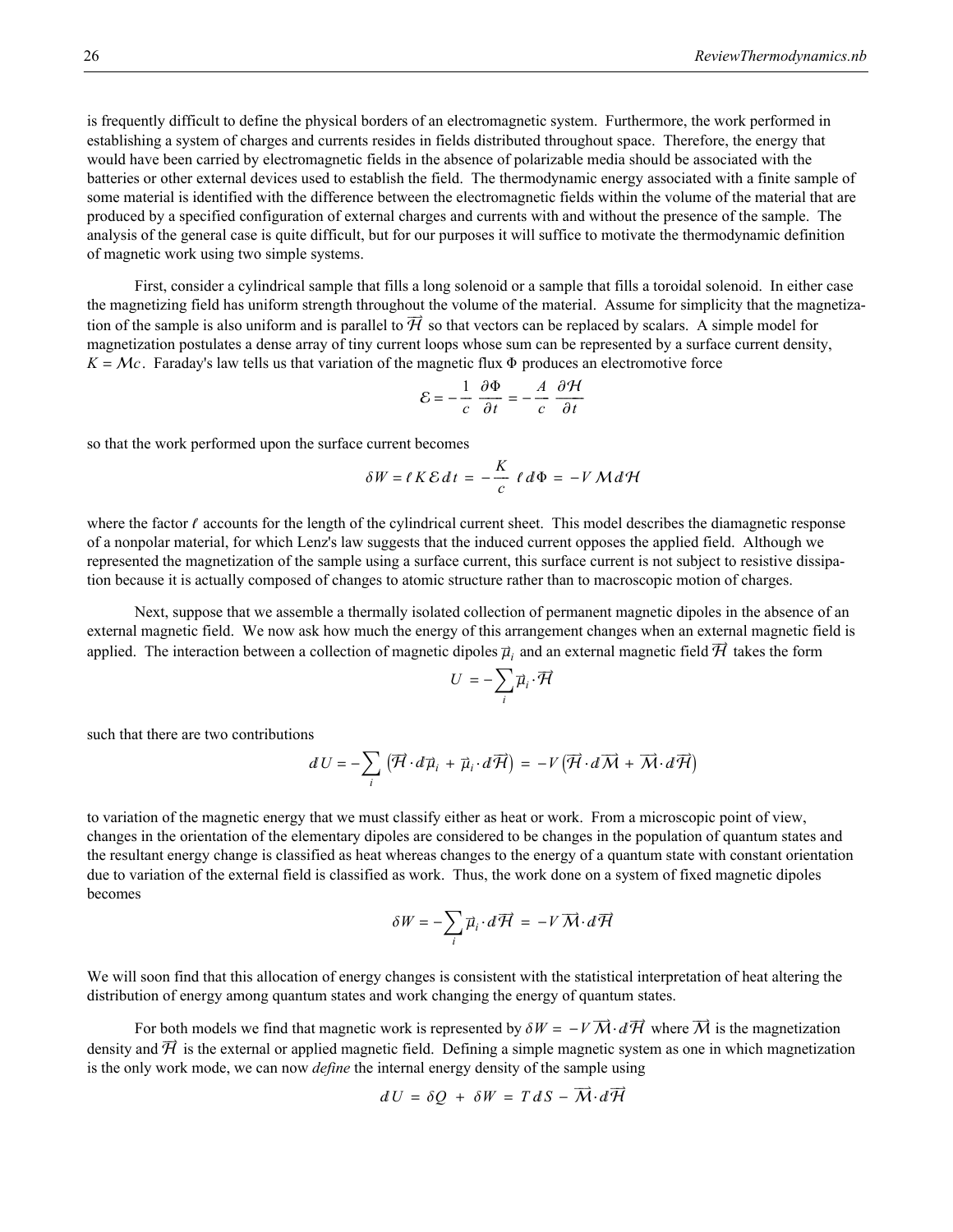without need for a more general analysis of the electrodynamics of polarizable media. Recognizing that there are usually additional internal degrees of freedom that can receive energy from heat exchange, we express the heat transfer as  $\delta Q = T dS$  rather than limit that term to the magnetic contribution alone. From a thermodynamic point of view it is sufficient to define the independent variables in terms of quantities which can be manipulated externally and then to analyze the response of the sample to variations of those variables. Notice that we have changed notation — here *U* and *S* represent energy and entropy per unit volume.

### **à Thermodynamic description of magnetization**

The fundamental thermodynamic relation for a simple magnetic system, for which magnetization is the only work mode, can be expressed in the form

$$
dU=T\,dS-\overrightarrow{M}\!\cdot\!d\overrightarrow{H}
$$

where  $U, S$ , and  $\overrightarrow{M}$  are the energy, entropy, and magnetic moment. These extensive quantities are often expressed in volumetric (per unit volume), molar (per mole), or specific (per unit mass) forms without changing notation. The magnetizing field produced by free currents in coils outside the thermodynamic system is denoted  $\vec{\mathcal{H}}$ , which must not be confused with similar symbols for enthalpy or Hamiltonian. It is unfortunate that similar symbols are used for very different quantities, but introduction of new notation would probably lead to more confusion; the proper interpretation should be clear from the context. The principal magnetic heat capacities are now defined as

$$
C_M = T \left(\frac{\partial S}{\partial T}\right)_M \qquad C_H = T \left(\frac{\partial S}{\partial T}\right)_H
$$

The magnetization of the sample is obtained from the dependence of the internal energy upon external magnetic field according to

$$
\overrightarrow{M} = -\left(\frac{\partial U}{\partial \overrightarrow{H}}\right)_{S}
$$

which, in more conventional notation, should be interpreted as

$$
\mathcal{M}_i = -\left(\frac{\partial U}{\partial \mathcal{H}_i}\right)_{S, \mathcal{H}_{j \neq i}}
$$

where the *i*<sup>th</sup> component of  $\vec{M}$  is obtained by differentiation with respect to the *i*<sup>th</sup> component of  $\vec{H}$  holding other components, and *S* , fixed. Similarly, in thermodynamics we define the isothermal magnetic susceptibility as

÷÷÷÷"

$$
\chi = \left(\frac{\partial \overline{M}}{\partial \overline{H}}\right)_T \iff \chi_{i,j} = \left(\frac{\partial M_i}{\partial H_j}\right)_T
$$

For most systems the magnetization will be parallel to the external magnetic field so that the susceptibility tensor reduces to a scalar and we may replace  $\overrightarrow{M} \cdot d\overrightarrow{H} \to M dH$ , but for some crystalline or ferromagnetic materials it is necessary to consider the tensorial properties of the magnetic susceptibility. Note that the thermodynamic definition of magnetic susceptibility is different from that used in electrodynamics where one writes  $\vec{M} = \chi \cdot \vec{H}$ . These definitions are the same if the response to the applied field is linear, but can be appreciably different for strongly magnetized samples or near saturation.

The volumetric magnetic susceptibility  $\chi$  is dimensionless in the cgs or electrostatic system, but because of the large variation among densities of common substances it is often more convenient to present susceptibility data in molar form

$$
\tilde{\chi} = \frac{A}{\rho} \chi
$$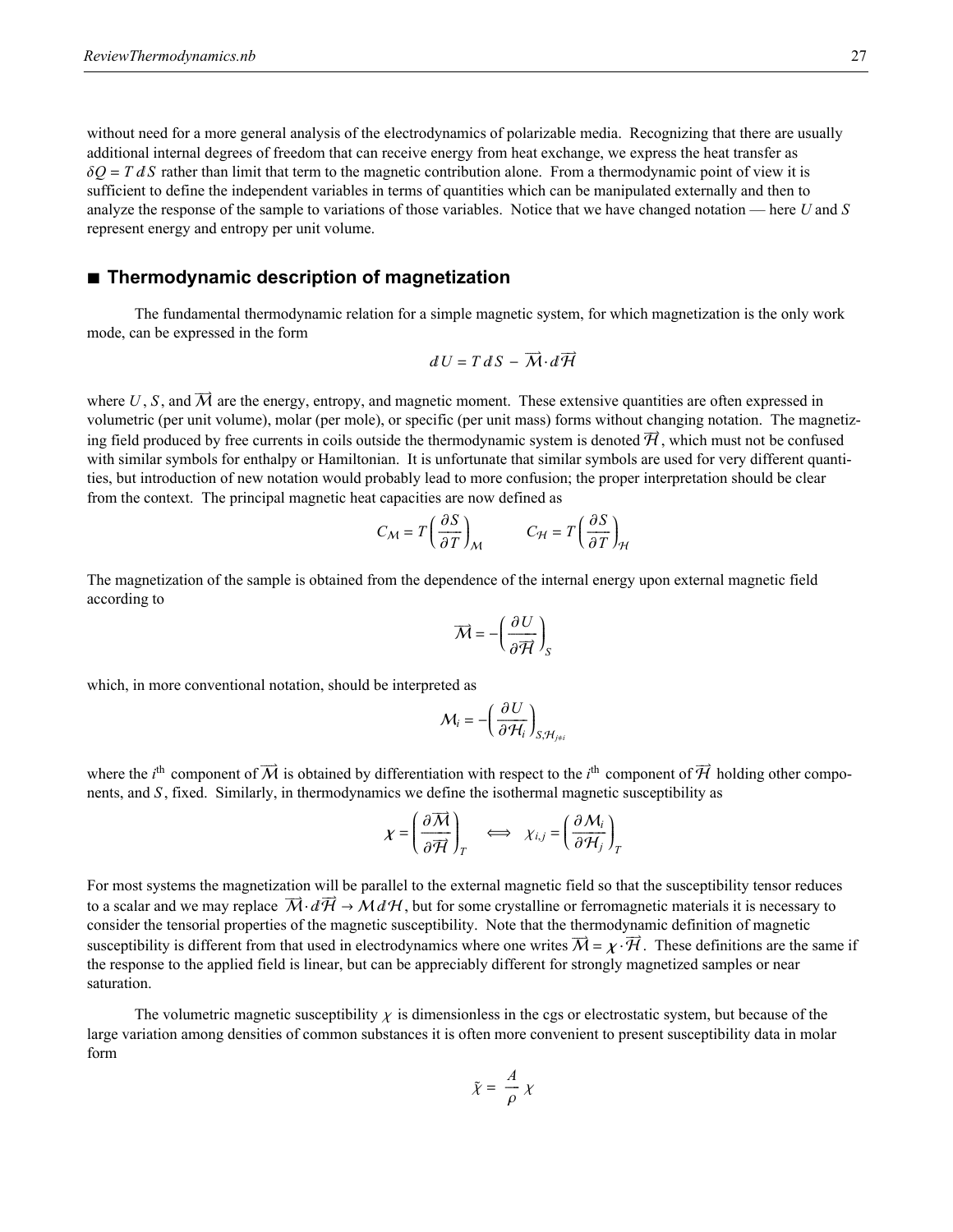where *A* the molecular weight in *g* / mole and  $\rho$  is density in *g* / cm<sup>3</sup>, such that the units of  $\tilde{\chi}$  become cm<sup>3</sup> / mole.

Many thermodynamic relationships can now be derived for magnetic systems using the same techniques applied above to compressible systems. Some of these relationships are developed in the problems at the end of this notebook.

### **à Alternative form for magnetic work**

We have chosen the formulation of the first law for magnetic systems that is most convenient formulation for statistical mechanics, but many textbooks on thermodynamics offer an alternative form

$$
d\,\tilde{U} = T\,dS + \overrightarrow{H} \cdot d\overrightarrow{M}
$$

In this form  $\tilde{U} = \tilde{U}[S, M]$  and  $S = S[\tilde{U}, M]$  are extensive functions of extensive variables, consistent with the postulates and methodology of thermodynamics. The external magnetic field  $H$  is treated as an intensive variable, analogous to  $p$ , that is conjugate to the extensive variable  $M$ , analogous to  $V$ . However, one need not be enslaved by this formal analogy — these two versions of the first law are related by a simple Legendre transformation  $U = \tilde{U} - \vec{H} \cdot \vec{M}$ . Therefore, the thermodynamic consequences of either formulation are identical: the same change in external conditions produces the same è change of state. In one formulation we refer to U as energy and  $\tilde{U}$  as enthalpy while in the other formulation these names are simply interchanged.

The origin of the difference between these forms of the first law is the assignment of the field energy to the system or to the environment. To demonstrate this relationship, let us return to the example of a polarizable material filling a toroidal solenoid. The variation of the magnetic flux linking the solenoid produces a back emf upon the external coils

$$
\mathcal{E} = -\frac{1}{c} \frac{\partial \Phi}{\partial t} = -\frac{A}{c} \frac{\partial B}{\partial t}
$$

where  $B = H + 4\pi M$  is the total magnetic field within the coils. The work performed by the current source is

$$
\delta \tilde{W} = -N I \mathcal{E} dt = N A I dB
$$

where  $N$  is the number of turns. Recognizing that the current is related to the magnetizing field by

$$
I = \frac{\ell}{N} \frac{c}{4\pi} \mathcal{H} \implies \overline{d} W' = \frac{V}{4\pi} \mathcal{H} dB
$$

we find that the magnetic work

$$
\delta \tilde{W} = V d \left( \frac{\mathcal{H}^2}{8 \pi} \right) + V \mathcal{H} d \mathcal{M}
$$

contains two contributions. The first can be attributed to the work needed to establish the vacuum field  $H$  that would be present in the absence of the magnetic material — it is the energy of the magnetic field. The second is the work needed to magnetize the sample given that the current in the coils is specified by  $H$ . If we attribute the first contribution to the vacuum field and the second to the sample, we would conclude that the thermodynamic definition of the internal energy of the sample should be

$$
d\,\tilde{U} = T\,dS + \overrightarrow{\mathcal{H}} \cdot d\overrightarrow{\mathcal{M}}
$$

Our derivation of  $\delta W$  computed the work done on the magnetization of the sample, as represented by the surface current *K*, while the derivation of  $\delta \tilde{W}$  computed the work on the current *I* in the external coils. Thus, the sample analyzed by the former consists of the sample itself, with coils and their field energy assigned to the environment, while the system analyzed by the latter also includes these coils and their field energy and limits the external environment to the current source (battery). Therefore, these two derivations obtain different results because they analyze different systems. Should we assign the field energy to the sample or to the environment? This is largely a philosophical question because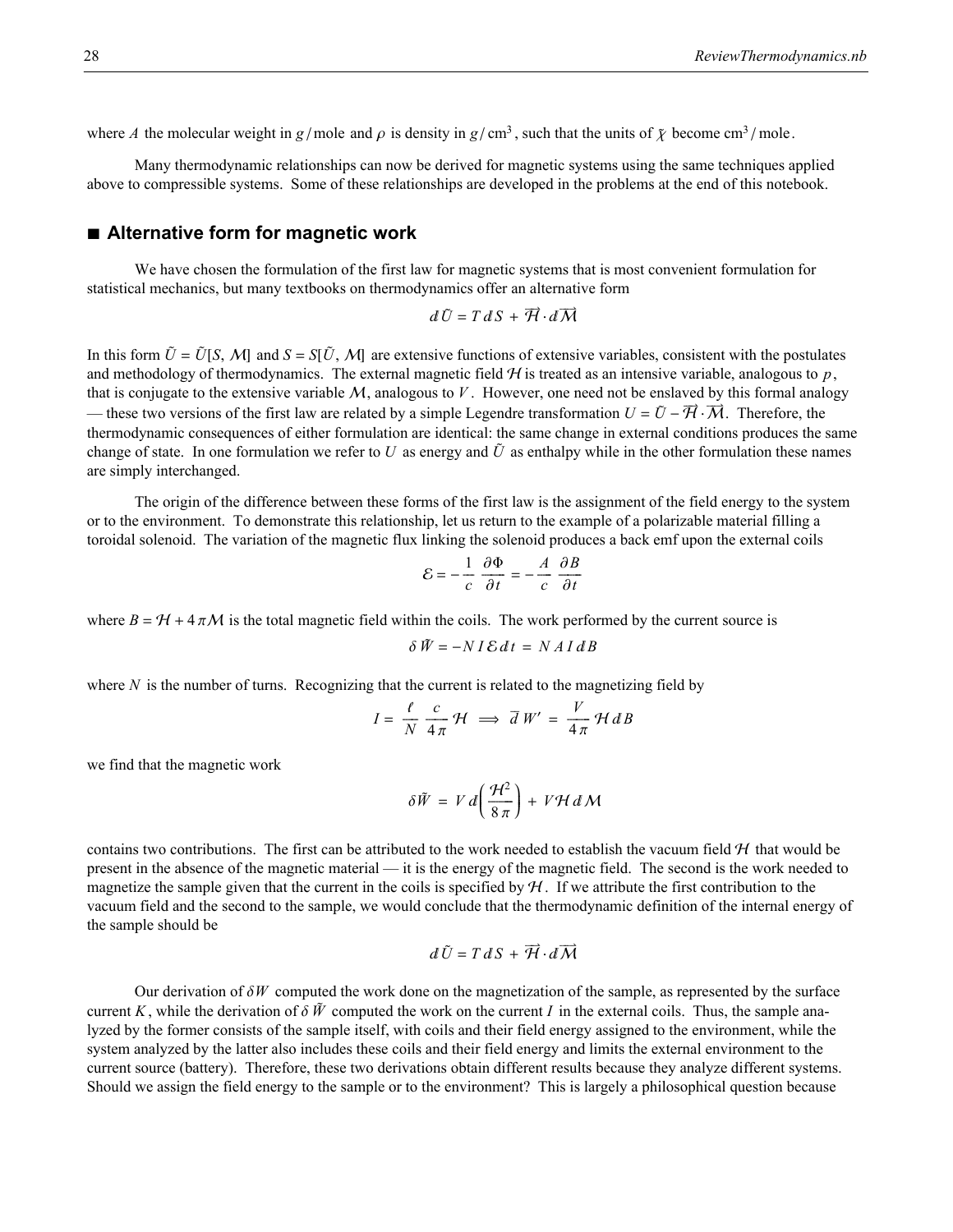the field pervades the sample and the energy cannot be located unambiguously. Like most philosophical questions, this one causes a lot of confusion but has no dynamical consequences!

### **à Survey of magnetic phenomena**

All atoms exhibit some degree of *diamagnetism* in which there is a negative temperature-independent contribution to the magnetic susceptibility. A simple model of diamagnetic susceptibility suggests

$$
\tilde{\chi} \approx -\frac{Z e^2 \langle r^2 \rangle}{6 m_e c^2} N_A
$$

where  $N_A$  is Avogadro's number, *Z* is the atomic number, and  $\langle r^2 \rangle$  is the atomic mean square charge radius. This model is most applicable to noble gases, which are monatomic, nonpolar, inert, and dilute. One finds that diamagnetic susceptibilities for noble gases at STP range from  $-1.9\times10^{-6}$  cm<sup>3</sup>/mole for helium to  $-43\times10^{-6}$  cm<sup>3</sup>/mole for xenon and are roughly consistent with the Langevin model. However, quantitative understanding of diamagnetism in condensed matter requires more sophisticated models. For example, atomic bismuth and lead differ by only one electron but the diamagnetic susceptibilities for solid bismuth and lead differ by a factor of about 23.

Many atoms and molecules possess permanent magnetic dipole moments,  $\mu$ , which contribute a positive temperature-dependent *paramagnetic* susceptibility arising from their alignment with an applied field. The temperature dependence of the paramagnetic susceptibility is governed by the ratio  $\mu H / k_B T$  between magnetic and thermal energies. At "high" temperature,  $k_B T \gg \mu H$ , paramagnetic susceptibility is described well by Curie's law

$$
k_B T \gg \mu \mathcal{H} \implies \tilde{\chi} \approx \frac{N_A \mu^2}{k_B T} = \frac{\chi_0}{T}
$$

where the Curie constant,  $\chi_0$ , depends upon the microscopic structure of the material. Assuming that the magnetic moment is similar to the Bohr magneton, we may estimate the typical scale for  $\chi_0$  as

$$
\mu \sim \mu_B = \frac{e \hbar}{2 m_e c} = 9.27 \times 10^{-27} \text{ erg/gauss} \implies \chi_0 \sim 0.375 \text{ cm}^3 \text{ kelvin/mole}
$$

but must recognize that real materials exhibit a broad range of magnetic susceptibilities. For example, at STP we find paramagnetic  $\tilde{\chi} = 3.45 \times 10^{-3}$  cm<sup>3</sup>/mole for O<sub>2</sub> compared with diamagnetic  $\tilde{\chi} = -1.22 \times 10^{-5}$  cm<sup>3</sup>/mole for N<sub>2</sub>.

As the temperature is reduced below a critical value  $T_c$ , many paramagnetic materials will experience a sudden phase transition as *spontaneous magnetization* develops in the absence of an external magnetic field. At high temperatures these materials revert to paramagnetism and obey an empirical equation of state known as the Curie-Weiss law

$$
T > T_c \implies \tilde{\chi} = \frac{\chi_0}{T - T_c}
$$

in which temperature is measured relative to *Tc* . At lower temperatures interatomic spin-spin interactions favorable to the alignment of neighboring magnetic moments overcome the randomizing influence of lattice vibrations leading to an ordered *ferromagnetic* state with spontaneous magnetization that does not require an external magnetic field. The degree of magnetization increases as the sample is cooled, or as the external field is increased, until the sample is *saturated* at its maximum magnetization  $M_s$ . Iron is a typical ferromagnet with Curie temperature  $T_c = 1043$  kelvin and room temperature saturation  $M_s = 1707$  gauss. Although the saturated magnetization is easy to estimate using the density and atomic magnetic moment, the Curie temperature is more subtle. The temperature scale for magnetic spin-spin interactions,  $\epsilon / k_B$ , can be estimated using the Bohr magneton and an interatomic spacing of about one angstrom to be

$$
\frac{\varepsilon}{k_B} \sim \frac{\mu_B^2}{r^3 k_B} \sim 0.62 \text{ kelvin}
$$

and is far too small to account for room-temperature ferromagnetism. The interaction responsible for ferromagnetism is actually electrostatic in nature, with characteristic temperature scale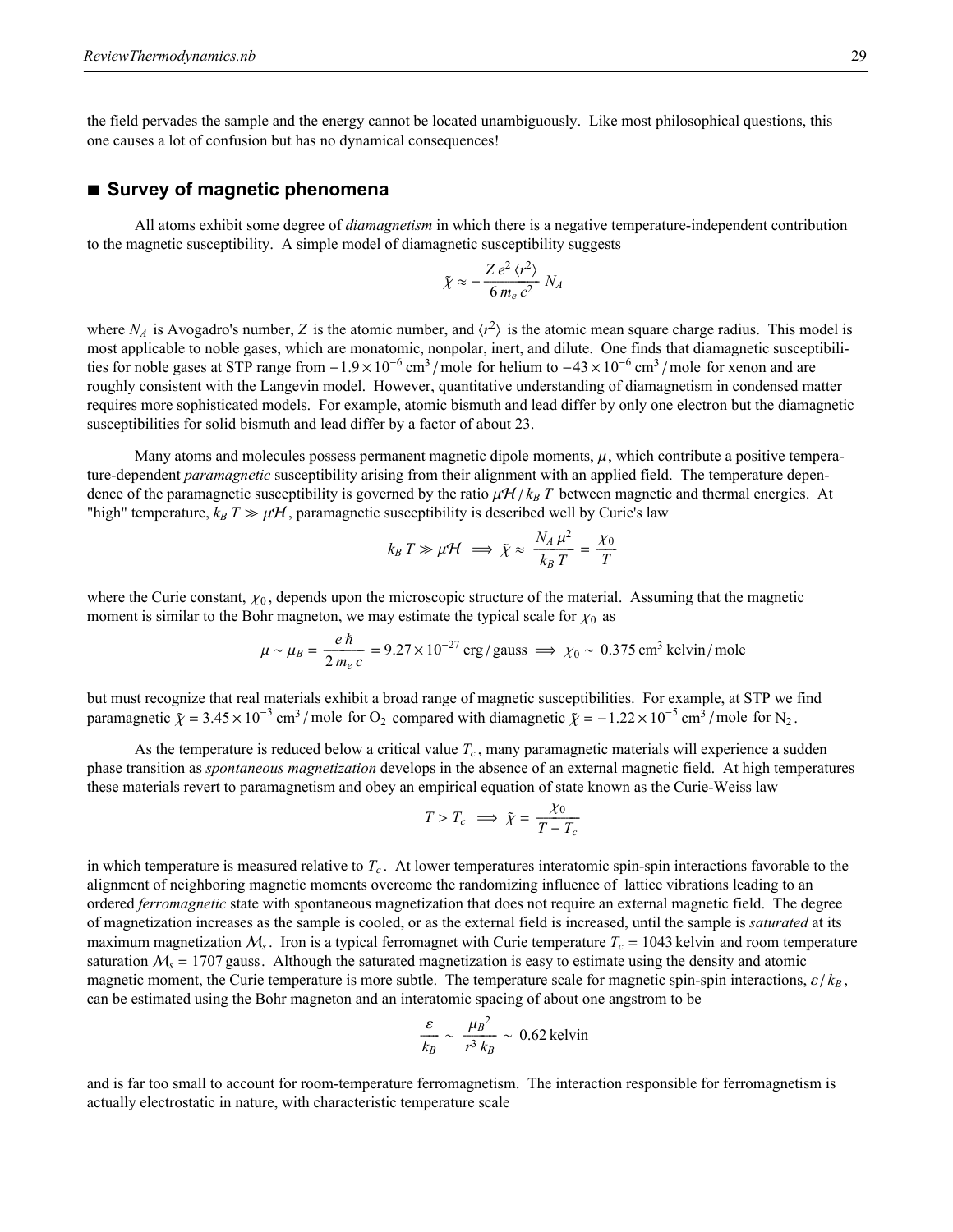$$
\frac{\varepsilon}{k_B} \sim \frac{e^2}{r k_B} \sim 1.7 \times 10^5 \text{ kelvin}
$$

for the same one angstrom separation. The apparent spin dependence of this electrostatic interaction arises from the exchange term required by the Pauli exclusion principle — it is a purely quantum mechanical consequence of permutation symmetry for identical particles that is without classical analog.

The interatomic spin-spin interaction can take either sign, favoring parallel spins for ferromagnetic systems or antiparallel spins for *antiferromagnetic* systems. At high temperatures and zero field the spins are oriented randomly, but for temperatures below a critical temperature,  $T_N$ , named after Néel, antiferromagnetic systems experience a phase transition to an ordered state that remains macroscopically unmagnetized but with local order due to alternating spins. At higher temperatures the paramagnetic susceptibility can be parametrized by

$$
T > T_N \implies \tilde{\chi} = \frac{\chi_0}{T + T_P}
$$

where  $T_P$  is comparable, but not necessarily equal, to  $T_N$ . For example, iron oxide (FeO) is antiferromagnetic with  $T_N$  = 198 kelvin and  $T_P$  = 507 kelvin. Clearly, these temperatures are determined by electrostatic rather than magnetostatic interactions also.

Finally, superconductors also display interesting magnetic properties. Provided that the applied field is not too strong, type-I superconductors exhibit the *Meissner effect* in which surface currents shield their volumes from magnetic fields, such that

$$
T < T_c
$$
 and  $H < H_c[T] \implies M = -\frac{\mathcal{H}}{4\pi} \implies B = 0$ 

Stronger fields destroy the superconducting phase. Experimentally one finds that the boundary between superconducting and normal phases can be parametrized by

$$
\frac{H_c[T]}{H_0} = 1 - \left(\frac{T}{T_c}\right)^2
$$

Type-II superconductors, on the other hand, permit quantized magnetic flux tubes to penetrate their volume. Often these flux tubes are pinned by impurities or defects, but sometimes they are free to move, forming a kind of two-dimensional vortex gas. If the vortex density is high, a lattice structure may be found. The magnetic behavior of superconductors remains a very active research topic.

### **Constrained equilibrium**

The principle of maximum entropy requires that any spontaneous transformation of an isolated system increases its entropy. Thus, if a system begins in some arbitrary nonequilibrium condition, internal changes tend to accumulate until the entropy reaches the maximum possible value compatible with the external constraints, which finally becomes the state of thermodynamic equilibrium. For the present purposes, we can consider a system to be isolated if all of its extensive quantities (such as energy, volume, and particle number) are fixed. However, the distribution of these extensive quantities is generally nonuniform in some arbitrary initial configuration. Suppose that an isolated system is divided into two subsystems which share the total internal energy, volume, particle number, and any other extensive quantities needed to characterize its state, such that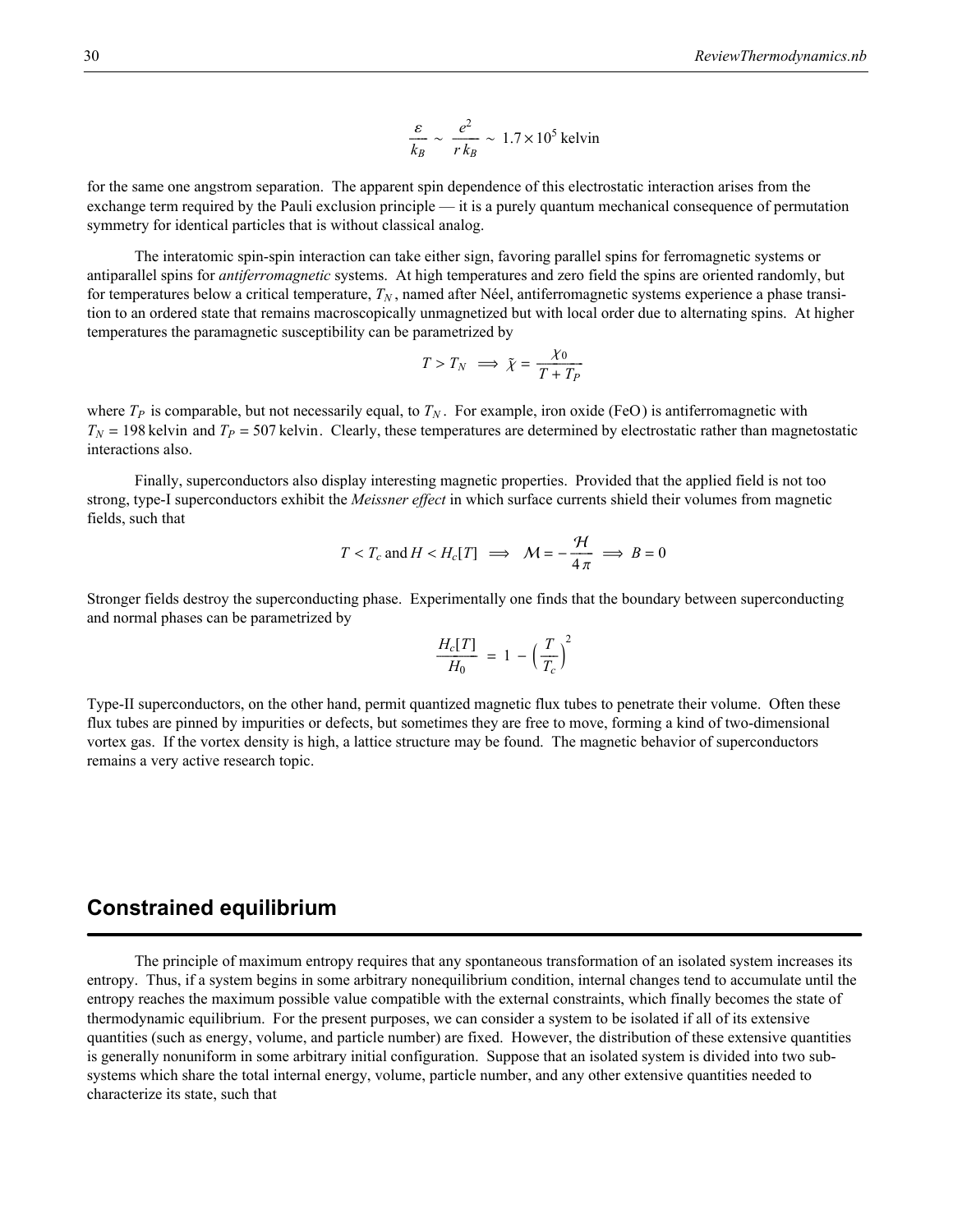$$
U = U_1 + U_2
$$
  
\n
$$
V = V_1 + V_2
$$
  
\n
$$
N = N_1 + N_2
$$
  
\n
$$
\vdots
$$

If the system is isolated, these extensive quantities are conserved, such that

$$
dU = 0 \implies dU_1 = -dU_2
$$
  
\n
$$
dV = 0 \implies dV_1 = -dV_2
$$
  
\n
$$
dN = 0 \implies dN_1 = -dN_2
$$
  
\n...

represent the constraints. Thus, variations of the total entropy  $S = S_1 + S_2$  can then be expressed as

$$
dS = \left( \left( \frac{\partial S_1}{\partial U_1} \right)_{V_1, N_1} - \left( \frac{\partial S_2}{\partial U_2} \right)_{V_2, N_2} \right) dU_1 + \left( \left( \frac{\partial S_1}{\partial N_1} \right)_{U_1, N_1} - \left( \frac{\partial S_2}{\partial V_2} \right)_{U_2, N_2} \right) dV_1 + \left( \left( \frac{\partial S_1}{\partial N_1} \right)_{V_1, U_1} - \left( \frac{\partial S_2}{\partial N_2} \right)_{V_2, U_2} \right) dN_1 + \cdots
$$

Thermal equilibrium between the two subsystems requires that dS be stationary with respect to first-order variations of each variable independently, such that

$$
dS = 0 \implies T_1 = T_2 \qquad p_1 = p_2 \qquad \mu_1 = \mu_2
$$

where the fundamental relations

$$
T_i dS_i = dU_i + p_i dV_i - \mu_i dN_i + \cdots
$$

are used to identify the intensive parameters  $\{T, p, \mu, \dots\}$  conjugate to the extensive variables  $\{U, V, N, \dots\}$  for each subsystems. Therefore, thermal equilibrium between two systems requires equality between their intensive parameters. These intensive parameters govern the sharing of a conserved extensive quantity between interacting subsystems. Furthermore, by choosing one of the systems to be a small but macroscopic portion of a larger system, we conclude that equilibrium requires the intensive parameters like temperature, pressure, and chemical potential to be uniform throughout the system. Any local fluctuations in these parameters would induce unbalanced forces that tend to restore equilibrium by eliminating gradients in the intensive parameters. Obviously, temperature or pressure gradients would induce heat or mass flows that tend to homogenize the system.

The maximum entropy principle can also be applied to systems that are in thermal, mechanical, or chemical contact with an environment that constrains one or more of its intensive parameters. For example, we often seek to determine the equilibrium state for a system with fixed temperature and pressure instead of fixed energy and volume. Under these conditions it is useful to consider a small subsystem with energy  $U_1$  and volume  $V_1$  in thermal and mechanical contact with a much larger reservoir. If the initial configuration is not in equilibrium there will be exchanges of energy and volume between the subsystem and the reservoir. We assume that the reservoir is sufficiently large that small transfers of energy or volume do not change the temperature  $T_0$  or pressure  $p_0$  of the reservoir. The net change in entropy for the combined system can be expressed as

$$
dS = dS_0 + dS_1 \geq 0
$$

where

$$
dS_0 = -\frac{\delta Q}{T_0}
$$

is the entropy change for the reservoir when a quantity of heat  $\delta Q$  is transferred to the subsystem. (The negative sign occurs because heat absorbed by the subsystem came from the reservoir.) The principle of maximum entropy then requires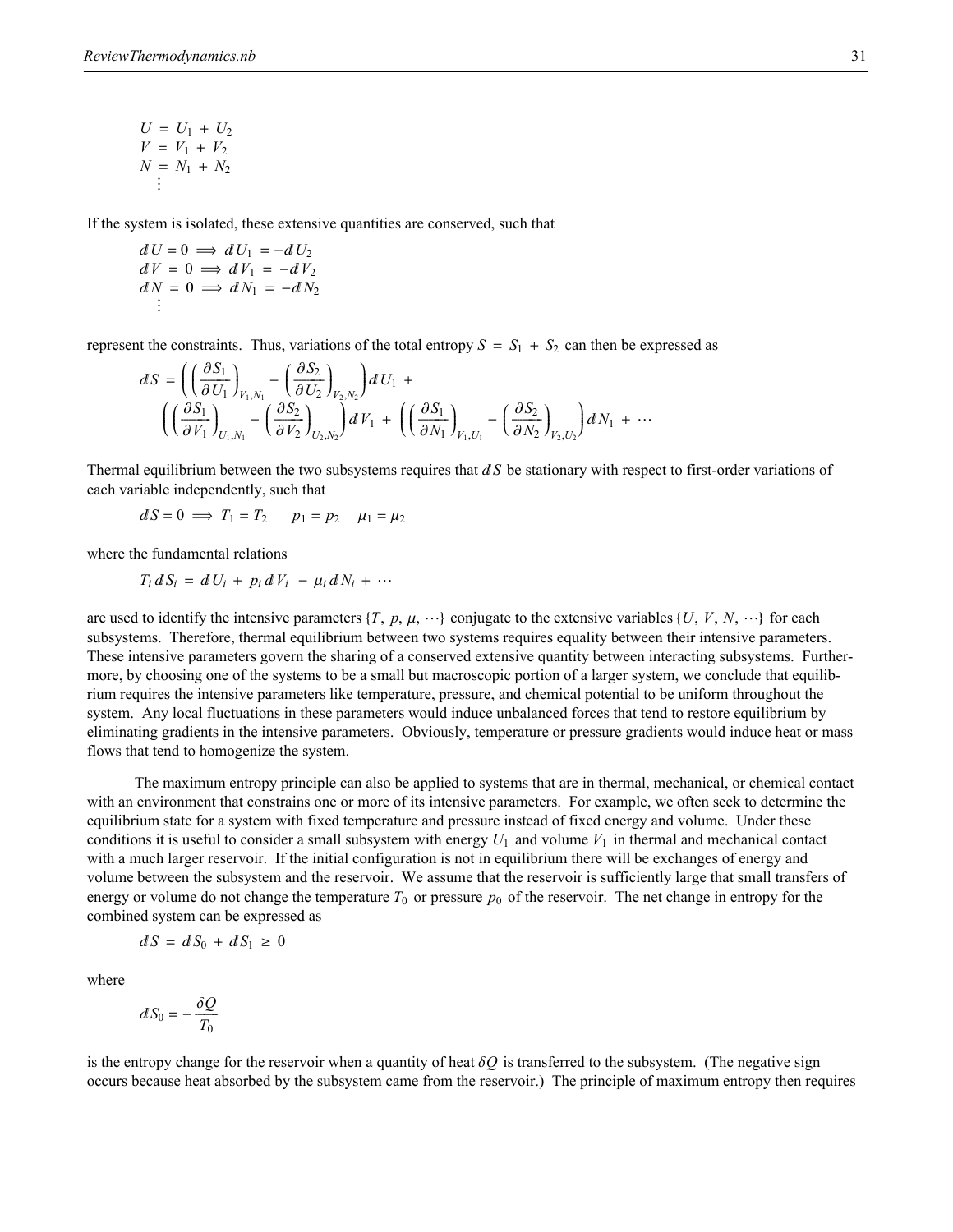$dS \ge 0 \implies dS_1 \ge T_0 dS_0$ 

such that the increase in the entropy of the subsystem is at least as large as the decrease of the entropy of the reservoir that occurs when heat is transferred from the reservoir to the subsystem. The change in the internal energy of the subsystem can be expressed as

$$
dU_1 = \delta Q + \delta W = -T_0 dS_0 - p_0 dV_1 + \delta W' = T_0 (dS_1 - dS) - p_0 dV_1 + \delta W'
$$

where it is convenient to divide the work into two contributions,  $\delta W = -p_0 dV_1 + \delta W'$ , where  $\delta W'$  is nonmechanical work performed upon the subsystem in some form other than mechanical work against the constant external pressure  $p_0$ . The requirement that the total entropy increases can now be expressed as

$$
dS \ge 0 \implies dA \le \delta W'
$$

where the *availability A* is defined as

$$
A = U_1 - T_0 S_1 + p_0 V_1 \implies dA = dU_1 - T_0 dS_1 + p_0 dV_1
$$

Although this availability function strongly resembles the Gibbs free enthalpy  $G_1$  for the subsystem, it is important to recognize that we do not require the temperature and pressure of the subsystem to match those of the environment; hence, *T*0 and *p*0 appear as fixed parameters in *A*.

Notice that availability describes an interaction between a system and its environment and, hence, involves external parameters  $T_0$  and  $p_0$  in addition to the thermodynamic variables of the system itself. Thus, there may be several variables describing internal degrees of freedom which remain implicit within *U*1 and *S*<sup>1</sup> . Nevertheless, changes in availability can be expressed in terms of changes of internal state coupled to the external parameters through

$$
\Delta A = \Delta U_1 - T_0 \, \Delta S_1 + p_0 \, \Delta V_1
$$

If no external work *W'* is performed, spontaneous changes of state reduce the availability ( $dA \le 0$ ) until a state of minimum availability compatible with the external parameters is reached. This then is the state of constrained equilibrium. The net change in availability must be negative,  $\Delta A \leq 0$ .

We illustrate this principle by deriving stability conditions for a closed simple compressible system; more complicated systems can be analyzed using similar methods. Consider a large homogeneous sample of a pure substance. We can imagine that any small element constitutes a separate system in thermal contact with a reservoir at temperature  $T_0$  and pressure  $p_0$ . Equilibrium for this subsystem requires that its availability  $A = U - T_0 S + p_0 V$  be minimized, where the subscripts identifying the subsystem can now be dropped. At equilibrium, the first derivatives of availability with respect to any of the system parameters must vanish. Furthermore, if the equilibrium is to be stable, the second derivatives must all be positive. Applying these observations to temperature and pressure, we require

$$
\left(\frac{\partial A}{\partial T}\right)_p = 0 \qquad \left(\frac{\partial^2 A}{\partial T^2}\right)_p \ge 0
$$

$$
\left(\frac{\partial A}{\partial p}\right)_T = 0 \qquad \left(\frac{\partial^2 A}{\partial p^2}\right)_T \ge 0
$$

The conditions on the first derivatives give

$$
\left(\frac{\partial U}{\partial T}\right)_p - T_0 \left(\frac{\partial S}{\partial T}\right)_p + p_0 \left(\frac{\partial V}{\partial T}\right)_p = 0
$$

$$
\left(\frac{\partial U}{\partial p}\right)_T - T_0 \left(\frac{\partial S}{\partial p}\right)_T + p_0 \left(\frac{\partial V}{\partial p}\right)_T = 0
$$

where  $T_0$  and  $p_0$  are constant. It is helpful to compare these equations with corresponding derivatives of *G*.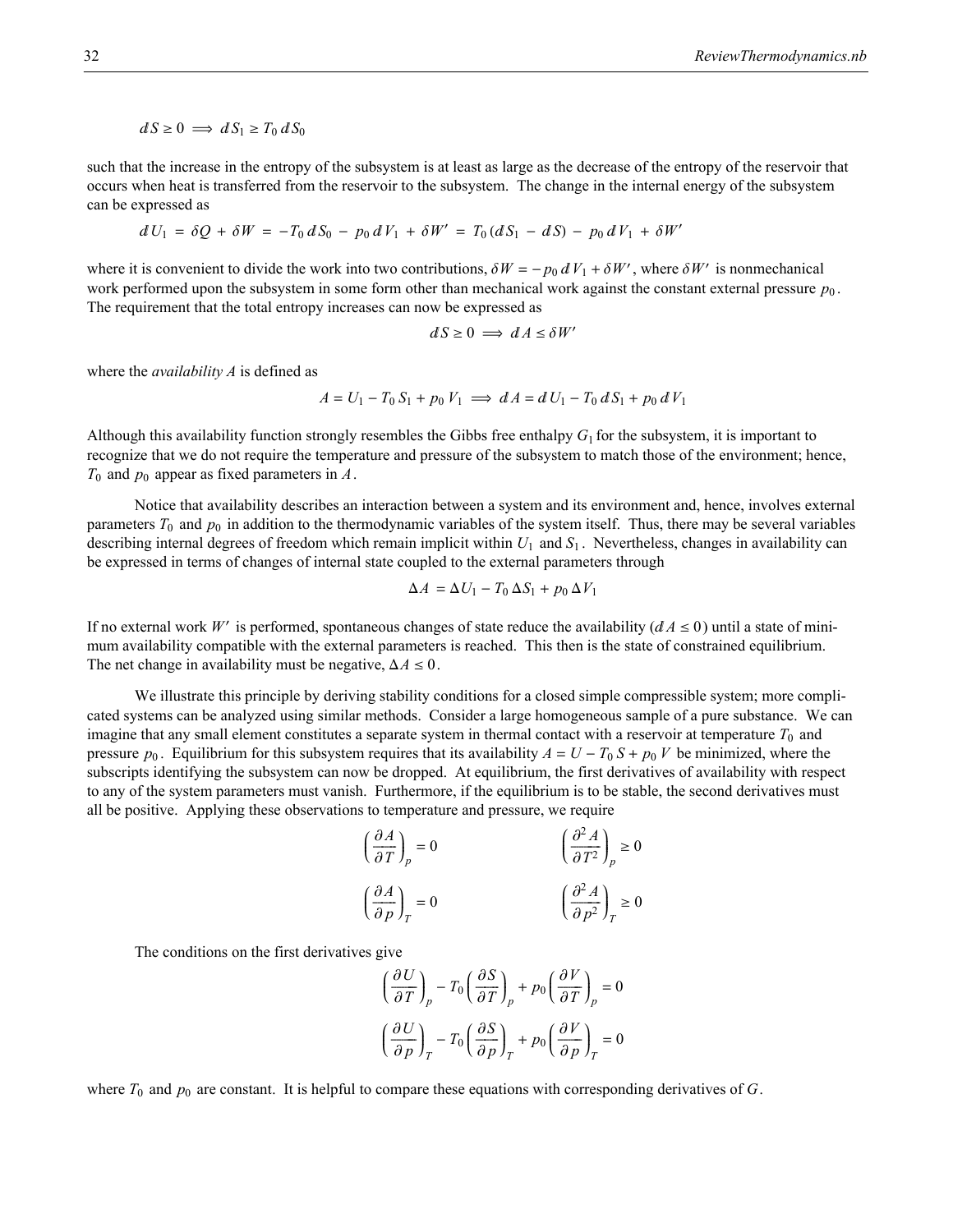$$
\left(\frac{\partial G}{\partial T}\right)_p = -S \implies \left(\frac{\partial U}{\partial T}\right)_p - T\left(\frac{\partial S}{\partial T}\right)_p + p\left(\frac{\partial V}{\partial T}\right)_p = 0
$$

$$
\left(\frac{\partial G}{\partial p}\right)_T = V \implies \left(\frac{\partial U}{\partial p}\right)_T - T\left(\frac{\partial S}{\partial p}\right)_T + p\left(\frac{\partial V}{\partial p}\right)_T = 0
$$

Thus, we can eliminate the internal energy by subtracting corresponding pairs of equations, with the result:

$$
(T - T_0) \left(\frac{\partial S}{\partial T}\right)_p - (p - p_0) \left(\frac{\partial V}{\partial T}\right)_p = 0
$$
  

$$
(T - T_0) \left(\frac{\partial S}{\partial p}\right)_T - (p - p_0) \left(\frac{\partial V}{\partial p}\right)_T = 0
$$

Expressing the remaining derivatives in terms of standard thermodynamic coefficients, we find

$$
(T - T_0) \frac{C_p}{T} - (p - p_0) V \alpha = 0
$$

$$
(T - T_0) \alpha - (p - p_0) \kappa_T = 0
$$

Given that the coefficients of  $(T - T_0)$  and  $(p - p_0)$  are independent, and that *V* can be chosen arbitrarily, the only solution to this system of equations is

$$
T = T_0
$$
 and  $p = p_0$ 

The fact that equilibrium requires equalization of temperature and pressure was obvious *a priori*.

Stable equilibrium requires the second derivatives of availability to be positive, from which we deduce

$$
\left(\frac{\partial^2 U}{\partial T^2}\right)_p - T_0 \left(\frac{\partial^2 S}{\partial T^2}\right)_p + p_0 \left(\frac{\partial^2 V}{\partial T^2}\right)_p \ge 0
$$

$$
\left(\frac{\partial^2 U}{\partial p^2}\right)_T - T_0 \left(\frac{\partial^2 S}{\partial p^2}\right)_T + p_0 \left(\frac{\partial^2 V}{\partial p^2}\right)_T \ge 0
$$

Similarly, by differentiating *G* twice we find

$$
\left(\frac{\partial^2 U}{\partial T^2}\right)_p - T \left(\frac{\partial^2 S}{\partial T^2}\right)_p + p \left(\frac{\partial^2 V}{\partial T^2}\right)_p = \left(\frac{\partial S}{\partial T}\right)_p
$$

$$
\left(\frac{\partial^2 U}{\partial p^2}\right)_T - T \left(\frac{\partial^2 S}{\partial p^2}\right)_T + p \left(\frac{\partial^2 V}{\partial p^2}\right)_T = -\left(\frac{\partial V}{\partial p}\right)_T
$$

Hence, by comparing these expressions for  $T = T_0$  and  $p = p_0$ , we discover that stable equilibrium requires

 $C_p \ge 0$   $K_T \ge 0$ 

In retrospect, these conditions should also be obvious. First, if any stable equilibrium existed for which removing heat resulted in an increase in temperature, we could exploit this fictitious substance to produce an engine that violated the Clausius statement of the second law. Second, if a material would contract as the pressure upon it is reduced, it would collapse spontaneously into a state of extraordinary density. Obviously, such behavior is incompatible with stability.

Once equilibrium is reached, the availability for a system in thermal and mechanical contact with a reservoir with constant temperature and pressure becomes equal to the Gibbs free enthalpy for that system. Hence, the state of minimum availability is also the state of minimum free enthalpy for constant  $(T, p)$ . Alternatively, if the volume of the system is fixed, we would define Helmholtz availability as  $A = U - T_0 S$  and find that equilibrium with minimum availability is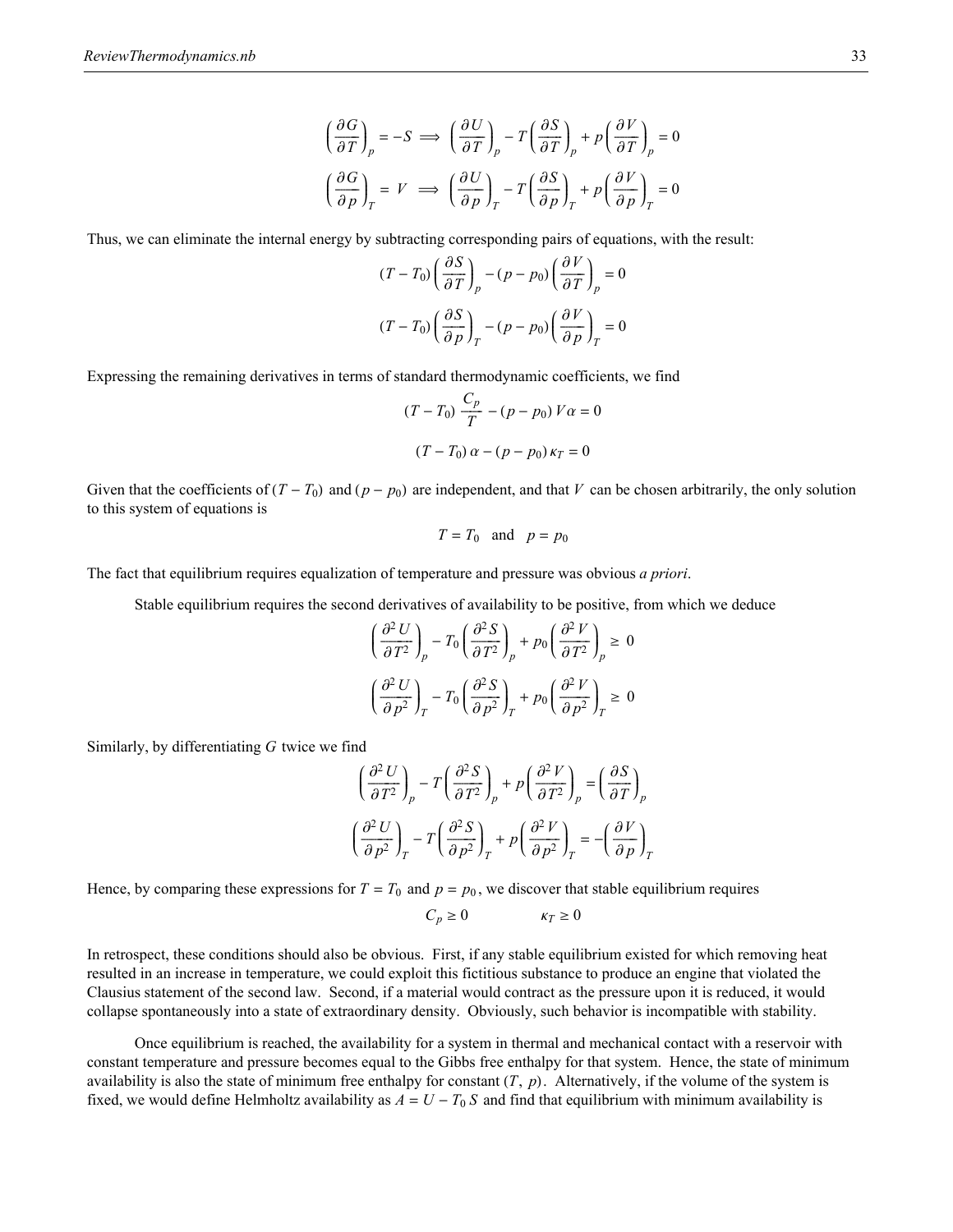achieved by minimizing *F* for constant  $(T, V)$ . Therefore, application of the maximum entropy principle to system with constraints on variables  $(x, y, \dots)$  requires extremizing the thermodynamic potential obtained from *U* by a Legendre transformation with respect to  $(x, y, \dots)$ . Some of the most common choices are listed below, but others can be developed by straightforward generalization or analogy.

| constraints | equilibrium condition      |  |  |  |
|-------------|----------------------------|--|--|--|
| U, V, N     | maximize S                 |  |  |  |
| T, V, N     | minimize $F = U - TS$      |  |  |  |
| U, p, N     | minimize $H = U + pV$      |  |  |  |
| T, p, N     | minimize $G = U - TS + pV$ |  |  |  |

### **Stability**

### **à Local stability**

Although thermodynamic equilibrium is often defined as the state for which macroscopic parameters are effectively constant, fluctuations are an inevitable aspect of the behavior of bulk matter, especially when interactions with the environment, such as heat transfer, are considered. Thus, for any state to represent a true equilibrium, the state must be stable against small perturbations of its parameters. In other words, small changes induced by interactions with the environment or with various parts of the system must experience restoring forces which tend to return those parameters to their equilibrium values. This property of equilibrium is known as *Le Chatelier's principle.*

Le Chateliers' principle:

*If a system is in stable equilibrium, any perturbation produces processes which tend to restore the system to its original equilibrium state.*

In this section we use the stability requirement that perturbations produce restoring forces to derive constraints upon the response functions.

Suppose that a large system is subdivided into subsystems or cells such that the extensive quantities are obtained by summation over cells according to

$$
S = \sum_i S_i, \quad U = \sum_i U_i, \quad V = \sum_i V_i, \quad \cdots
$$

Let  $\{\tilde{U}_i, \tilde{V}_i, \cdots\}$  represent equilibrium values for each cell and let  $S_0$  be the state of maximum entropy. The principle of maximum entropy requires that  $dS = 0$  and  $d^2S \le 0$  for arbitrary infinitesimal fluctuations about the equilibrium configuration. Thus, the difference in entropy  $S - S_0$  resulting from infinitesimal fluctuations of cell variables about their equilibrium values can be computed using a Taylor expansion of the form

$$
d^2S \approx \frac{1}{2}\sum_i \left( \frac{\partial^2 S_i}{\partial U_i^2} (dU_i)^2 + \frac{\partial^2 S_i}{\partial U_i \partial V_i} dU_i dV_i + \frac{\partial^2 S_i}{\partial V_i^2} (dV_i)^2 \right)
$$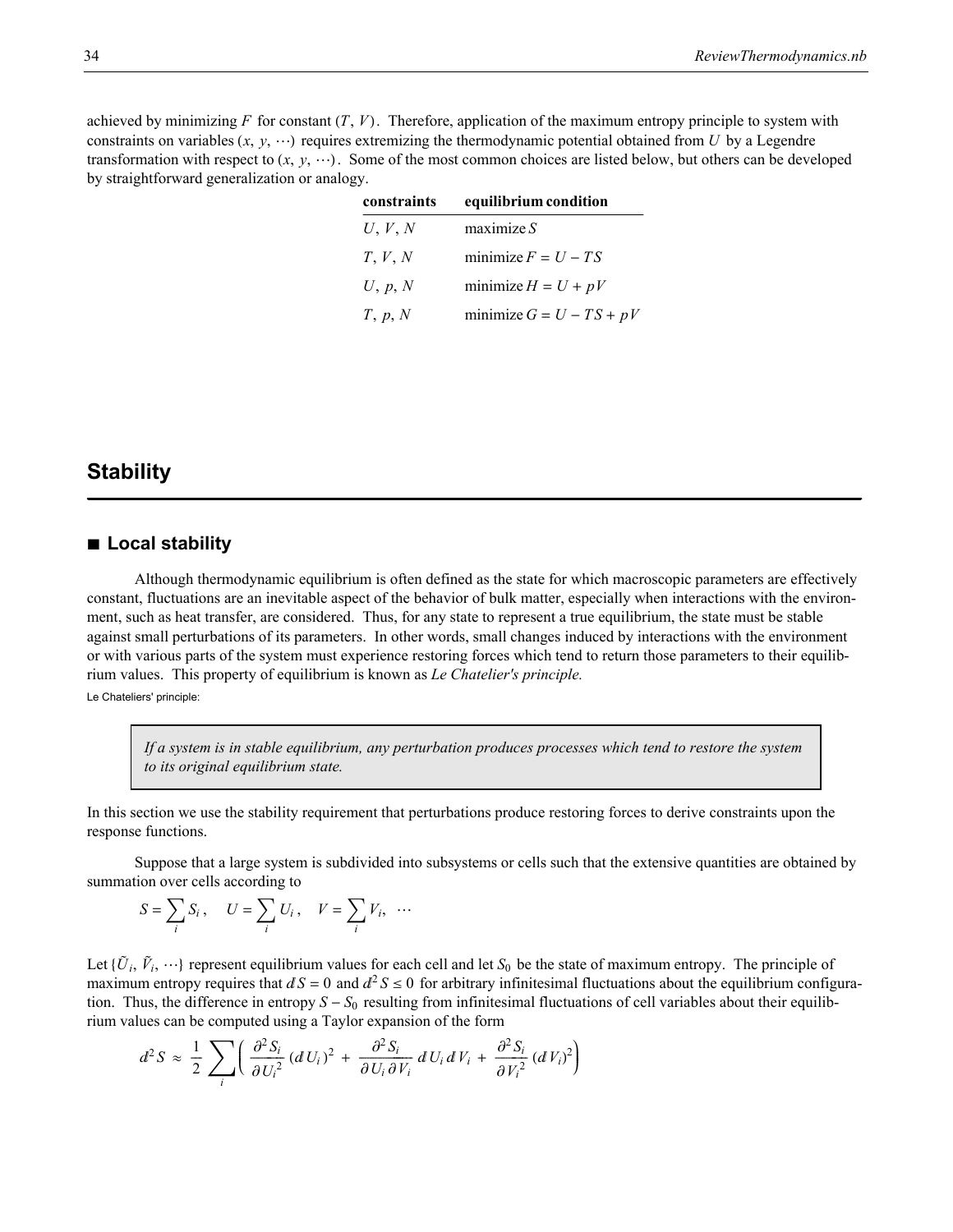where  $d^2S$  indicates a second-order variation and where the derivatives are evaluated at the equilibrium state for each cell. In the interests of minimizing clutter, we consider only two degrees of freedom per cell and omit the constraints when writing partial derivatives. Recognizing that

$$
d\left(\frac{\partial S_i}{\partial U_i}\right) = \frac{\partial^2 S_i}{\partial U_i^2} dU_i + \frac{\partial^2 S_i}{\partial V_i \partial U_i} dV_i
$$

$$
d\left(\frac{\partial S_i}{\partial V_i}\right) = \frac{\partial^2 S_i}{\partial U_i \partial V_i} dU_i + \frac{\partial^2 S_i}{\partial V_i^2} dV_i
$$

the variation of *S* can be expressed as

$$
d^2S \approx \frac{1}{2}\sum_i \left(d\left(\frac{\partial S_i}{\partial U_i}\right)dU_i\right) + d\left(\frac{\partial S_i}{\partial V_i}\right)dV_i\right) = \frac{1}{2}\sum_i \left(d\left(\frac{1}{T_i}\right)dU_i\right) + d\left(\frac{p_i}{T_i}\right)dV_i\right)
$$

where

$$
\left(\frac{\partial S_i}{\partial U_i}\right)_{V_i} = \frac{1}{T_i} \qquad \left(\frac{\partial S_i}{\partial V_i}\right)_{U_i} = \frac{p_i}{T_i}
$$

Finally, using

$$
dU_i = T_i dS_i - p_i dV_i
$$

we find that fluctuations in the total entropy due to local fluctuations in the thermodynamic properties can be computed using the deceptively simple formula

$$
d^2S \approx -\frac{1}{2}\sum_i\frac{1}{T_i}\left(d\,T_i\,dS_i - d\,p_i\,d\,V_i\right)
$$

Stability of the equilibrium state requires that any arbitrary set of local fluctuations must decrease the total entropy, such that  $d^2S \le 0$ . Suppose that we assume that  $dV_i = 0$  and express fluctuations in the local entropy in terms of temperature fluctuations, such that

$$
dV_i = 0 \implies dS_i = C_{V,i} \frac{dT_i}{T_i} \implies d^2S \approx -\frac{1}{2} \sum_i C_{V,i} \left(\frac{dT_i}{T_i}\right)^2 \implies C_V \ge 0
$$

Therefore, thermal stability requires

$$
C_p \geq C_V \geq 0
$$

Similarly, if we assume that  $dT_i = 0$  and express local density fluctuations in volume in terms of pressure fluctuations, we find

$$
d\,T_i = 0 \implies d\,V_i = -V_i\,\kappa_{T,i}\,d\,p_i \implies d^2S \approx -\frac{1}{2}\sum_i\frac{V_i\,\kappa_{T,i}}{T_i}\,(d\,p_i)^2 \implies \kappa_T \ge 0
$$

Conversely, if we assume  $dS_i = 0$  then

$$
dS_i = 0 \implies dV_i = -V_i \kappa_{S,i} dp_i \implies d^2S \approx -\frac{1}{2} \sum_i \frac{V_i \kappa_{S,i}}{T_i} (dp_i)^2 \implies \kappa_S \ge 0
$$

where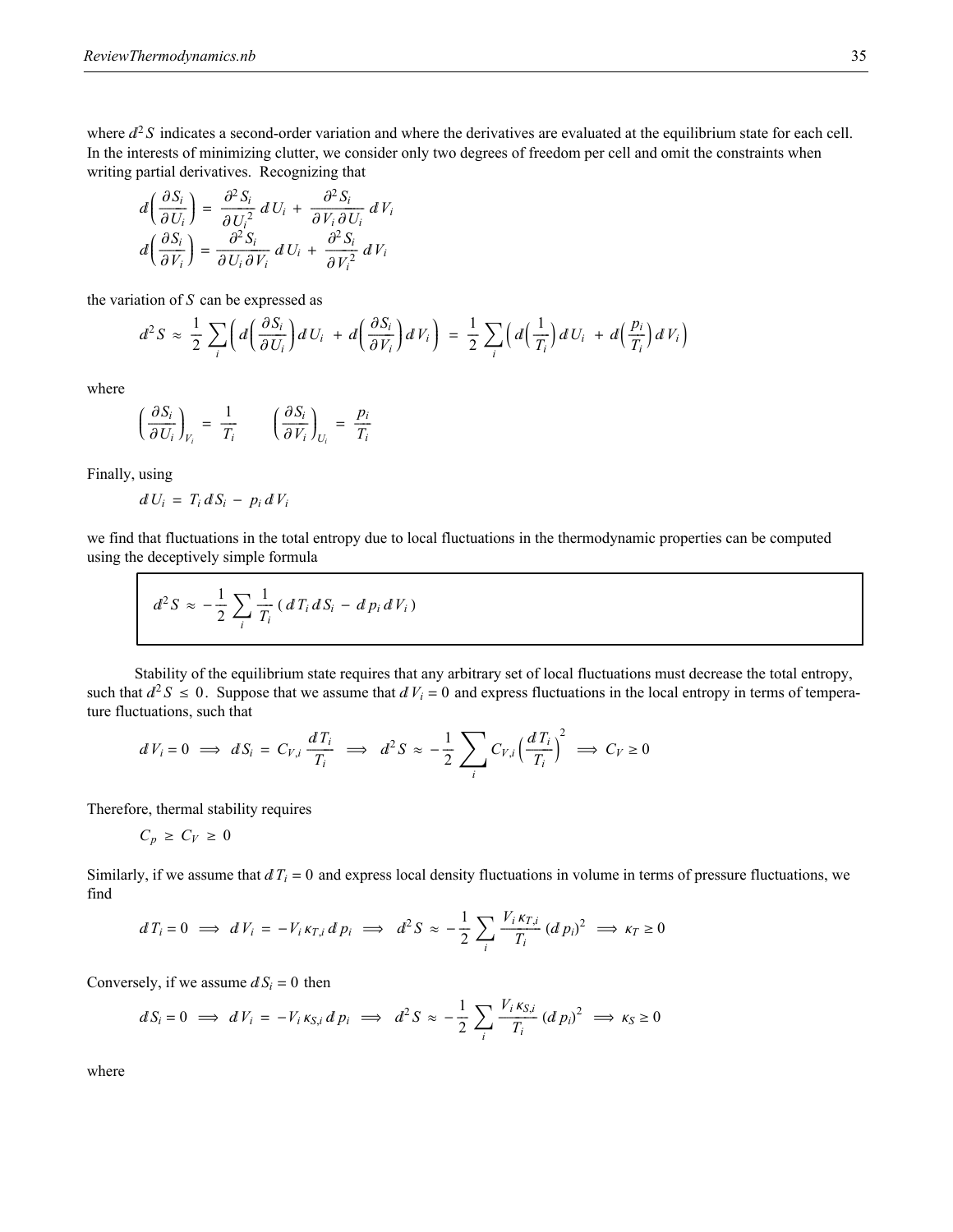$$
\kappa_S = -\frac{1}{V} \left( \frac{\partial V}{\partial p} \right)_S
$$

is the adiabatic compressibility. One can easily show that  $k_T \geq k_S$ . Therefore, mechanical stability requires

 $\kappa_T \geq \kappa_S \geq 0$ 

It should be obvious by now that many other conditions upon thermodynamic response functions can be derived by generalizing these stability requirements to systems with different or larger sets of independent variables.

### **à Global stability**

There is a simple geometrical interpretation of the local stability condition  $d^2 S \le 0$ . Suppose that a uniform system is divided into two equal parts and consider the sharing of an extensive quantity *X* between the subsystems. For example, the total entropy  $S_T[U_1, U_2] = S_1[U_1] + S_2[U_2]$  for an isolated system consisting of two systems that share energy but have fixed volumes and particle numbers can be expressed a a function of a single variable

$$
U_1 = \frac{U}{2} + \Delta U, \ U_2 = \frac{U}{2} - \Delta U \implies S_T[U_1, U_2] \longrightarrow S_T[X] = S_1 \left[ \frac{U}{2} + X \right] + S_2 \left[ \frac{U}{2} - X \right]
$$

The figure below illustrates the change in entropy that results from a transfer  $\Delta X$  from one subsystem to the other. The central point represents the equilibrium state for the composite system. If  $S(U)$  is a concave function, a transfer  $\Delta U$  from system 1 to system 2 reduces the entropy of system 1 more than it increases the entropy of system 2; hence, there is a net decrease of entropy. On the other hand, if  $S[U]$  is a convex function, the same transfer results in a net increase of entropy. Therefore, the concave entropy function is consistent with the maximum entropy principle, but the convex function is not. A convex entropy function cannot represent a stable equilibrium state because the system can increase its entropy by redistributing one or more of its extensive quantities.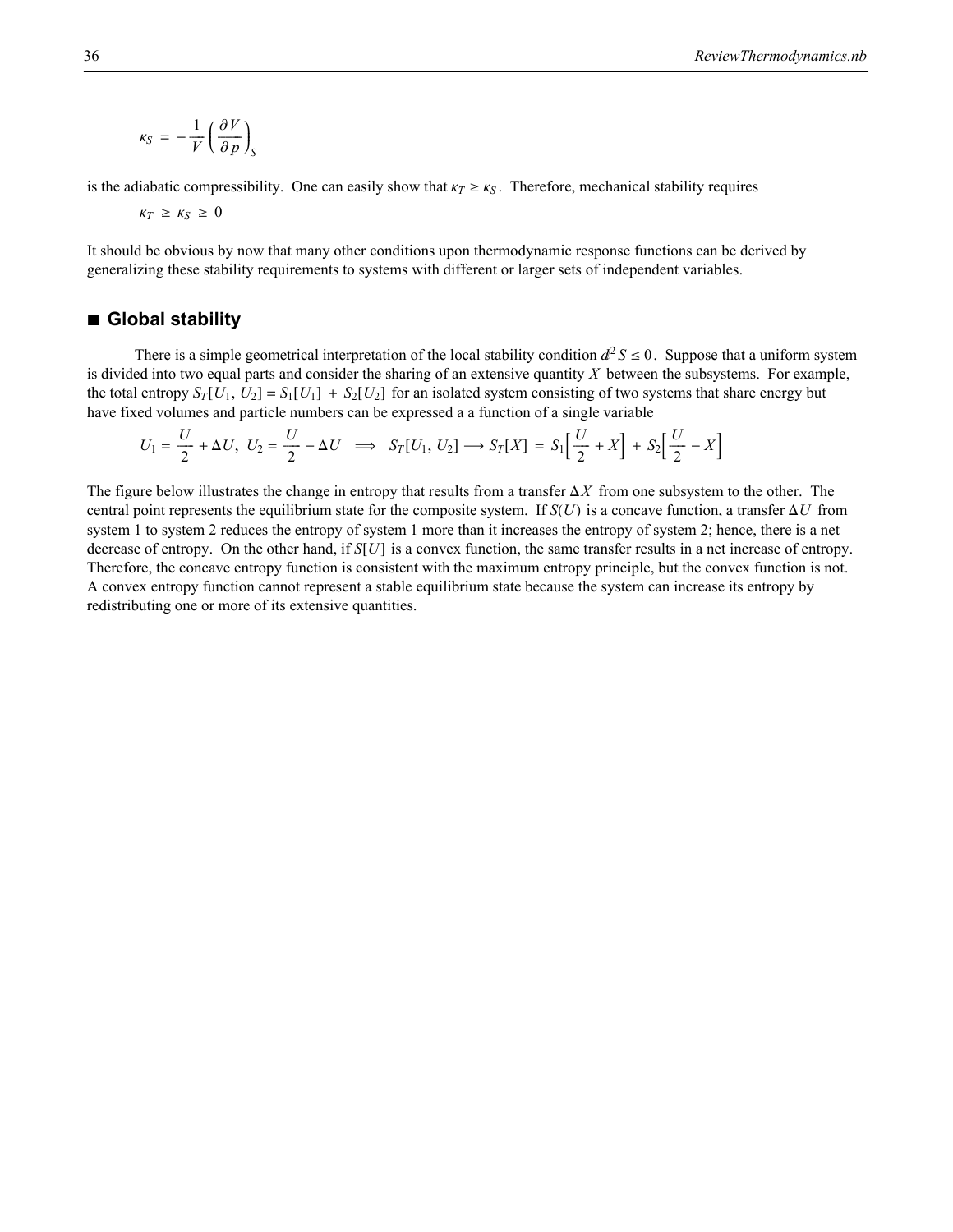

These arguments can clearly be extended to finite displacements of energy or other extensive quantities. There, global stability requires entropy to be concave with respect to arbitrarily large displacements, such that

$$
S[U + \Delta U, V] \le S[U, V] + (\frac{\partial S}{\partial U})\Delta U
$$
  

$$
S[U - \Delta U, V] \le S[U, V] - (\frac{\partial S}{\partial U})\Delta U
$$
  

$$
S[U + \Delta U, V] + S[U - \Delta U, V] \le 2 S[U, V]
$$

even for finite displacements of energy. However, sometimes a model produces thermodynamic functions that are stable in some ranges of its variables but unstable in others. Under these conditions a system that is local stable may be able to increase its entropy by means of a large change even though small changes reduce the entropy.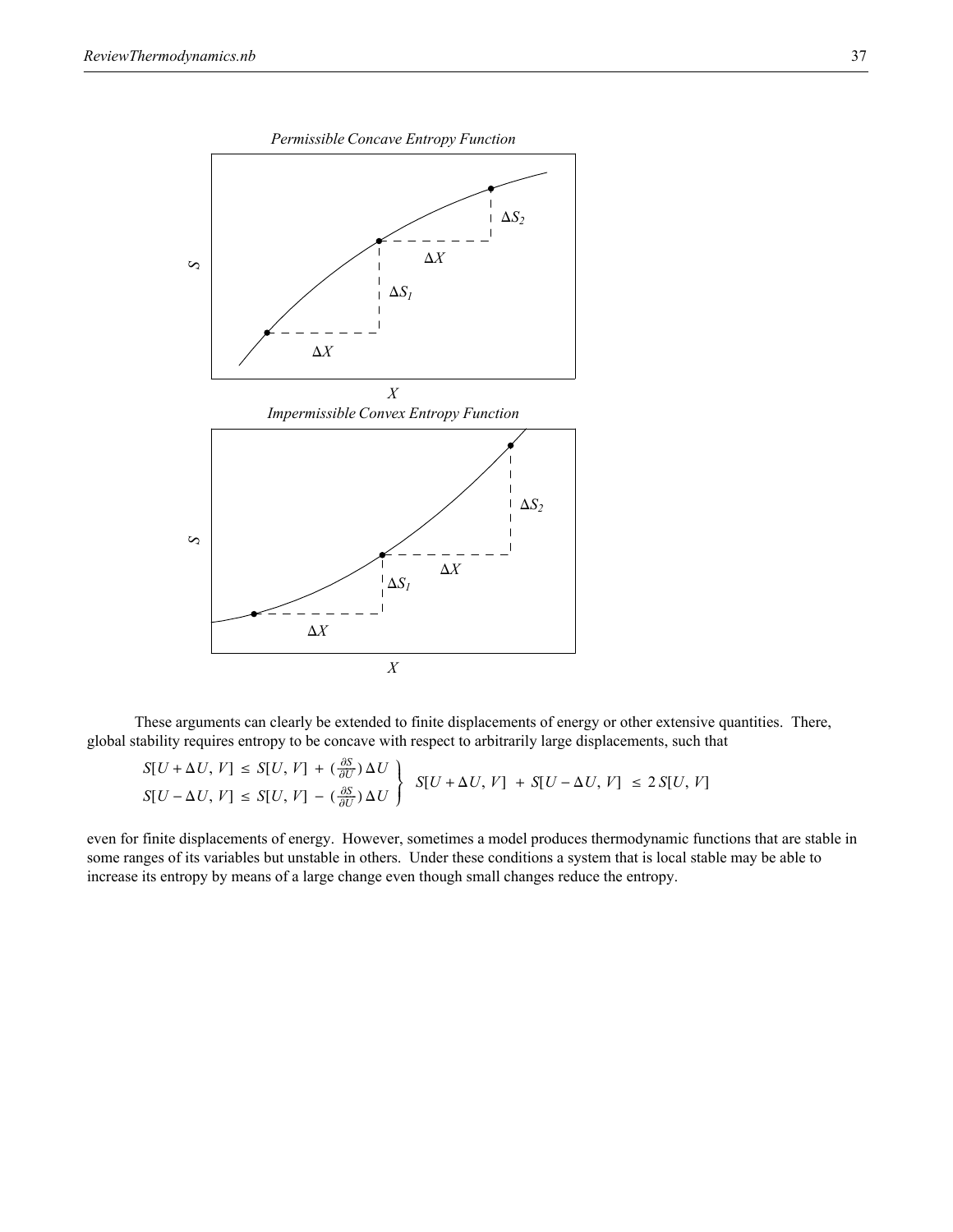*Entropy Function with Phase Separation*



Consider the hypothetical entropy function sketched above. The entropy is locally stable is the concave regions *abc* and *efg* where it lies below its tangent lines, but is unstable in the convex region *cde* where it lies above its tangent lines. Suppose that the system starts near point *b* and that we add heat, increasing the internal energy beyond point *c*. What will be state of the system for energies between  $U_c$  and  $U_e$ ? This type of system can reach a stable state if it separates into two phases, with some fraction  $x_b$  near point *b* and the rest near point *f* such that

$$
U = x_b U_b + x_f U_f
$$
  

$$
U_b \le U \le U_f \implies S = x_b S[U_b] + x_f S[U_f]
$$

$$
x_f = 1 - x_b
$$
  

$$
x_f = 1 - x_b
$$

describes an interpolation between two phases. The entropy of such a binary mixture is clearly higher than the entropy of any pure state on the entropy curve between points *b* and *f*. In particular, even though the system is locally stable on the segments *bc* and *ef*, the entropy of the mixed configuration is higher. Thus, those segments contain metastable states which appear stable for small perturbations, but the mixed configurations with the same energy represent more stable states with higher entropy. Even if the metastable state persists for some finite time, eventually one expects that a sufficiently large fluctuation will inform the system that a more stable configuration is available. The closer one approaches the unstable region, the more rapid should be the transition to the stable mixture. Therefore, the equilibrium states are represented by *ab*, the straight line *bf*, and then *fg*.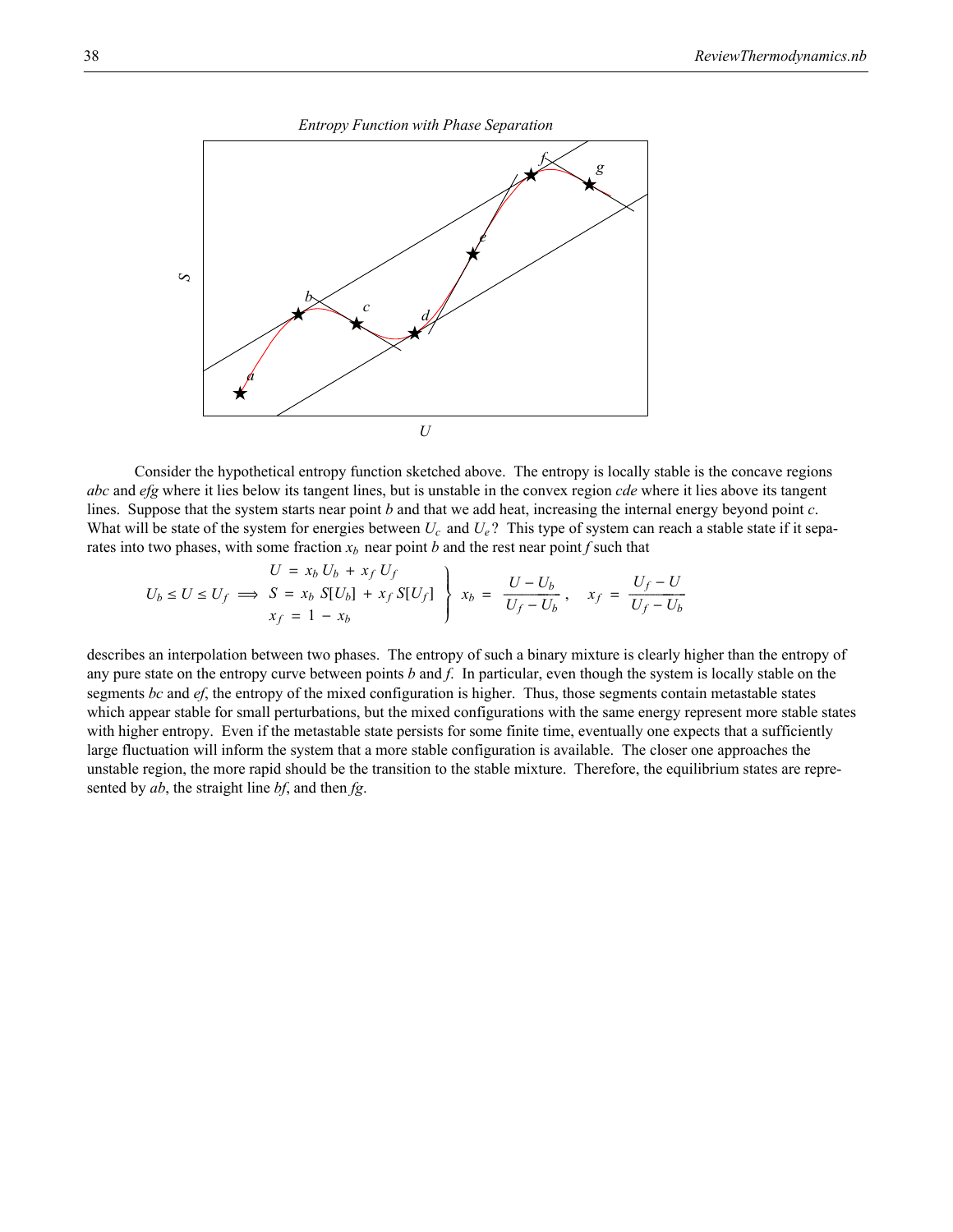# **Phase transitions**

As noted many times, most systems can exist in several phases distinguished by some internal order parameter, such as magnetization or crystalline structure. For simplicity, consider a simple compressible system with only one thermal and one mechanical degree of freedom. The chemical potential  $\mu_i[T, p]$  for each phase describes an equilibrium surface in the *pVT* state space. If *T* and *p* are kept fixed, the stable equilibrium state is found on the surface with lowest chemical potential (Gibbs potential). Although other phases with higher potentials are not true equilibrium states, it is often possible to maintain the system in a *metastable* state on a higher surface for a long time. Under such circumstances one can extend equilibrium surfaces for metastable phases well beyond their stable regions. For example, graphite is the stable state of carbon at standard temperature and pressure, but there is little danger that metastable diamonds will soon revert to graphite! These phases are distinguished by their crystalline structures and have different chemical potentials, but there is a very large potential barrier that requires geologic time scales to overcome. Thus, graphite and diamond can be maintained in thermal contact without reaching equilibrium in any conceivable experimental period — thermodynamics governs the properties of equilibrium states but does not predict equilibration rates.

Under some conditions, two or more phases may coexist with each other in equilibrium. Coexistence between two phases then requires equality between the chemical potentials for these phases, such that the equation

$$
\mu_1[T, p] = \mu_2[T, p]
$$

describes a curve in the *pT* plane representing the intersection of two equilibrium surfaces. Such a coexistence curve is a function of a single independent variable, usually taken to be temperature. A third phase can coexist with the first two at most a single point

$$
\mu_1[T_{tp}, p_{tp}] = \mu_2[T_{tp}, p_{tp}] = \mu_3[T_{tp}, p_{tp}]
$$

where two equations can be solved for two unknowns, known as the triple point  $(T_{tp}, p_{tp})$ . This analysis can be easily generalized to multicomponent systems. Suppose that  $r$  components exist in  $\varphi$  phases and, for simplicity, suppose that the chemical potentials for each phase of each component depend upon only one mechanical variable, such as pressure, and one thermal variable (temperature). Equilibrium states are then specified by  $(r - 1)\varphi$  variables describing the chemical composition of each phase plus two mechanical and thermal variables, for a total of  $(r - 1)\varphi + 2$  intensive variables. Subtracting  $r(\varphi - 1)$  constraints among the chemical potentials for each phase of each component leaves  $f = r - \varphi + 2$ degrees of freedom. This result is known as *Gibb's phase rule*. The requirement that  $f \ge 0$  limits coexistence to  $\varphi_{\text{max}} = r + 2$  phases for an *r*-component system; thus, at most three phases can coexist at a triple point for a single-component system. A coexistence line represents phase equilibrium for a system with one remaining degree of freedom.

The figure below displays portions of the equilibrium surfaces for common pure substances with solid, liquid, and gas phases. Water is somewhat unusual in expanding upon freezing, such that the solid-liquid coexistence curve has a negative slope in the *pT* plane. The equilibrium surface and representative isotherms and isobars for a more typical substance which contracts upon freezing are shown in the lower portion of the figure, together with projections upon the *pT* and *pV* planes. The *pT* projection displays the coexistence curves where two distinct phases are in equilibrium at the same pressure and temperature but different densities. At low pressure and temperature, the *sublimation curve* separates pure solid and vapor phases, ending at the triple point where three phases (solid, liquid, vapor) coexist. At higher temperatures the *fusion curve* separates solid and liquid phases while the *vaporization curve* separates liquid and vapor phases. The vaporization curve ends at a *critical point* where the *critical isotherm* (BCD) has an inflection point. Beyond this temperature there is no practical distinction between liquid and vapor phases, which coalesce into a single gaseous phase. Thus, one distinguishes between vapor and gas according to whether the system can be liquefied, with the appearance of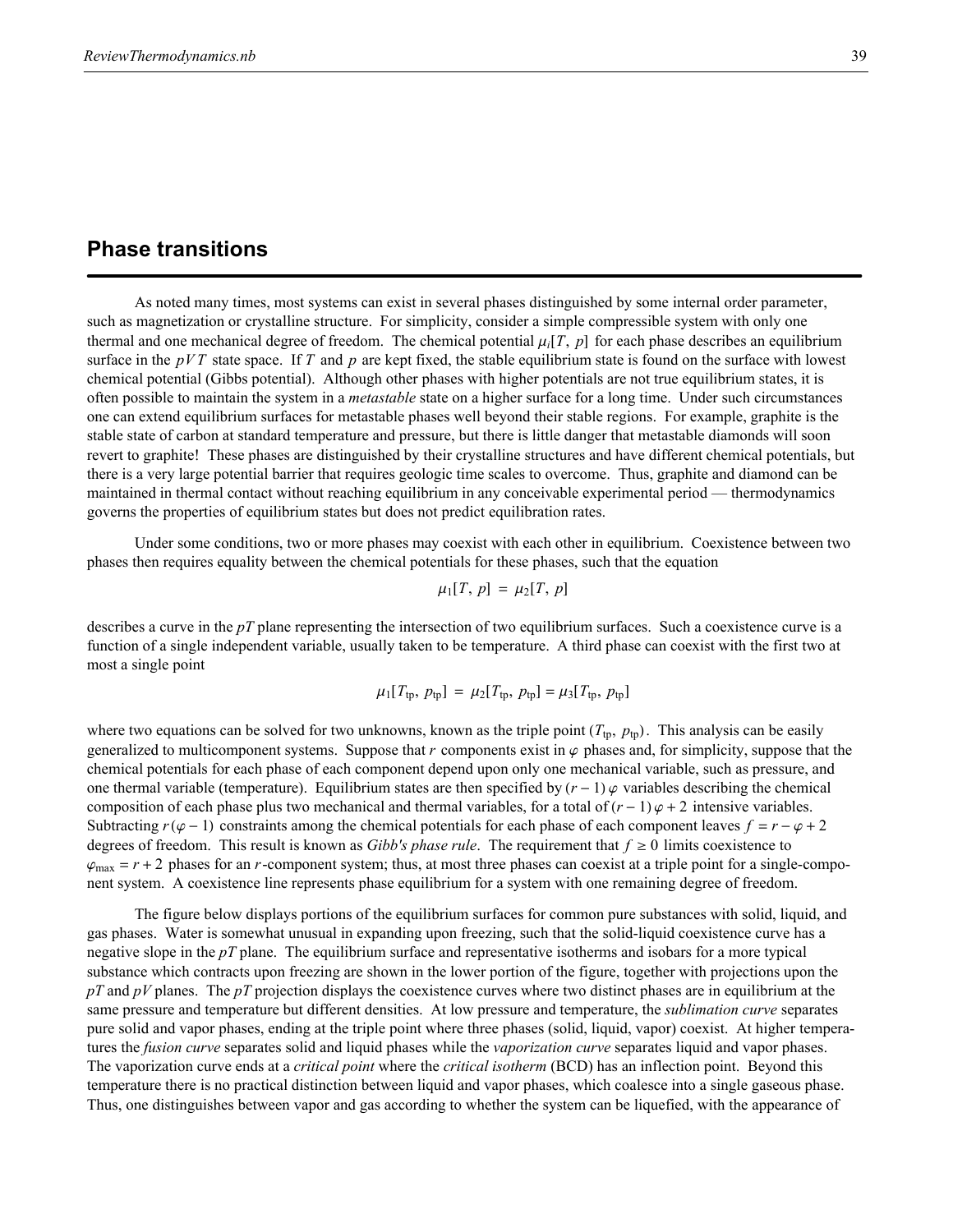droplets, by applying sufficient pressure at constant temperature: a vapor with  $T < T_c$  can be liquefied in this manner whereas a gas with  $T > T_c$  cannot be liquefied without cooling no matter how high the pressure. The absence of a critical point on the fusion curve demonstrates that there is a greater physical distinction between solid and liquid phases than there is between liquid and gas phases — neither liquid nor gas phases display long-range order while crystalline solids do.



Reproduced, with permission, from Fig. 23-7 of *Physics for Science and Engineering* by J.B. Marion and W.F. Hornyak (Saunders College Publishing, Philadelphia, 1982).

Consider a typical isobar, abcdef, representing a process in which heat is added at constant pressure. The pure solid is gradually heated from  $T_a$  to  $T_b$  and expands slightly until the melting point is reached. Further heating does not increase the temperature, but rather melts the internal order until the solid has been entirely converted to liquid at the same temperature,  $T_c = T_b$ . The heat required to convert a mole of solid to a mole a liquid at constant temperature and pressure is known as the *latent heat of melting* (or *fusion* for freezing). Adding more heat to the pure liquid increases its temperature and reduces its density, somewhat more rapidly than for the solid, until the point  $T_d$  on the vaporization curve is reached. Additional heating vaporizes the liquid at constant temperature and greatly reduces the density. Once all the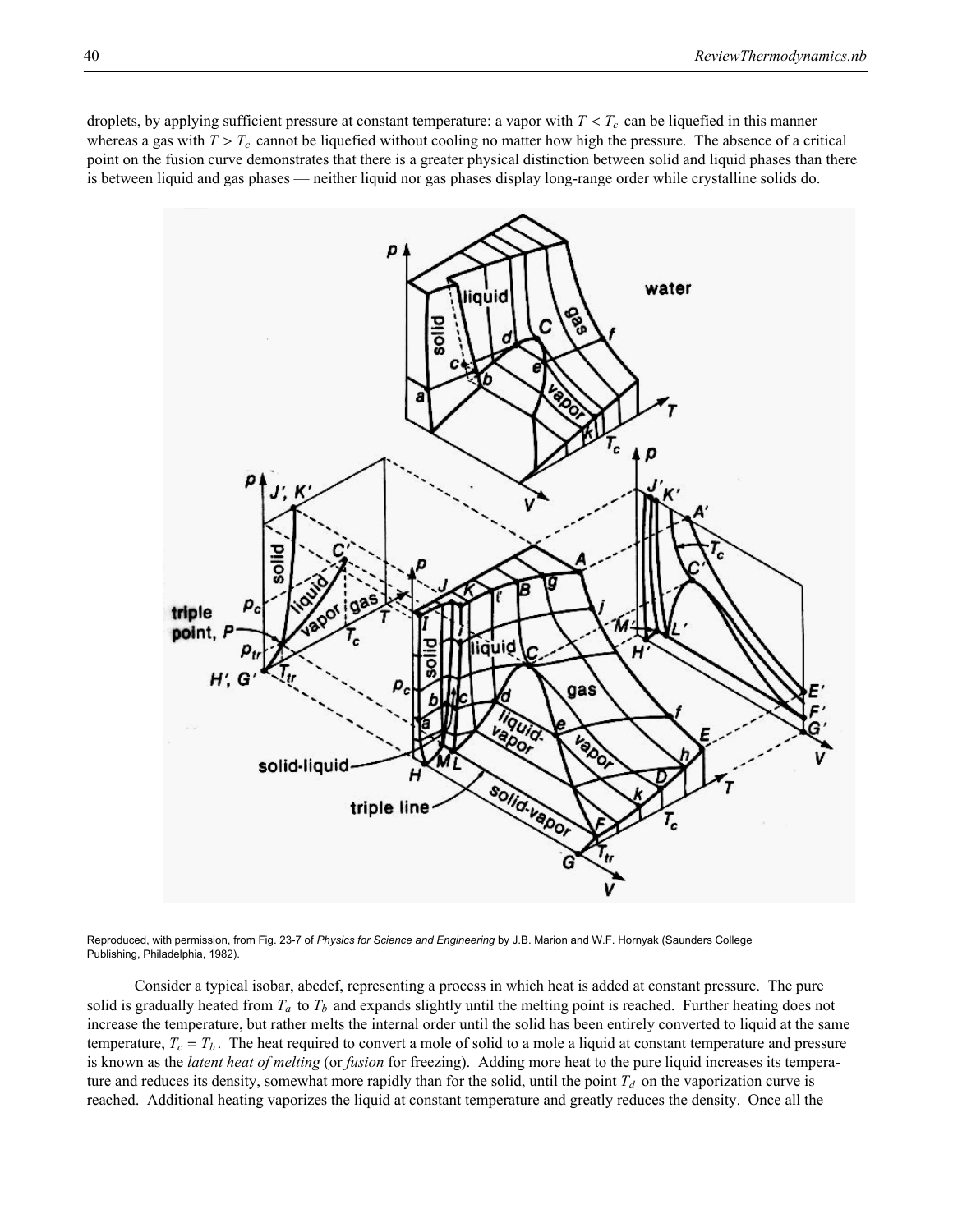liquid has been converted to vapor at constant temperature  $T_e = T_f$ , which requires a *latent heat of vaporization*, additional heating of the pure vapor increases its temperature and rapidly expands its volume. At temperatures above the critical temperature, it is possible to make a continuous transition between liquid and gas phases without crossing the coexistence curve and without latent heat. For pressures above the critical pressure, isobars contain only one phase transition in the range displayed, but many substances possess several distinct crystalline phases.

The figure below correlates the coexistence curves with typical isotherms. Consider the isotherm marked {*de*. The system is liquid at  $\ell$ . As the pressure and density are reduced, the liquid-vapor coexistence region is reached at point *d* where the system is described as a *saturated liquid*. Heating vaporizes some of the liquid, causing the density to decrease while the temperature remains constant. No liquid remains at point *e*, which is described as a *saturated vapor*. The heat required to vapor the liquid under conditions of constant pressure and temperature is the *latent heat of vaporization*. Suppose that liquid is introduced into a sealed container, occupying a relatively small fraction of its volume. Some of the liquid will evaporate. If both liquid and vapor are present when equilibrium is reached, the system must be found somewhere in the coexistence region. Apart from a small correction for the surface tension of the liquid, the liquid and vapor phases will at the same pressure, referred to as the *saturated vapor pressure*, which depends only upon temperature. *Boiling* occurs in an open container when the vapor pressure becomes equal to the atmospheric pressure, permitting gas bubbles to form. When there are two or more gases that do not react chemically, their *partial pressures* add directly (Dalton's law). *Relative humidity* is the ratio between partial pressure and saturated vapor pressure at the specified temperature.



Reproduced, with permission, from Fig. 23-8 of *Physics for Science and Engineering* by J.B. Marion and W.F. Hornyak (Saunders College Publishing, Philadelphia, 1982).

The conditions which permit coexistence of two phases in equilibrium can be ascertained using the availability  $A = U - T_0 S + p_0 V$ . Consider a pure substance in contact with a reservoir with constant temperature  $T_0$  and pressure  $p_0$ . If two phases coexist, we can divide *A* into two contributions

$$
A=n_1\,\mu_1+n_2\,\mu_2
$$

where  $n_i$  is the number of moles for phase *i* and  $\mu_i$  is the molar free enthalpy for that phase. Note that  $\mu_i = \mu_i[T_0, p_0]$ depends upon the temperature and pressure established by the reservoir, but is independent of *ni* . Recognizing that the total mass is constant, we can minimize  $A$  with respect to variations of  $n_i$  according to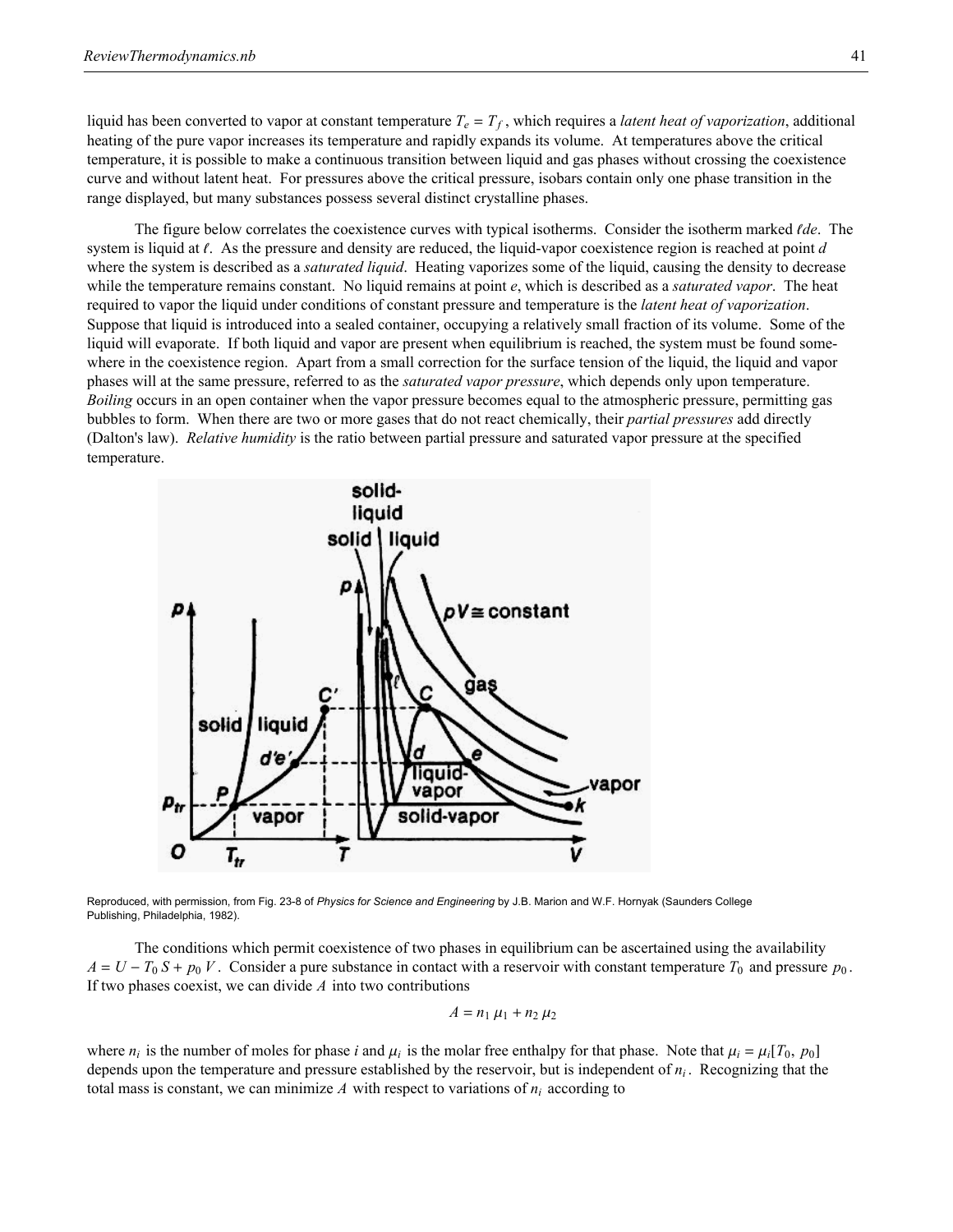$$
n_1 + n_2 = n \implies dA = \mu_1 \, dn_1 + \mu_2 \, dn_2 = (\mu_1 - \mu_2) \, dn_1 = 0
$$

Thus, coexistence requires the chemical potentials to be equal for both phases; otherwise, the stable phase will be the one with lower  $\mu$ . Therefore, the coexistence line  $\mu_1 = \mu_2$  separates two regions of the state diagram with pure phases.

For each phase, we can express the fundamental relation as

$$
d\mu_i = \left(\frac{\partial \mu_i}{\partial T}\right)_p dT + \left(\frac{\partial \mu_i}{\partial p}\right)_T d p = -s_i dT + v_i d p
$$

where  $s_i$  and  $v_i$  are the molar entropy and volume for each phase. Along the coexistence line, equality between chemical potentials requires

$$
-s_1 dT + v_1 d p = -s_2 dT + v_2 d p
$$

such that

$$
\frac{d p}{d T} = \frac{s_2 - s_1}{v_2 - v_1} = \frac{\Delta s}{\Delta v}
$$

Finally, identifying the *enthalpy of transformation* (or *latent heat*) as

$$
\Delta h = h_2 - h_1 = T \Delta s
$$

we obtain the *Clapeyron equation*

$$
\frac{d p}{d T} = \frac{\Delta h}{T \Delta v}
$$

relating the slope of the coexistence line to the heat required to change the phase of a substance under conditions of constant temperature and pressure. For example, the heat of vaporization  $\Delta h$  is the heat needed to transform a mole from the liquid to the vapor phase while  $\Delta v$  is the difference between the molar volumes of the vapor and liquid phases at coexistence.

The Clapeyron equation is one of the most important relationships in thermodynamics. From a fundamental point of view, the validity of the Clapeyron equation provides one of the most important tests of the second law. From a practical point of view, the Clapeyron equation permits prediction of the effects of pressure upon transition temperatures and is instrumental to measurements of latent heat.

An immediate consequence of this relationship is that the slope  $d p / d T$  of the solid-liquid coexistence curve is positive for substances which expand when melting and is negative for those which contract when melting. A second application can be made to the temperature dependence of *vapor pressure*, which is the pressure of a vapor in coexistence with its liquid phase in equilibrium. Suppose that a vessel contains a liquid in coexistence with its own vapor. Unless the pressure is very large, the molar volume  $v_g$  for the gas is usually much larger than the molar volume  $v_f$  for the liquid, so that  $\Delta v \approx v_g$ . Furthermore, if we assume that the gas is ideal, the Clapeyron equation becomes

$$
\frac{d p}{p} = \frac{\Delta h}{R} \frac{d T}{T^2}
$$

Finally, if we assume that the latent heat is independent of temperature, this equation can be integrated to yield the *Clausius-Clapeyron equation*

$$
p = p_0 e^{-\Delta h/RT}
$$

where  $p_0$  is a normalization constant.

Phase transitions which require finite enthalpy of transformation are traditionally described as *first-order*, according to a classification scheme introduced by Ehrenfest, but a more descriptive term is *discontinuous* because the difference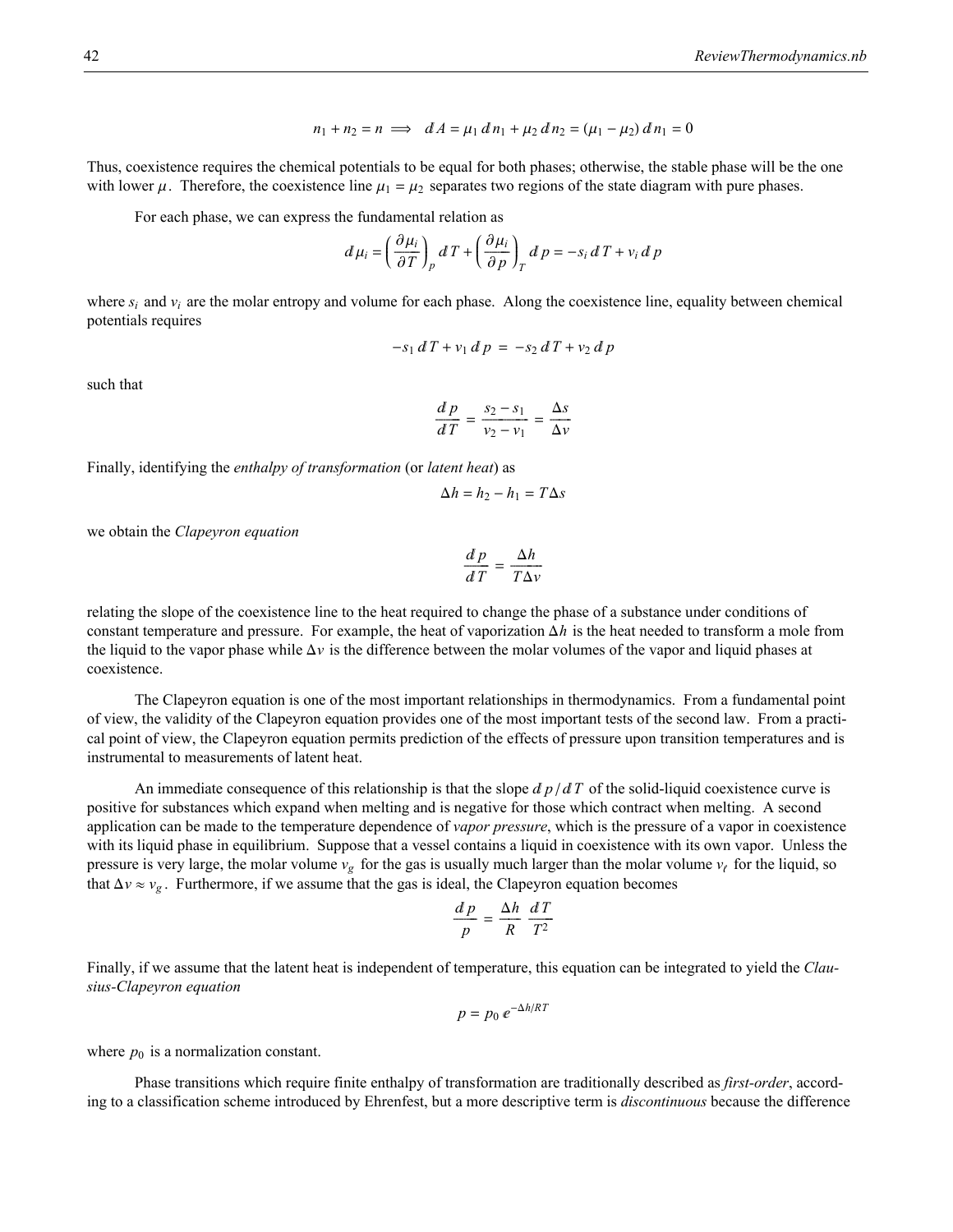between the molar entropies for the two phases represents a finite discontinuity in entropy as a function of temperature (holding other variables constant). Conversely, *continuous phase transitions* do not require latent heat and are traditionally classified as *n*<sup>th</sup> order, where  $\frac{\partial^n G}{\partial T^n}$  is the first discontinuous derivative of *G*. For example, a second-order transition does not involve latent heat, but displays a discontinuous heat capacity at the coexistence curve. Important examples include the superfluid transition in liquid 4He and spontaneous magnetization. Often a new phase that appears below a critical temperature can be described in terms of an order parameter which vanishes above and increases smoothly as the temperature is reduced below the critical temperature. For example, the order parameter for ferromagnetic systems is the degree of spontaneous magnetization,  $\overline{\sigma}$ , for  $T < T_c$ . The figure below shows the spontaneous magnetization and the magnetic contribution to the heat capacity predicted by the Weiss model of ferromagnetism. In this model, a continuous phase transition occurs at a critical temperature driven by the appearance of a long-range order parameter that measures the alignment of the spins in the system. The alignment vanishes at  $T_c$ , but grows quickly as the temperature is reduced. Nevertheless, the relative probability that neighboring spins are aligned with the average magnetization is simply the square of the probability for each spin individually, indicating the absence of short-range order in this model. The magnetic contribution to the heat capacity displays a discontinuity at the critical temperature that is characteristic of continuous phase transitions (the nonmagnetic contributions are continuous, but have been suppressed in this figure). Although both short-range order and wave phenomena modify these pictures for real materials, this simple model describes important features of ferromagnetism surprisingly well.

*Weiss model of spontaneous magnetization*



### **Chemical equilibrium**

Consider a system that contains several species *Ai* described by chemical equations of the form

$$
\sum_{i=1}^r v_i A_i = 0
$$

where the  $v_i$  are *stoichiometric coefficients* enforcing charge and mass balance. For example, the dissociation of water is described by a chemical equation  $\text{H}_2\text{O} \leftrightarrow 2 \text{H}^+ + \text{O}^{-2}$  containing three species  $\text{H}_2\text{O},\text{H}^+,\text{O}^{-2}$  with stoichiometric coefficients  $\{-1, 2, 1\}$ . Phase equilibrium can be included in this formulation if different phases of the same substance are treated as distinct species. Thus, evaporation of water would be represented by the reaction  $H_2O(\ell) \rightarrow H_2O(g)$ . By convention, we read the reaction equation from left to right, reactants to products, and assign positive  $v_i$  to products and negative  $v_i$  to reactants. The *heat of reaction*  $\Delta H = \sum v_i H_i$  is then computed from the enthalpies for the products minus reactants. An *exothermic reaction* with  $\Delta H < 0$  releases heat whereas an *endothermic reaction* with  $\Delta H > 0$  absorbs heat. The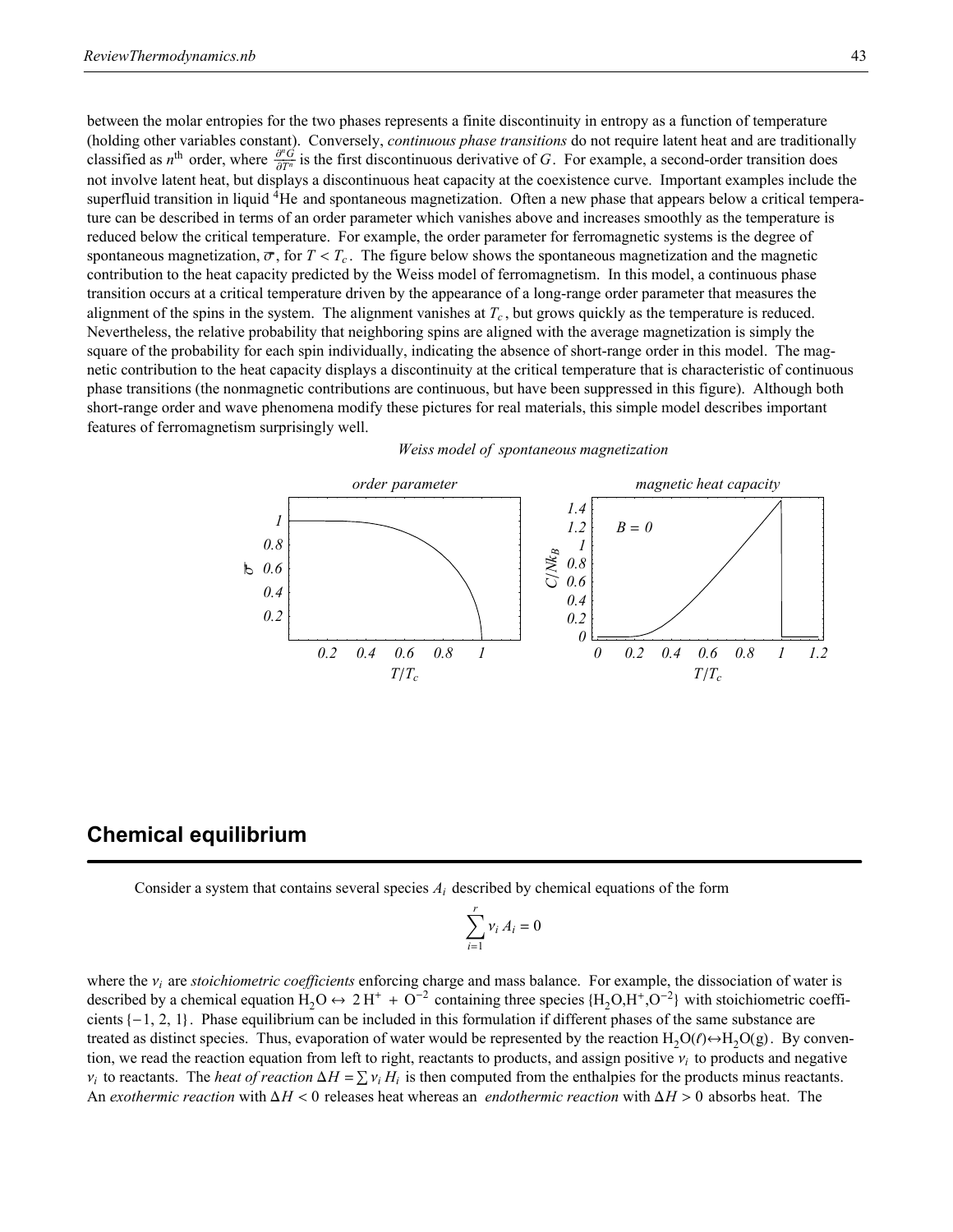quantity of heat depends upon how the stoichiometric equation is written through its normalization factor and upon the state of the reactants. One normally studies chemical reactions under conditions of constant temperature and pressure for which the equilibrium concentrations minimize free enthalpy. Therefore, it will be useful to define the *free enthalpy of reaction* as  $\Delta G = \sum v_i \mu_i$  where  $\mu_i$  is the chemical potential for each species present.

According to *Hess' law of heat summation*, the heat of a reaction that can be written as a series of steps can be obtained algebraically using the same stoichiometric coefficients as the charge and mass balance. Because it is usually impossible to determine enthalpies in an absolute sense, we normally compare enthalpy and related quantities to those of a conveniently chosen *standard state*. Ordinarily one defines the standard state of a gas to have a partial pressure of 1 atmosphere, pure liquids or pure solids at pressures of 1 atmosphere, all at a temperature usually chosen as 298 kelvins. The standard state of a solute in solution is sometimes chosen to be very dilute (*aqueous solution*) or sometimes chosen to be 1 mole per liter (*1-molar solution*). Consider, for example, the reaction  $2 \text{ SO}_2(g) + \text{ O}_2(g) \rightarrow 2 \text{ SO}_3(g)$ . The table below shows a calculation of the heat of reaction from tabulated heats of formation. Note that because step 1) is written in reverse, we invert the sign of  $\Delta H^0$  for it; also note that the standard state for sulfur at 298 kelvins is a solid with rhombic crystalline structure while the other reactants are gaseous, as indicated.

| step   reaction                                                                                                         | $\Delta H^0$ (kcal) $\Delta G^0$ (kcal) |                                     |
|-------------------------------------------------------------------------------------------------------------------------|-----------------------------------------|-------------------------------------|
| 1   $2 \text{ SO}_2$ (g) $\rightarrow 2 \text{ S}$ (s) + 2 O <sub>2</sub> (g)   $-2 \times -70.76$   $-2 \times -71.79$ |                                         |                                     |
| 2 2 S (s) + $\frac{3}{2}$ O <sub>2</sub> (g) $\rightarrow$ 2 SO <sub>3</sub> (g)                                        |                                         | $2 \times -94.45$ 2 $\times -88.52$ |
| net $  2 SO_2 (g) + O_2 (g) \rightarrow 2 SO_3 (g)$                                                                     | $-47.38$                                | $-33.46$                            |

We find that the reaction is exothermic and that if the initial concentration of products is small the reaction will proceed in the forward direction at room temperature because the change in free enthalpy is negative.

The Gibbs potential for some set of mole numbers  $\{n_i, i = 1, r\}$  can be expressed in the form

$$
G = \sum_{i=1}^{r} n_i \mu_i = n \sum_{i=1}^{r} \mu_i x_i
$$

where *n* is the total number of moles present and  $\{x_i = n_i/n, i = 1, r\}$  represent *mole fractions* for each species

$$
n = \sum_{i=1}^r n_i = n \sum_{i=1}^r x_i
$$

For most initial choices of  $\{x_i\}$  the reaction will proceed to a new equilibrium condition of maximum entropy with different final mole numbers  $\{n_i\}$  which depend upon the external constraints imposed as well as the energetics of the chemical reaction. The change in free enthalpy due to small changes in the concentration of each species is

$$
dG = \sum_{i=1}^r \mu_i \, dn_i
$$

Using the stoichiometric relationships, we can express changes in mole numbers as  $dn_i = v_i d\zeta$  where  $d\zeta$  represents the progress of the reaction parametrically. Changes in the Gibbs potential now take the form

$$
dG = -\mathcal{A} d\zeta
$$

where

$$
\mathcal{A} = -\sum_{i=1}^r \mu_i v_i
$$

is the *affinity* of the reaction. If the affinity is positive (negative), the reaction proceeds in the forward (backward) direction as specified by the stoichiometric equation. The final equilibrium state which minimizes the Gibbs potential is then defined by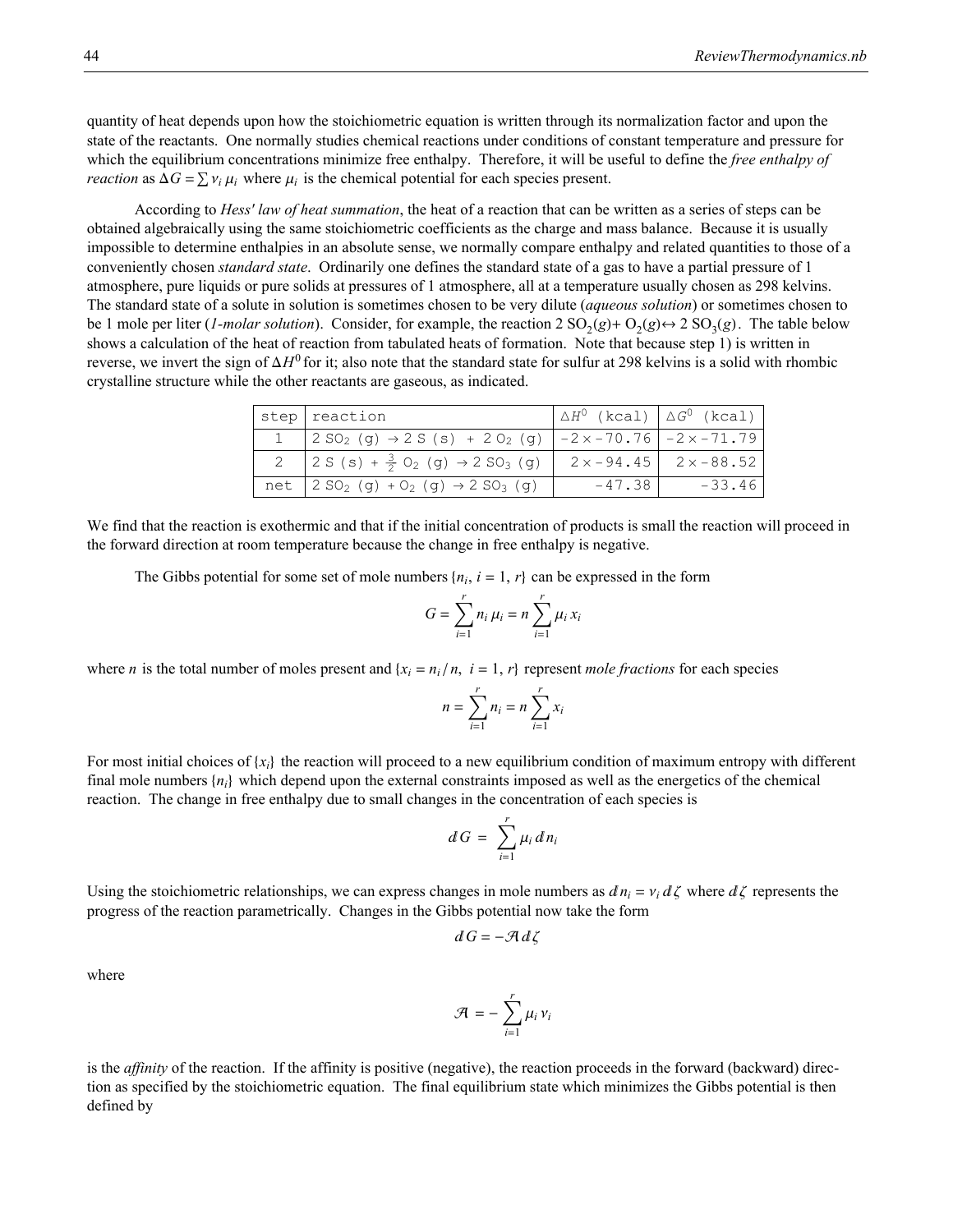$$
dG=0 \implies \mathcal{A}=0 \implies \sum_{i=1}^r \mu_i \, \nu_i = 0
$$

Here we assume, for simplicity, that no species is entirely depleted and leave more detailed considerations to chemistry texts.

It is useful to express the chemical potential in terms of *fugacity*, *f* , using

$$
\mu_i = RT \text{Log}[f_i] + B_i[T]
$$

where  $B_i[T]$  is an unknown function of temperature. Recall that the term *fugacity* is derived from the same Latin root as fugitive and provides a measure of the volatility of a substance, or its tendency to flee. Alternatively, in chemistry fugacity is usually called *absolute activity*. The fugacity or absolute activity depends upon the concentration of a species but does not depend explicitly upon temperature. If we now compare  $\mu_i$  for the desired pressure and concentration with  $\mu_i^0$  for the standard state of a substance at the same temperature, then

$$
\mu_i = \mu_i^0 + RT\log[a_i]
$$

where  $a_i = f_i / f_i^0$  is known as the *activity* of that substance. For example, upon examination of our earlier results for an ideal gas, one finds that the fugacity of an ideal gas is simply its pressure so that its activity is its partial pressure in atmospheres. Similarly, the activities of substances in an *ideal mixture* are simply their mole fractions. The affinity of the reaction relative to the standard states now becomes

$$
\Delta \mathcal{A} = -RT \log Q
$$

where

$$
Q = \left[ \prod_{i=1}^r {a_i}^{v_i} \right]
$$

is the *reaction quotient*. Therefore, we obtain the *law of mass action* in the form

$$
Q = \text{Exp}\left[-\frac{\Delta \mathcal{A}}{RT}\right]
$$

Note that although affinity is a measure of the thermodynamic drive for a reaction, it does not determine the rate at which the reaction proceeds.

Recognizing that activities have unit values in standard states while  $A \rightarrow 0$  at equilibrium, the standard enthalpy of reaction becomes

$$
\Delta G^0 = -RT \ln K
$$

Ä

Ç  $\overline{\mathsf{l}}$  $\prod_{i=1}$ *r*  $a_i^{\nu_i}$  $\Big]_\text{eq}$ 

where

is the called the *equilibrium constant* for the reaction. Note that the equilibrium constant is independent of pressure and concentration, but still depends upon temperature. This temperature dependence

*K* =

$$
\frac{d(\ln K)}{dT} = -\frac{d}{dT}\left(\frac{\Delta G^0}{RT}\right) = \frac{\Delta G^0}{RT^2} - \frac{1}{RT}\left(\frac{\partial \Delta G^0}{\partial T}\right)_p = \frac{\Delta G^0}{RT^2} + \frac{\Delta S^0}{RT}
$$

can now be expressed in terms of enthalpy as the *van't Hoff equation*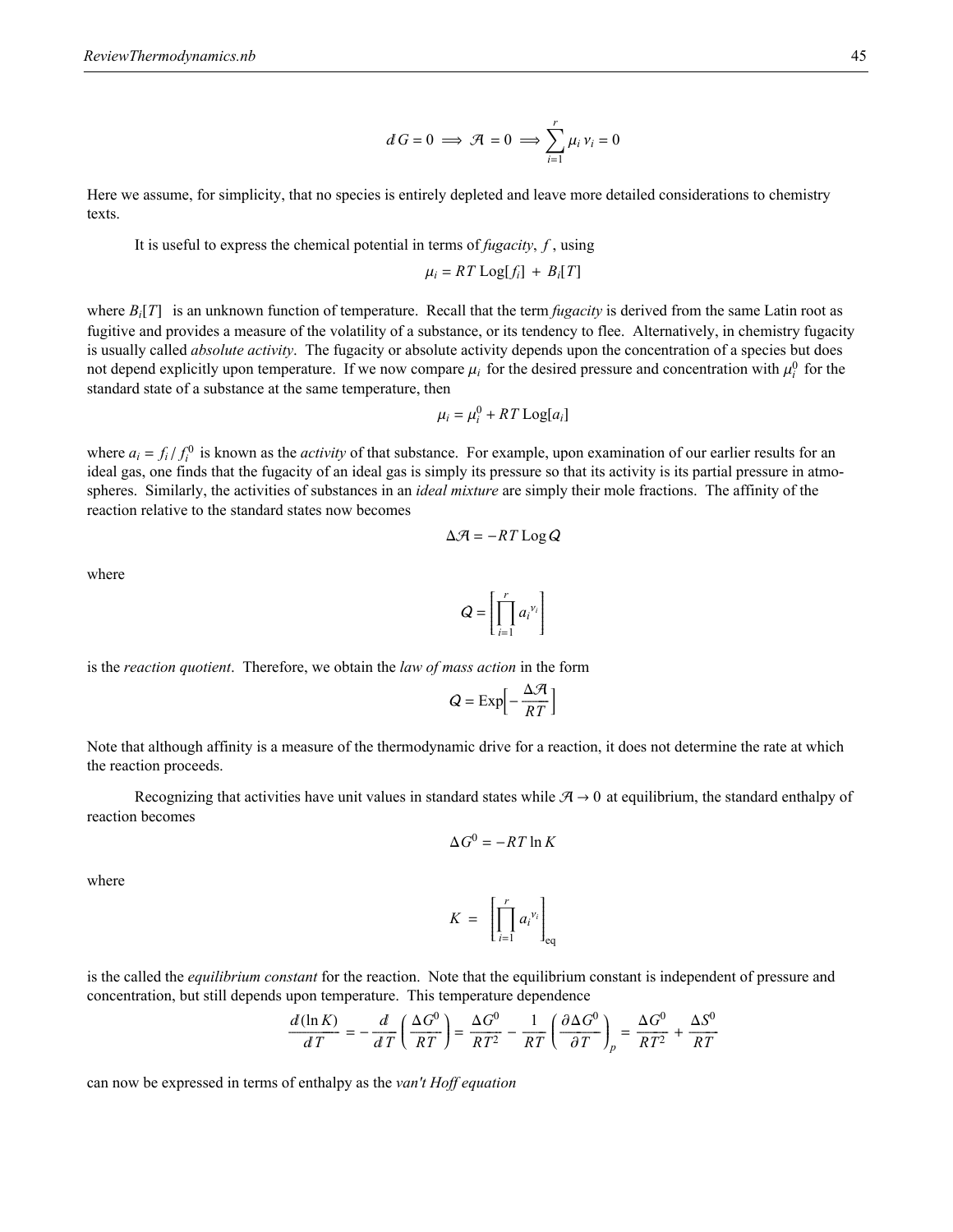$$
\frac{d(\ln K)}{dT} = \frac{\Delta H^0}{RT^2}
$$

which closely resembles the Clausius-Clapeyron equation.

#### **Example: vapor pressure**

Vapor pressure is the partial pressure for a vapor that coexists with its liquid form. Coexistence between liquid water and water vapor is described by the reaction  $H_2O(\ell) \rightarrow H_2O(g)$ . The standard chemical potentials are  $\mu^0$  = -56.960 kcal/mole for pure water or  $\mu^0$  = -54.635 kcal/molefor water vapor at STP (standard temperature and pressure of 1 atm and 298 kelvins). Hence, the standard free enthalpy for evaporation is  $\Delta \mu = 2.055$  kcal/mole. If we assume that the vapor is an ideal gas, its activity is simply its partial pressure in units of atmospheres. Given unit activity for a pure liquid, we then deduce the activity of the vapor using

$$
a = \text{Exp}\left[-\frac{\Delta G^0}{RT}\right] \Longrightarrow 0.031 \text{ at } 298 \text{ kelvins}
$$

and conclude that the vapor pressure of water is 0.031 atmospheres at room temperature. The vapor pressure increases with temperature until it reaches atmospheric pressure, at which point the liquid boils.

Now suppose that we add a nonvolatile solute, such as salt, to the liquid. By nonvolatile we mean that very little of the solute escapes solution into the vapor phase. Adding solute to the liquid reduces the concentration of the liquid and, hence, reduces its activity. For an ideal dilute solution, we make a linear approximation to the activity, such that

$$
a_{\ell} = \frac{c_{\ell}}{c_{\ell} + c_s} \approx 1 - x_s \implies K \approx \frac{a_g}{1 - x_s}
$$

where  $c_s$  and  $c_f$  are the concentrations of solute and solvent,  $x_s$  is the solute mole fraction, and  $a_g$  is the vapor pressure of the liquid. The van't Hoff equation now becomes

$$
dT = \frac{RT^2}{\Delta H^0} \frac{dK}{K} \approx \frac{RT^2}{\Delta H^0} \left( dx_s + \frac{d p_g}{p_g} \right)
$$

where  $\Delta H$  is the heat of vaporization,  $p_g$  is the vapor pressure, and where we have assumed that  $x_s$  is small. First, suppose that the temperature is held constant, such that

$$
dT = 0 \implies \frac{d p_g}{p_g} = -dx_s \implies \frac{p_g[x_s]}{p_g[0]} \approx 1 - x_s
$$

shows that the presence of the solute reduces the vapor pressure, a result known as *Raoult's law*. Alternatively, suppose that the vapor pressure is held constant at 1 atm, such that

$$
d p_g = 0 \implies d T = \frac{R T^2}{\Delta H^0} dx_s \implies \Delta T_{bp} \approx \frac{R T_{bp}^2}{\Delta H^0} x_s
$$

shows that the boiling temperature is raised by the solute because the vapor pressure is reduced. Therefore, we can cook our spaghetti at a higher temperature by adding salt to the water.

#### **Example: temperature dependence of a reaction**

An important step in commercial production of sulfuric acid involves synthesis of sulfur trioxide in the reaction  $2 SO<sub>2</sub> + O<sub>2</sub> \leftrightarrow 2 SO<sub>3</sub>$  with equilibrium constant

$$
K = \frac{a_{\text{SO}_3}^2}{a_{\text{SO}_2}^2 a_{\text{O}_2}} = \text{Exp}\left[-\frac{\Delta G^0}{RT}\right]
$$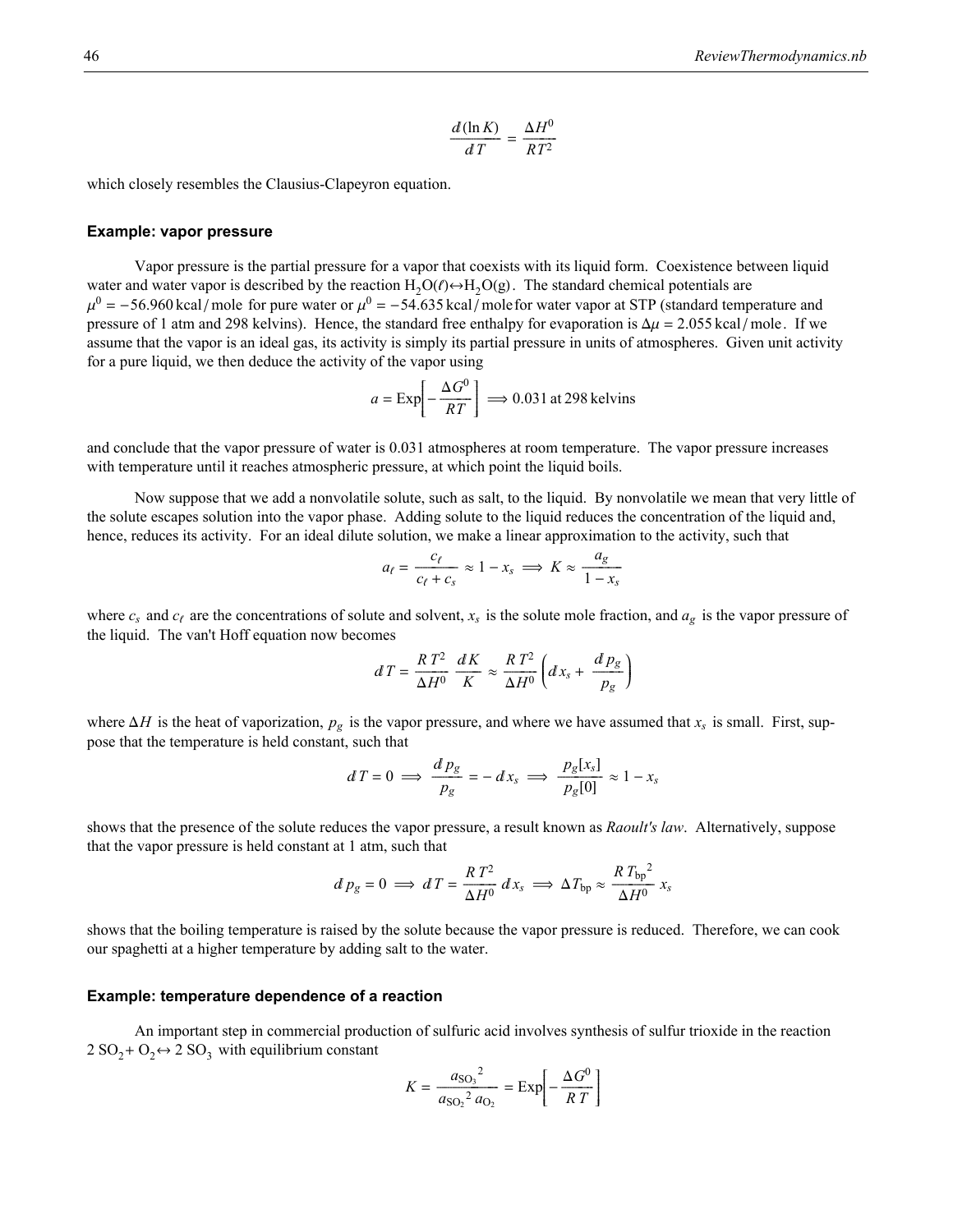where  $\Delta G^0 = \Delta H^0 - T\Delta S^0$  is the standard free enthalpy for the reaction. At 298 kelvin, one finds  $\Delta H^0 = -47.38$  kcal and  $\Delta S^0 = -45.36 \text{ cal/kelvin}$ , such that  $\Delta G^0 = -33.86 \text{ kcal}$  for 2 moles of SO<sub>3</sub> produced by the reaction with an equilibrium constant of about  $7 \times 10^{24}$ . In most cases one can safely assume that both  $\Delta H^0$  and  $\Delta S^0$  are approximately independent of temperature, but the factor of *T* increases the importance of entropy relative to the heat of the reaction (enthalpy) at high temperatures. Thus, at 1500 kelvins we expect  $\Delta G_{1500}^0 \sim 21$  kcal and  $K \sim 10^{-3}$ . The equilibrium constant changes by about 27 orders of magnitude as the reaction shifts from strongly forward (production of  $SO<sub>3</sub>$ ) at room temperature toward the backward direction (dissociation of  $SO<sub>3</sub>$ ) at high temperature. Such rapid variation of equilibrium concentrations and reaction rates with temperature is quite common.

### **Problems**

### **ô Thermodynamics of blackbody radiation**

The electromagnetic radiation within an empty box whose walls are maintained at temperature *T* can be treated as a thermodynamic system. Simple arguments give  $p = \frac{1}{3} u[T]$ , where  $u = U/V$  is the energy density. Use this result to obtain other thermodynamic properties. (Note: *a* remains an undetermined constant.)

- a) Derive the Stefan-Boltzmann law,  $u = aT<sup>4</sup>$ , where *a* remains an undetermined constant.
- b) Show that  $s = \frac{4}{3} aT^3$  where  $s = S/V$ .
- c) Evaluate *Cp* and interpret your result.
- d) Show that  $pV^{4/3}$  = constant for an isentropic process.
- e) Compute the chemical potential and explain the result.

#### **ô Isentropes for van der Waals gas**

Determine the relationships between  $T$  and  $v$  and between  $p$  and  $v$  that apply to isentropic transformations of a gas that obeys the van der Waals equation of state

$$
\left(p + \frac{a}{v^2}\right)(v - b) = RT
$$

where  $v$  is the volume per mole and *a* and *b* are constants related to the intermolecular interaction. Assume that  $c_v$  is constant and that  $c_p - c_v \approx R$  over the relevant ranges of *T* and *V* and express your results in terms of  $\gamma = c_p/c_v$ .

### **ô Response functions for van der Waals gas**

Evaluate the isobaric expansivity,  $\alpha = \frac{1}{v} \left( \frac{\partial v}{\partial T} \right)_p$ , and isothermal compressibility,  $\kappa_T = -\frac{1}{v} \left( \frac{\partial v}{\partial p} \right)_T$ , in terms of temperature  $T$  and molar volume  $\nu$  for a gas that obeys the van der Waals equation of state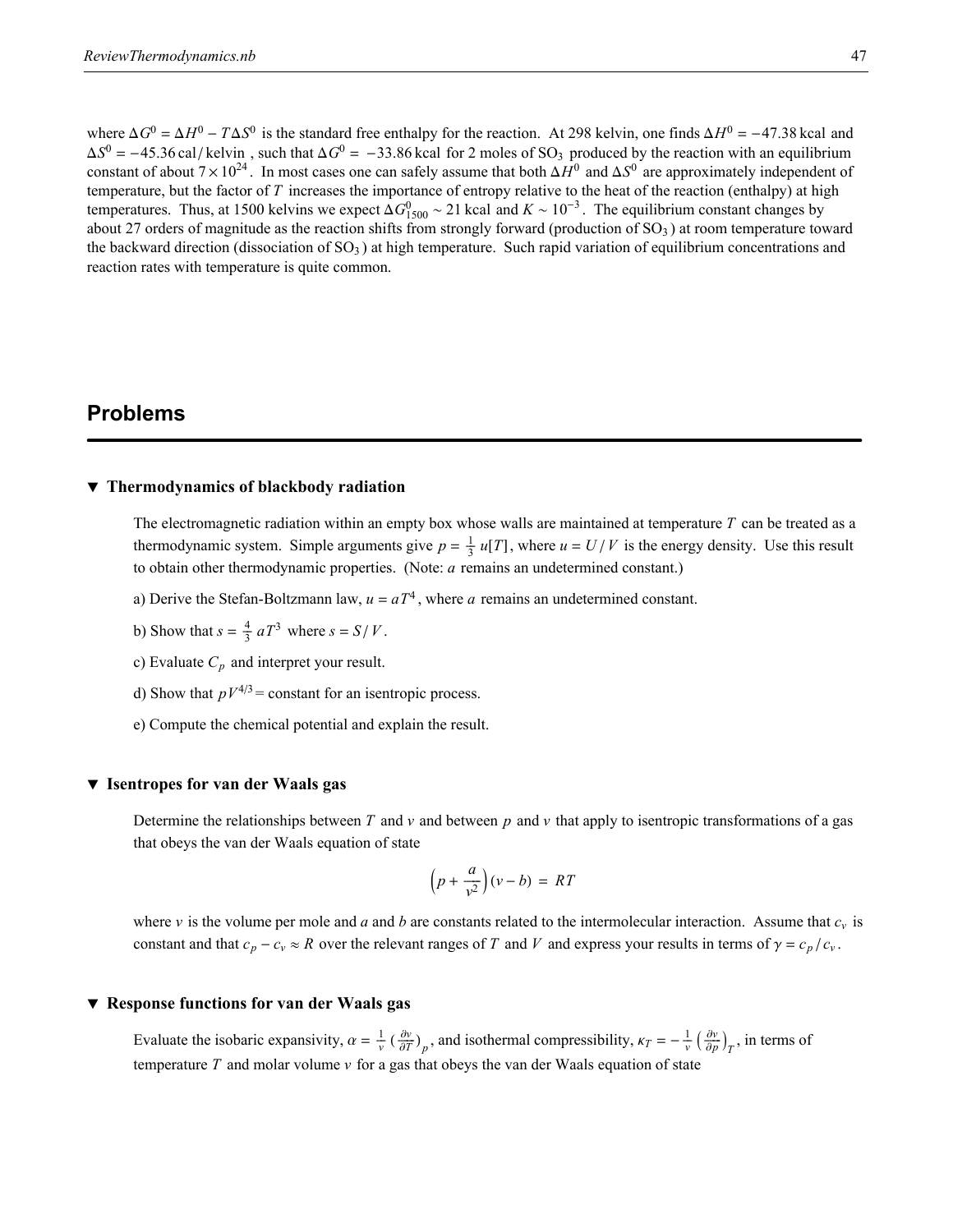$$
\left(p + \frac{a}{v^2}\right)(v - b) = RT
$$

where *b* is related to the short-range repulsion and *a* to the long-range attraction of the intermolecular interaction. Compare with the ideal gas and discuss the roles of the interaction parameters. Make quantitative comparisons for  $O_2$  using  $a = 0.138$  Pa m<sup>6</sup> / mole<sup>2</sup> and  $b = 0.0318$  m<sup>3</sup> / mole.

### **ô Some relationships for simple compressible system**

Prove the following relationships for a simple compressible system.

a) 
$$
\left(\frac{\partial C_V}{\partial V}\right)_T = T\left(\frac{\partial}{\partial T}\left(\frac{\alpha}{\kappa_T}\right)\right)_V
$$
  
\nb)  $\left(\frac{\partial C_p}{\partial p}\right)_T = -T\left(\frac{\partial}{\partial T}\left(\alpha V\right)\right)_p$   
\nc)  $\left(\frac{\partial U}{\partial V}\right)_T = T^2\left(\frac{\partial}{\partial T}\left(\frac{p}{T}\right)\right)_V$   
\nd)  $\left(\frac{\partial H}{\partial p}\right)_T = -T^2\left(\frac{\partial}{\partial T}\left(\frac{V}{T}\right)\right)_p$ 

where  $\alpha = \frac{1}{V} \left( \frac{\partial V}{\partial T} \right)_p$  is the isobaric expansivity and  $\kappa = -\frac{1}{V} \left( \frac{\partial V}{\partial p} \right)_T$  is the isothermal compressibility, respectively. Discuss the implications of these relationships for a gas which satisfies the van der Waals equation of state and compare with an ideal gas.

### **ô Jacobian method for compressibility ratio**

The isothermal and adiabatic compressibilities are defined by

$$
\kappa_T = -\frac{1}{V} \left( \frac{\partial V}{\partial p} \right)_T, \qquad \kappa_S = -\frac{1}{V} \left( \frac{\partial V}{\partial p} \right)_S
$$

Use the Jacobian method to express  $\kappa_T / \kappa_S$  in terms of heat capacities.

### **ô Adiabatic compressibility**

The adiabatic compressibility is defined by  $\kappa_S = -\frac{1}{V} \left( \frac{\partial V}{\partial p} \right)_S$ .

- a) Express the difference  $\kappa_T \kappa_S$  in terms of *T*, *V*,  $C_p$ , and  $\alpha$ . Evaluate this quantity for an ideal gas and comment.
- b) Express  $\kappa_T / \kappa_S$  in terms of heat capacities.
- c) Show that stable equilibrium requires  $C_V \geq 0$  and  $\kappa_S \geq 0$ .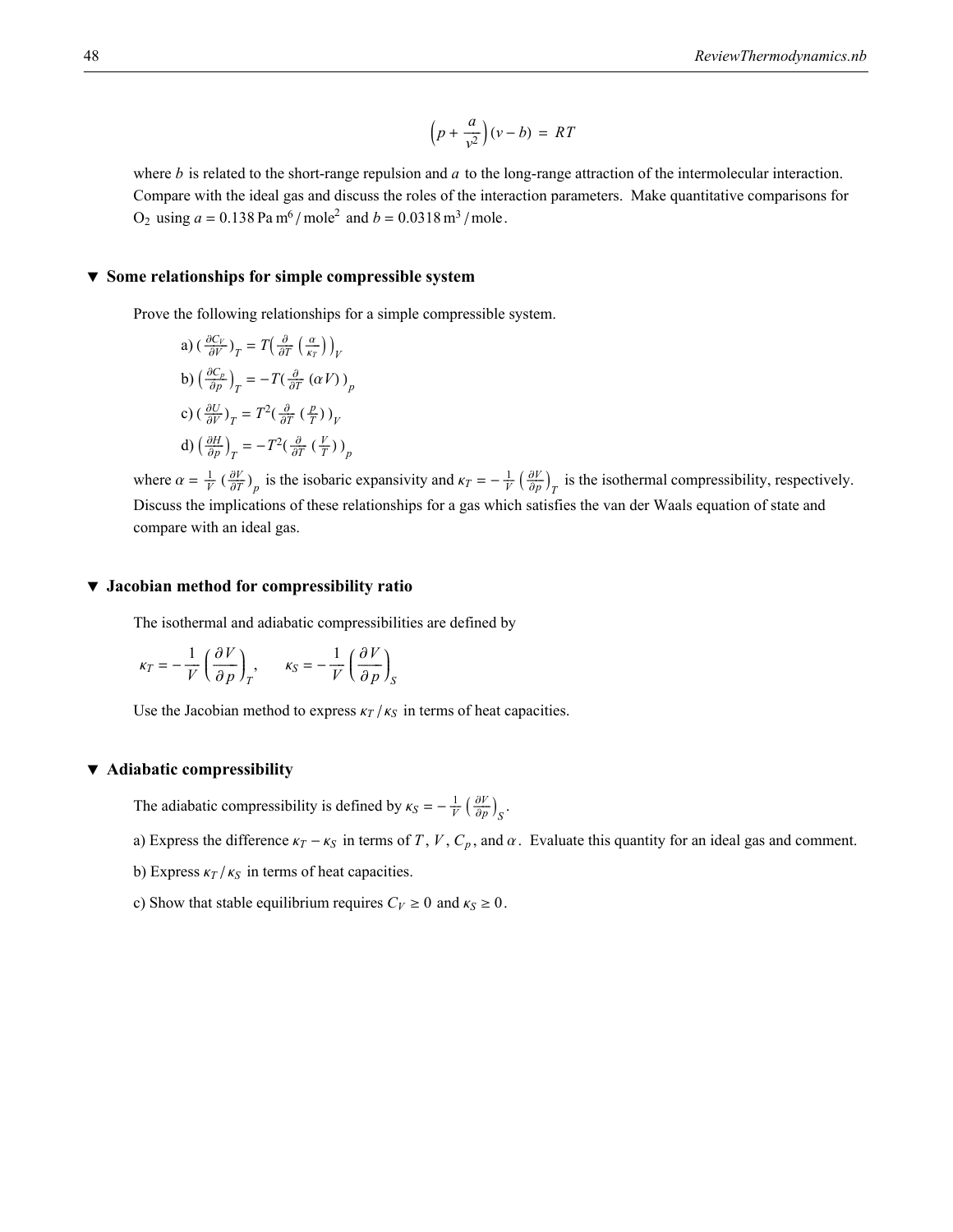### **ô Plastic rod**

Suppose that the tension  $\tau$  required to alter the length *L* of a plastic rod with relaxed length  $L_0$  at temperature *T* is  $\tau = aT^2(L - L_0)$  where *a* is a positive constant. Also suppose that when  $L = L_0$  the heat capacity at constant length is  $C_L[L_0, T] = bT$  where *b* is a positive constant.

a) Construct the fundamental thermodynamic relation for this system.

b) Use a Maxwell relation to find  $\left(\frac{\partial S}{\partial L}\right)_T$ .

c) Given  $S_0 = S[L_0, T_0]$ , compute the entropy for any other length and temperature.

d) Suppose that the rod is quasistatically stretched from initial length  $L_i$  and temperature  $T_i$  to final length  $L_f$  under conditions of thermal isolation. Find an expression for the final temperature  $T_f$  and compare it to the initial temperature.

e) Calculate the heat capacity  $C_L[L, T]$  for arbitrary length and temperature.

#### **ô Soap film**

A soap film is supported by a thin wire frame with constant width *w*. One end of the frame is a movable cross wire sliding on rails so that the length  $\ell$  can be varied. The surface tension  $\gamma$  produces a force  $2 \gamma w$  on the movable cross wire, where the factor of 2 accounts for the two free surfaces. The surface tension depends linearly upon temperature, such that  $\gamma = \gamma_0 + \gamma_1 T$  where  $\gamma_0$  and  $\gamma_1$  are constants independent of length and temperature.

a) Express the fundamental relation for changes in internal energy  $dU$  as a function of *T* and  $\ell$ . Identify the heat capacity  $C_{\ell}$ .

b) Compute the internal energy change  $\Delta U = U[T, \ell] - U[T, 0]$  for isothermal stretching of the film.

c) Compute the work and heat required for isothermal stretching of the film.

### **ô Throttling of van der Waals gas**

 Suppose that a thermally insulated tube filled with a nonideal gas is fitted with pistons on both ends which exert pressures  $p_i$  on the left and  $p_f$  on the right. In the center of the tube is a porous plug which allows gas to flow through the tube under a constant pressure difference,  $\Delta p = p_i - p_f$ , between the two ends of the tube. Under conditions of steady flow the gas on either side of the plug is in thermal equilibrium, at temperatures  $T_i$  on the left and  $T_f$  on the right, but is clearly not in equilibrium within the plug itself.

a) Show that the molar enthalpy,  $h = u + pv$ , is conserved by this throttling process, such that  $h_i = h_f$  where  $h, u$ , and *v* are all expressed per mole of gas.

b) Show that for an ideal gas the molar enthalpy reduces to a simple function of temperature alone so that  $h_i = h_f \Rightarrow T_i = T_f$  for an ideal gas.

c) For real gases the enthalpy also depends on pressure, such that  $h = h(T, p)$ , and there will usually be a temperature difference between the two sides. These temperature changes are most conveniently gauged by the Joule-Thomson coefficient, defined as  $\mu_h = \left(\frac{\partial T}{\partial p}\right)_h$ . Given that the pressure decreases across the barrier, we expect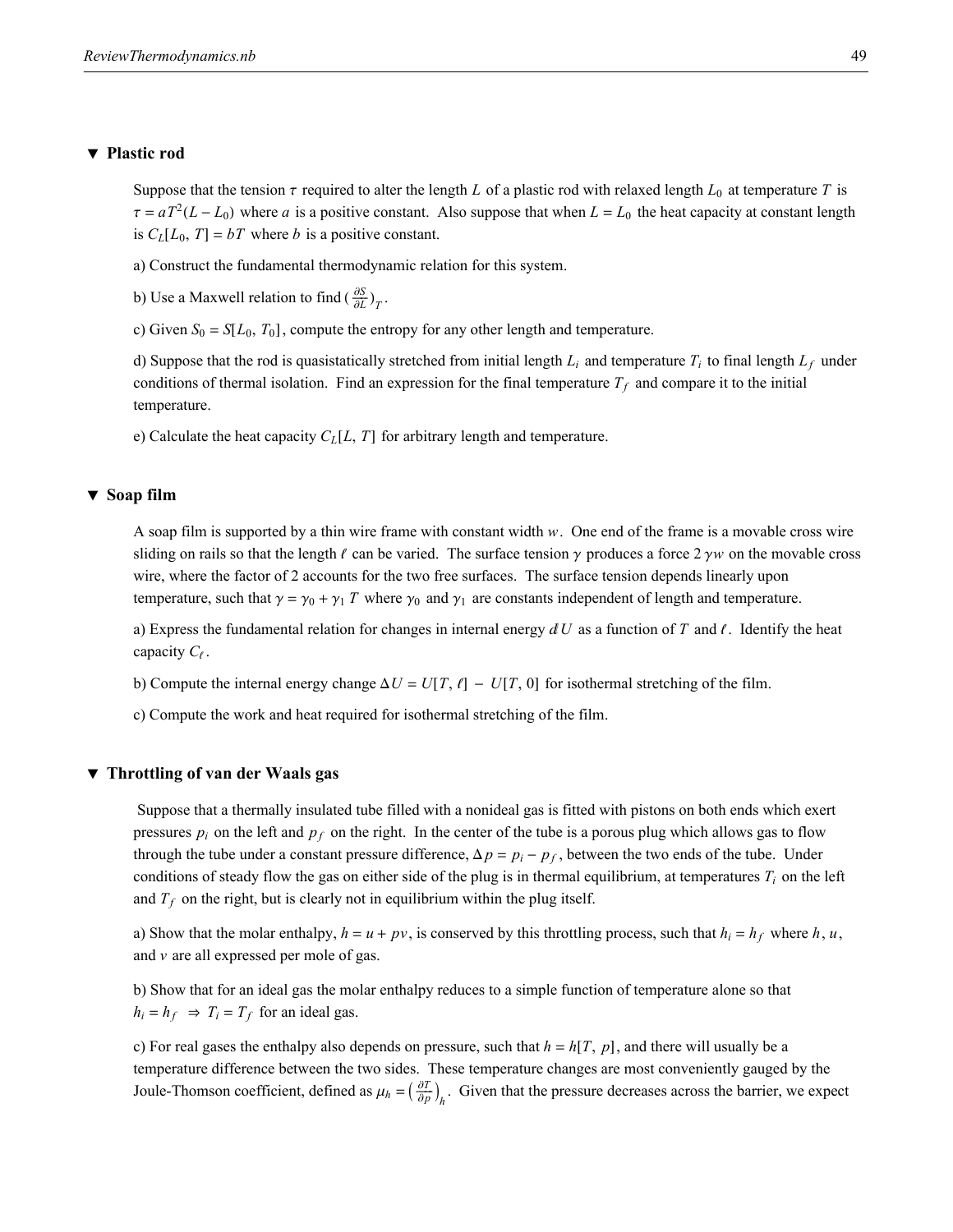cooling when  $\mu_h$  is positive and heating when it is negative. Show that the Joule-Thomson coefficient is given by  $\mu_h = \frac{v}{c_p} (T\alpha - 1)$ , where  $\alpha = \frac{1}{v} (\frac{\partial v}{\partial T})_p$  is the isobaric expansivity and  $c_p = (\frac{\partial h}{\partial T})_p = T(\frac{\partial s}{\partial T})_p$  is the isobaric specific heat.

d) Curves of constant enthalpy drawn in the  $(p, T)$  plane are called *isenthalps*. Produce a diagram which shows isenthalps for the reduced form of van der Waals equation of state,  $(p + \frac{3}{v^2})(v - \frac{1}{3}) = \frac{8}{3}T$ , assuming that  $c_V = \frac{3}{2}R$ is constant. Also plot the inversion curve, defined by the condition  $\mu_h = 0$ , which separates the region of temperature and pressure in which the gas is heated by the throttling process from the cooling region. Identify these regions and provide a physical explanation based upon the properties of the intermolecular interaction.

#### **ô Heat capacity from an energetic equation of state**

Suppose that the internal energy and entropy are related by  $U - U_0[V] = \alpha(S - S_0)^{\gamma}$ , where  $S_0$ ,  $\alpha$ , and  $\gamma$  are constants and where  $U_0[V]$  is an arbitrary function of volume. Find an explicit expression for the heat capacity  $C_V[T]$  as a function of temperature. Evaluate this function for the special case  $\gamma = 4/3$ , which applies to the Debye model of crystals.

### **ô Debye model**

In the Debye theory of solids, the Helmholtz free energy take the form  $F = U_0[V] + Tf[\theta/T]$  where  $f[x]$  is a universal function and where the Debye temperature  $\theta \propto V^{-\gamma}$  is a function only of volume ( $\gamma$  is constant). Let  $f'$ and *f*<sup>"</sup> denote derivatives of *f* [*x*] with respect to the dimensionless variable  $x = \theta / T$ .

a) Find expressions for the pressure and entropy.

b) Find expressions for the internal energy and heat capacity.

c) Express the expansivity  $\alpha = V^{-1}(\partial V/\partial T)_p$  in terms of the compressibility  $\kappa_T = -V^{-1}(\partial V/\partial p)_T$ , heat capacity  $C_V$ ,  $\gamma$ , and *V*. [Hint: a cyclic relation may help.]

### **ô Latent heats for ammonia**

Near the triple point, the vapor pressure of liquid ammonia is approximately  $\text{Log}[p] = 24.38 - 3063 / T$  where p is expressed in pascals  $(N/m^2)$  and T in kelvins. Similarly, the sublimation curve (solid-vapor coexistence) is  $Log[p] = 27.92 - 3754/T$ .

a) Compute the temperature and pressure at the triple point.

b) Compute the latent heats of sublimation, vaporization, and fusion (melting) assuming that molar volumes in condensed phases can be neglected and that the vapor can be treated as an ideal gas.

### **ô Entropy for gas leak**

A leak in a tank of argon gas originally pressurized to 100 atm allows the gas to escape slowly at room temperature. Compute the entropy change per mole of escaped gas.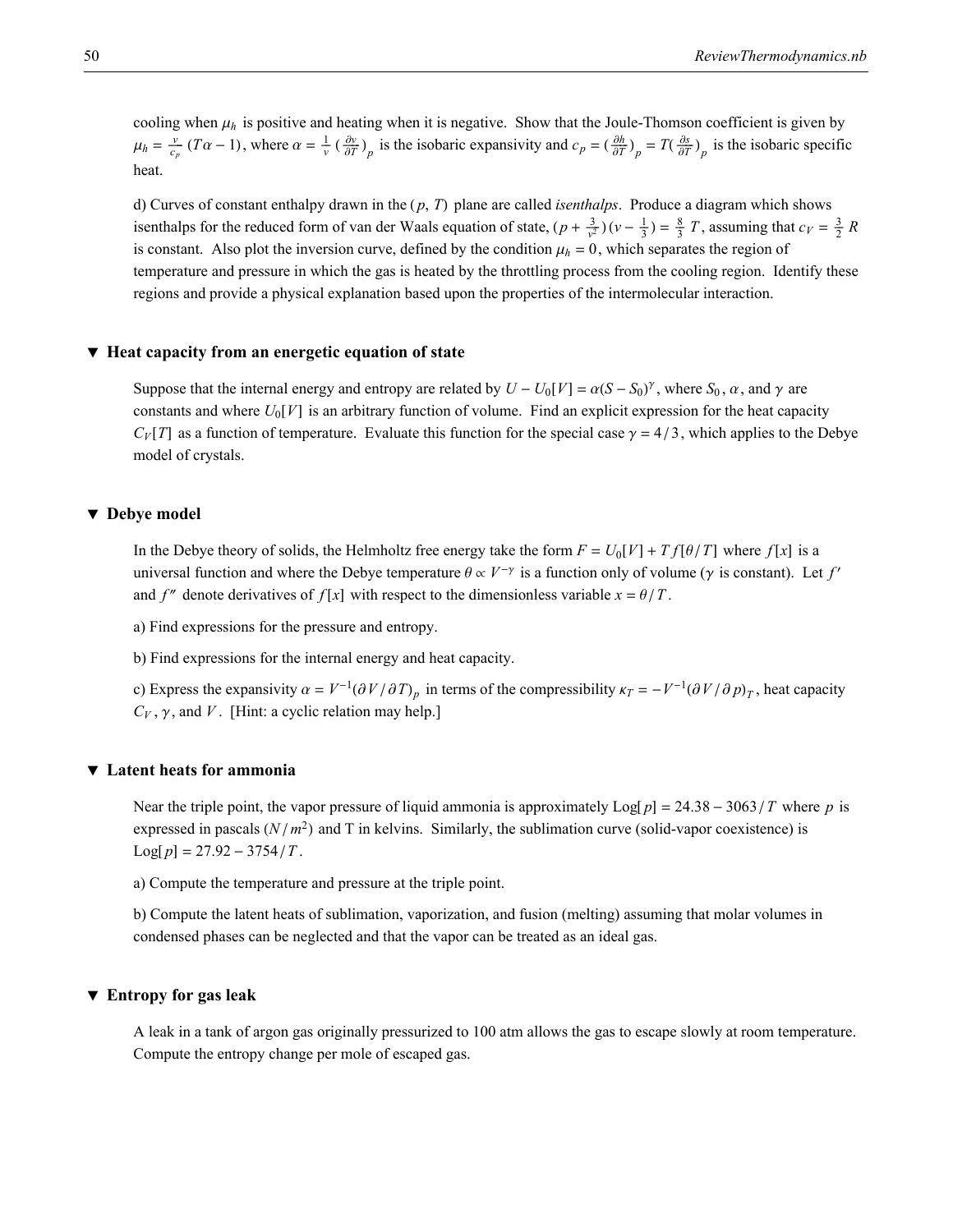### $\blacktriangledown$  **Internal energy given isentropes**  $pV^{\gamma}$

Suppose that the isentropes of a single-component system satisfy  $pV^{\gamma}$  = constant where  $\gamma$  is a positive constant. Demonstrate that the internal energy must have the form  $U = \frac{1}{\gamma - 1} pV + N f[pV^{\gamma}/N^{\gamma}]$  where  $f[x]$  is an arbitrary function.

### $\blacktriangledown$  **Constraints upon** *S*  $\propto U^a V^b N^c$

Suppose that  $S \propto U^a V^b N^c$ . Assume, without loss of generality, that  $U \ge 0$ . Deduce the requirements upon the constants *a*, *b*, and *c* needed to ensure compatibility with the laws of thermodynamics.

### **ô Entropy representation of Gibbs-Duhem relation**

Using the entropy representation,  $S = S[U, X_i, \cdots X_r]$ , derive a Gibbs-Duhem relation of the form

$$
U\,d(\tfrac{1}{T})\,+\,\sum_{i=1}^r X_i\,dQ_i\,=\,0
$$

where  $Q_i = \left(\frac{\partial S}{\partial X_i}\right)_{U, X_{j \neq i}}$  are the intensive parameters conjugate to the extensive variables  $X_i$  in the entropy representation. Then show that for a simple compressible system one obtains

$$
d(\tfrac{\mu}{T}) = v d(\tfrac{p}{T}) + u d(\tfrac{1}{T})
$$

where  $u = U/n$  is the molar energy and  $v = V/n$  is the molar volume. Finally, use this relationship to derive the chemical potential of an ideal gas.

### **ô Thermodynamics of type-I superconductor**

The phase diagram for a typical type-I superconductor is sketched below.



Experimentally one finds that the coexistence curve separating the normal and superconducting phases is wellapproximated by the parabolic curve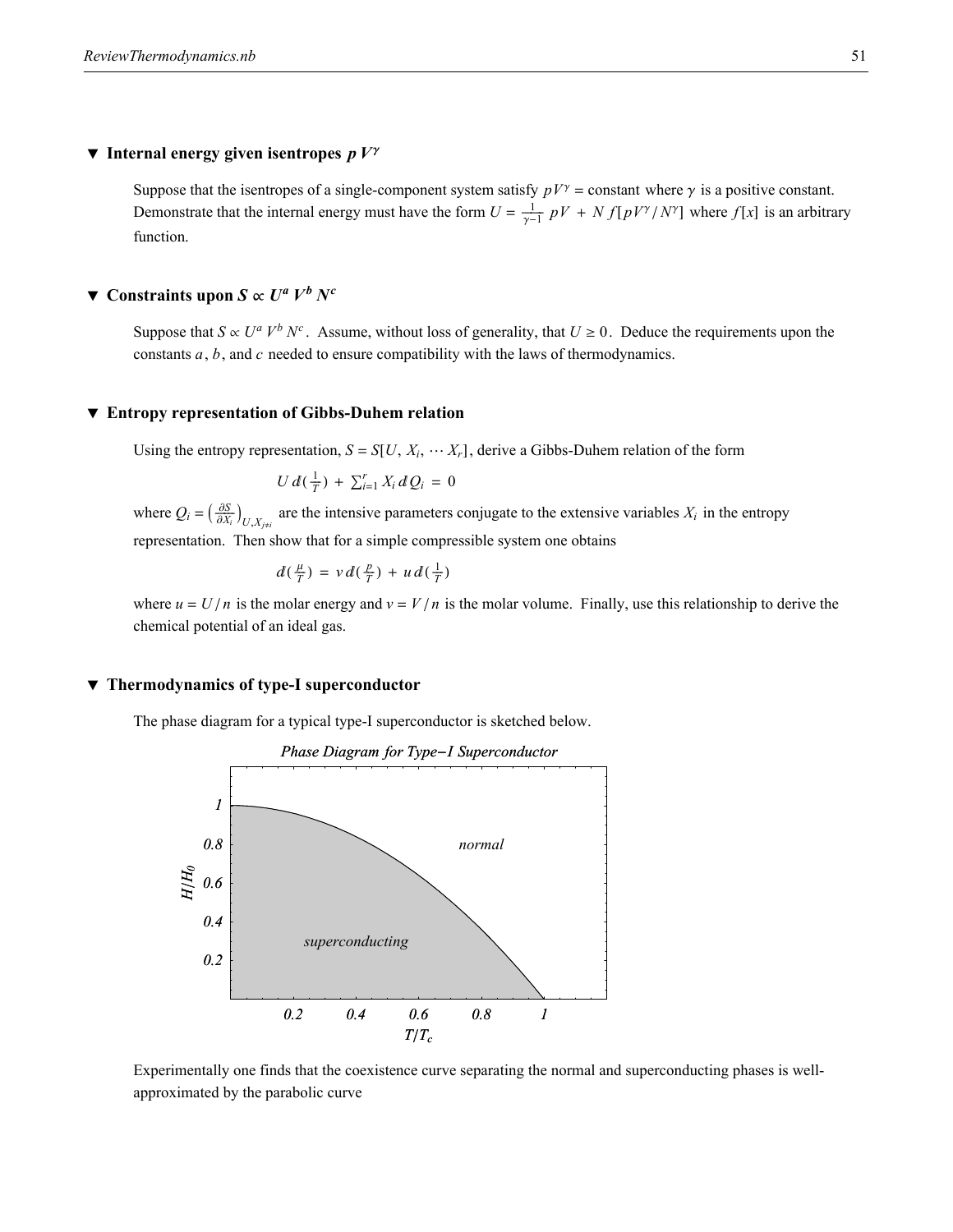$$
\frac{H_c[T]}{H_0} = 1 - \left(\frac{T}{T_c}\right)^2
$$

where the parameters  $H_0$  and  $T_c$  depend on the particular metal. The metal is nonmagnetic in its normal phase but in its superconducting phase expels any applied magnetic field *H* smaller than the critical field  $H_c[T]$ . Thus, the magnetization per unit volume, *M* , satisfies

$$
T > T_c \text{ or } H > H_c[T] \implies M_n = 0
$$
  

$$
T < T_c \text{ and } H < H_c[T] \implies M_s = -\frac{H}{4\pi}
$$

where the subscripts *n* and *s* denote normal and superconducting phases. The fundamental thermodynamic relation for this system is

$$
dF = -S dT - M dH
$$

where *F*, *S*, and *M* are the free energy, entropy, and magnetization per unit volume.

- a) Calculate  $F_s[T, H] F_s[T, H_c]$  for the superconducting phase.
- b) Show that the superconducting phase has lower free energy than the normal phase when  $H < H_c[T]$ .

c) Compute the latent heat of transformation between normal and superconducting phases.

d) Determine the temperature dependence of the difference between the constant-*H* specific heats for the normal and superconducting phases,  $\Delta C_H[T, H] = C_{H,n}[T, H] - C_{H,s}[T, H]$ , and show that there is a discontinuity in  $C_H$  at  $T_c$ .

#### **ô Paramagnetic response functions**

The fundamental thermodynamic relation for a simple magnetic system, for which magnetization is the only work mode, takes the form

$$
dU=T\,dS-\overrightarrow{M}\!\cdot\!d\overrightarrow{\mathcal{H}}
$$

where  $\vec{\mathcal{H}}$  is the external magnetic field and *U*, *S*, and  $\vec{\mathcal{M}}$  are the energy, entropy, and magnetic moment per unit volume. The principal magnetic heat capacities are defined as

$$
C_M = T \left(\frac{\partial S}{\partial T}\right)_M \qquad C_H = T \left(\frac{\partial S}{\partial T}\right)_H
$$

For simplicity assume that  $\vec{M} \cdot d\vec{\mathcal{H}} = \mathcal{M} d\mathcal{H}$ .

a) Evaluate  $C_H - C_M$  in terms of the response functions  $\left(\frac{\partial M}{\partial T}\right)_H$  and  $\left(\frac{\partial M}{\partial H}\right)_T$ .

b) Evaluate the adiabatic demagnetization coefficient  $\left(\frac{\partial T}{\partial H}\right)_{S}$  in terms of  $\left(\frac{\partial M}{\partial T}\right)_{H}$  and  $C_H$ . Compare the effects of adiabatic demagnetization upon temperature for diamagnetic versus paramagnetic materials.

c) The internal energy for a paramagnetic material takes the form

$$
U[T, \mathcal{H}] = U_0[T] - \mathcal{M}\mathcal{H}
$$

where  $U_0$  is independent of H and  $M = f\left[\frac{H}{T}\right]$  is a function of the ratio  $H/T$ . Find simple expressions for  $C_M$ , *C*<sub>H</sub> and  $\left(\frac{\partial T}{\partial H}\right)_S$ . Examine the high and low temperature limits and interpret your results.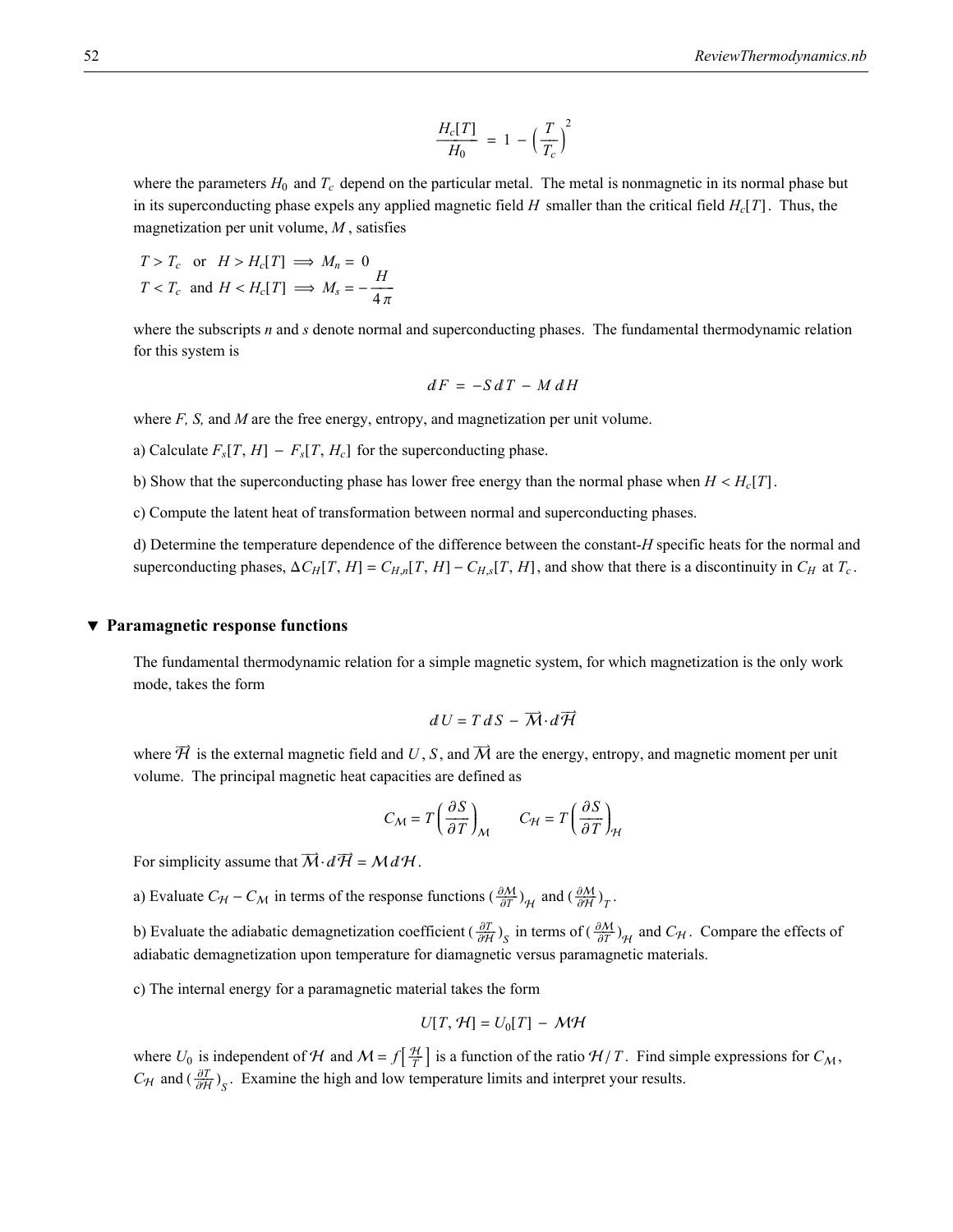d) Curie's law,  $M \approx \chi_0 \frac{H}{T}$ , is applicable when  $\mu H \ll k_B T$ , where  $\mu$  is the atomic magnetic moment, provided that the temperature is not so low that the interatomic magnetic dipole interaction produces spontaneous magnetization in the absence of an applied field. Under what conditions may  $C_M$  be neglected in comparison with  $C_H$ ? Compute *C*<sub>H</sub> and  $\left(\frac{\partial T}{\partial H}\right)_S$  assuming that *C*<sub>M</sub> may be neglected and that Curie's law applies.

### **ô Paramagnetic isentropes**

a) Derive a general relationship for  $dM/dH$  describing isentropic curves ( $dS = 0$ ) in the M versus H plane in terms of the principal heat capacities and the isothermal magnetic susceptibility.

b) Evaluate  $dM/dH$  for a paramagnetic material satisfying Curie's law,  $M \approx \chi_0 \frac{H}{T-T_c}$ . Show that adiabats take the form  $HM^{\gamma}$  = constant if the ratio of heat capacities is constant.

c) Find approximate adiabats applicable in the high and low temperature limits. [Hint: argue that  $C_M \approx C_H$  for high temperatures and that  $C_M \ll C_H$  for very low temperatures. Why?]

### **ô Adiabatic demagnetization using the Curie-Weiss law**

The fundamental thermodynamic relation for a paramagnetic material takes the form

$$
dU = T dS - M dH
$$

where  $H$  is the external magnetic field and U, S, and M are the energy, entropy, and magnetic moment per unit volume. Assume that the magnetization can be expressed in the form

$$
\mathcal{M}[T,\mathcal{H}] = \mathcal{H}\chi[T]
$$

a) Show that the constant- $H$  heat capacity can then be expressed as

$$
C_{\mathcal{H}}[T, \mathcal{H}] = C_{\mathcal{H}}[T, 0] + \mathcal{H}^2 f[T]
$$

and determine the relationship between  $f[T]$  and  $\chi[T]$ .

b)  $C_H[T, 0]$  describes nonmagnetic contributions to the heat capacity which tend to be small at very low temperature. Evaluate the adiabatic demagnetization coefficient  $(\frac{\partial T}{\partial H})_S$  assuming that  $C_H[T, 0]$  is negligible and that the magnetization for  $T > T_c$  is described by the Curie-Weiss law

$$
\chi[T] \approx \frac{\chi_0}{T - T_c}
$$

where  $\chi_0$  and  $T_c$  are constants.

c) Evaluate the temperature change obtained by demagnetization  $H_i \rightarrow H_f$ . Is your result plausible? If not, why not?

### **ô Another model of adiabatic demagnetization**

In the high-temperature limit, Curie's law gives  $M \approx \frac{aH}{T}$  where *a* is constant. Find a simple expression for  $T_f/T_i$ produced by adiabatic demagnetization  $H_i \rightarrow H_f$  assuming that  $C_M \approx \frac{b}{T^2}$  where *b* is constant.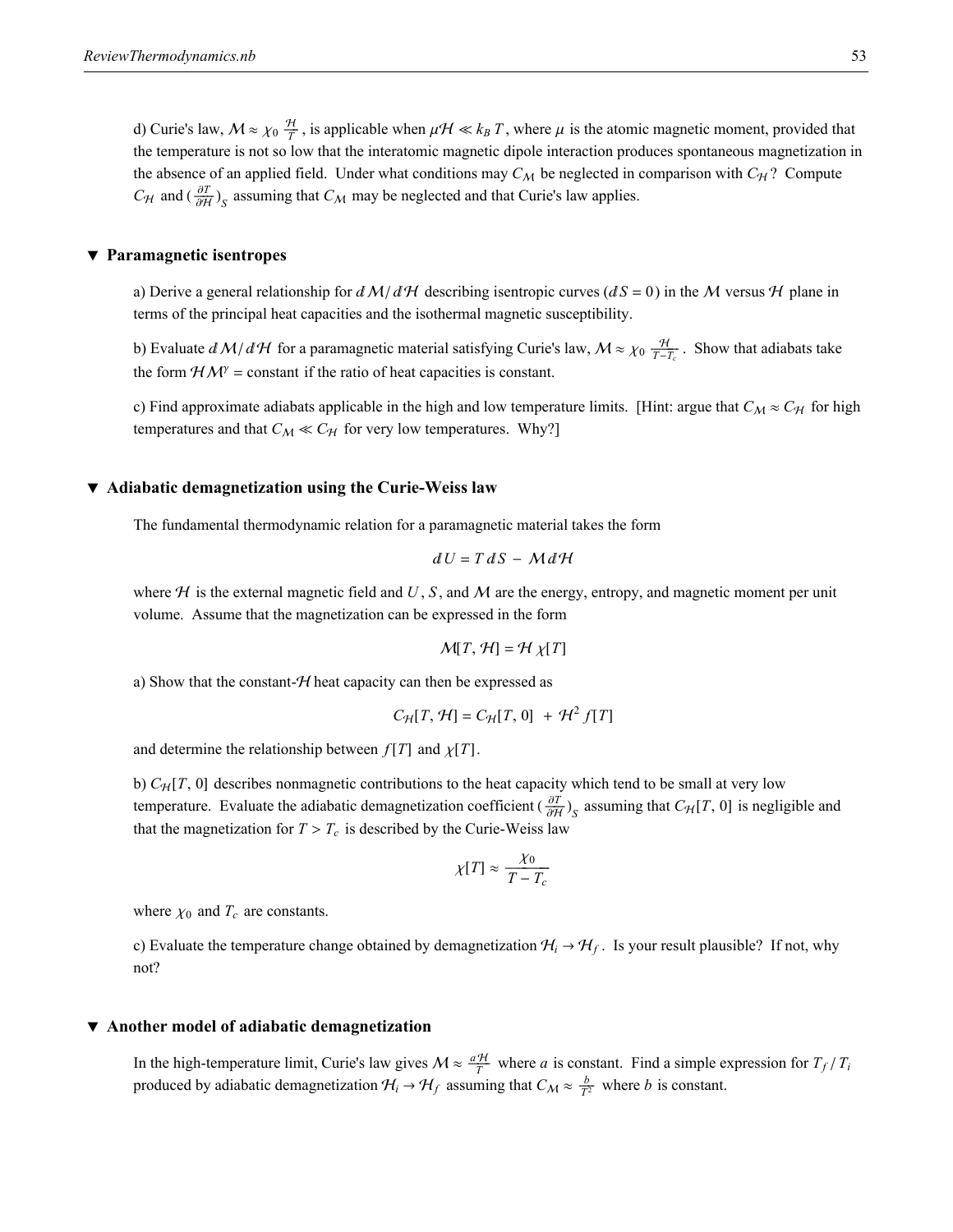### **ô Magnetic refrigerator**

A magnetic refrigerator employs a paramagnetic salt as the working material in a heat engine. Here we develop the basic principle without dwelling on technical details of implementation. An ideal heat engine performs the following cycle:

1) The working material is in thermal contact at temperature  $T_1$  with the sample to be refrigerated. The magnetizing field is reduced from  $H_a$  to  $H_b$  as the paramagnetic salt draws heat from the sample at constant temperature.

2) The sample is isolated from the working material and the magnetizing field is increased adiabatically from  $H_b$  to  $\mathcal{H}_c$ .

3) The working material is placed in thermal contact with the reservoir at constant temperature  $T_2$ ; the reservoir is usually liquid helium boiling under reduced pressure so that  $T_2 \sim 1$  kelvin. The magnetizing field is increased from  $H_c$  to  $H_d$  as the entropy of the working material is reduced and heat is expelled into the reservoir and removed by a "high"-temperature refrigerator.

4) The working material is isolated again and the magnetizing field is decreased from  $H_d$  back to  $H_a$ , returning the working material to its original state in preparation for the next cycle.

The net result of this cycle is to transfer heat  $Q_1$  from the cold sample to the warmer reservoir by means of the magnetic work *W* performed upon the paramagnetic salt during a reversible cycle. In this problem we employ simple models to estimate the heat and work on each leg of the cycle. In previous problems we proved that

$$
\frac{T_f - T_c}{T_i - T_c} = \frac{\mathcal{H}_f}{\mathcal{H}_i}
$$

for adiabatic transformations for a paramagnet satisfying  $M = H \chi[T]$  and  $C_H \gg C_M$ . Assume for the present purposes that  $\chi[T] = \frac{\chi_0}{T-T_c}$  where  $\chi_0$  and  $T_c$  are constant.

a) Sketch the cycle in the *TS* plane and relate the fields  $H_a$  and  $H_c$  to the extreme values  $H_b$  and  $H_d$ .

b) Determine the heat and work for each step of the cycle.

c) The performance coefficient for a refrigerator is defined at the ratio between the heat absorbed from the sample and the work performed upon the working material per cycle. Compute the performance coefficient for this refrigerator.

d) Compute the work per cycle performed on 1 cm<sup>3</sup> of gadolinium sulfate and the heat removed from the sample assuming that the refrigerator operates between temperatures  $T_1 = 0.1$  kelvin and  $T_2 = 1.0$  kelvin using fields  $H_b = 10$  Gauss and  $H_d = 1000$  Gauss. Assume that Curie's law is valid and neglect  $T_c$ . The molar susceptibility of gadolinium sulfate measured at 285.5 kelvin is  $5.42 \times 10^{-2}$  cm<sup>3</sup>/mole. The density is 4.14 g/cm<sup>3</sup> and the molecular weight of  $Gd_2(SO_4)$ <sub>3</sub> is 603 g/mole.